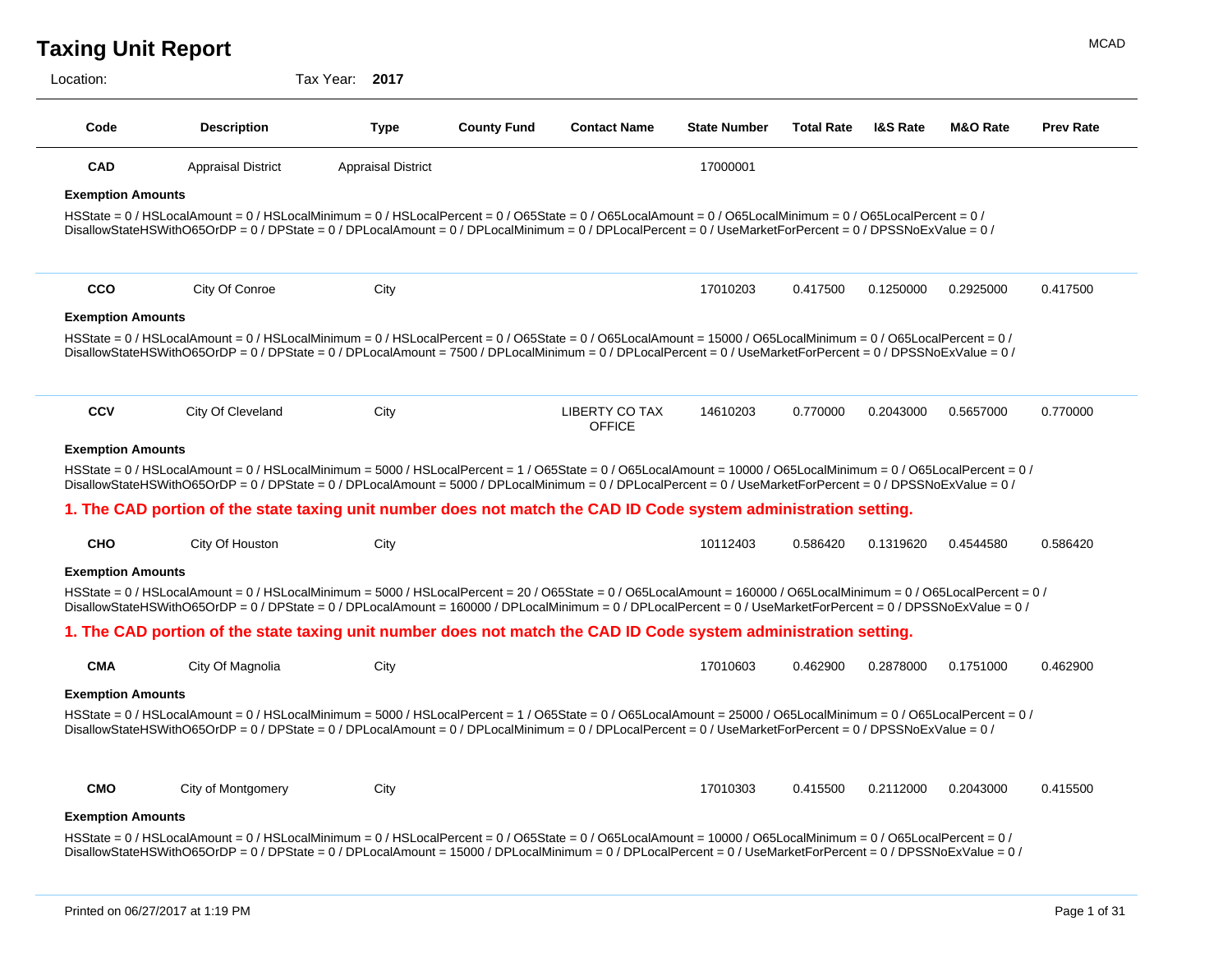Location: Tax Year: **2017**

| Code                     | <b>Description</b>                                                                                                                                                                                                                                                                                                                    | <b>Type</b> | <b>County Fund</b> | <b>Contact Name</b> | <b>State Number</b> | <b>Total Rate</b> | <b>I&amp;S Rate</b> | M&O Rate  | <b>Prev Rate</b> |
|--------------------------|---------------------------------------------------------------------------------------------------------------------------------------------------------------------------------------------------------------------------------------------------------------------------------------------------------------------------------------|-------------|--------------------|---------------------|---------------------|-------------------|---------------------|-----------|------------------|
| <b>COR</b>               | City Of Oak Ridge                                                                                                                                                                                                                                                                                                                     | City        |                    |                     | 17010703            | 0.450900          | 0.2236000           | 0.2273000 | 0.450900         |
| <b>Exemption Amounts</b> |                                                                                                                                                                                                                                                                                                                                       |             |                    |                     |                     |                   |                     |           |                  |
|                          | HSState = 0 / HSLocalAmount = 0 / HSLocalMinimum = 5000 / HSLocalPercent = 20 / O65State = 0 / O65LocalAmount = 25000 / O65LocalMinimum = 0 / O65LocalPercent = 0 /<br>DisallowStateHSWithO65OrDP = 0 / DPState = 0 / DPLocalAmount = 25000 / DPLocalMinimum = 0 / DPLocalPercent = 0 / UseMarketForPercent = 0 / DPSSNoExValue = 0 / |             |                    |                     |                     |                   |                     |           |                  |
| <b>CPT</b>               | City Of Patton Village                                                                                                                                                                                                                                                                                                                | City        |                    |                     | 17011303            | 0.260600          | 0.1222000           | 0.1384000 | 0.260600         |
| <b>Exemption Amounts</b> |                                                                                                                                                                                                                                                                                                                                       |             |                    |                     |                     |                   |                     |           |                  |
|                          | HSState = 0 / HSLocalAmount = 0 / HSLocalMinimum = 5000 / HSLocalPercent = 1 / O65State = 0 / O65LocalAmount = 5000 / O65LocalMinimum = 0 / O65LocalPercent = 0 /<br>DisallowStateHSWithO65OrDP = 0 / DPState = 0 / DPLocalAmount = 5000 / DPLocalMinimum = 0 / DPLocalPercent = 0 / UseMarketForPercent = 0 / DPSSNoExValue = 0 /    |             |                    |                     |                     |                   |                     |           |                  |
| <b>CPV</b>               | City of Panorama VIg                                                                                                                                                                                                                                                                                                                  | City        |                    |                     | 17010903            | 0.666400          | 0.1882000           | 0.4782000 | 0.660400         |
| <b>Exemption Amounts</b> |                                                                                                                                                                                                                                                                                                                                       |             |                    |                     |                     |                   |                     |           |                  |
|                          | HSState = 0 / HSLocalAmount = 0 / HSLocalMinimum = 0 / HSLocalPercent = 0 / O65State = 0 / O65LocalAmount = 0 / O65LocalMinimum = 0 / O65LocalPercent = 0 /<br>DisallowStateHSWithO65OrDP = 0 / DPState = 0 / DPLocalAmount = 0 / DPLocalMinimum = 0 / DPLocalPercent = 0 / UseMarketForPercent = 0 / DPSSNoExValue = 0 /             |             |                    |                     |                     |                   |                     |           |                  |
| <b>CRF</b>               | City of Roman Forest                                                                                                                                                                                                                                                                                                                  | City        |                    |                     | 17011203            | 0.494500          | 0.0000000           | 0.4945000 | 0.494500         |
| <b>Exemption Amounts</b> |                                                                                                                                                                                                                                                                                                                                       |             |                    |                     |                     |                   |                     |           |                  |
|                          | HSState = 0 / HSLocalAmount = 0 / HSLocalMinimum = 0 / HSLocalPercent = 0 / O65State = 0 / O65LocalAmount = 20000 / O65LocalMinimum = 0 / O65LocalPercent = 0 /<br>DisallowStateHSWithO65OrDP = 0 / DPState = 0 / DPLocalAmount = 20000 / DPLocalMinimum = 0 / DPLocalPercent = 0 / UseMarketForPercent = 0 / DPSSNoExValue = 0 /     |             |                    |                     |                     |                   |                     |           |                  |
| <b>CSH</b>               | City of Shenandoah                                                                                                                                                                                                                                                                                                                    | City        |                    |                     | 17010803            | 0.229500          | 0.1264000           | 0.1031000 | 0.229500         |
| <b>Exemption Amounts</b> |                                                                                                                                                                                                                                                                                                                                       |             |                    |                     |                     |                   |                     |           |                  |
|                          | HSState = 0 / HSLocalAmount = 0 / HSLocalMinimum = 5000 / HSLocalPercent = 20 / O65State = 0 / O65LocalAmount = 75000 / O65LocalMinimum = 0 / O65LocalPercent = 0 /<br>DisallowStateHSWithO65OrDP = 0 / DPState = 0 / DPLocalAmount = 75000 / DPLocalMinimum = 0 / DPLocalPercent = 0 / UseMarketForPercent = 0 / DPSSNoExValue = 0 / |             |                    |                     |                     |                   |                     |           |                  |
| <b>CSP</b>               | City of Splendora                                                                                                                                                                                                                                                                                                                     | City        |                    |                     | 17011403            | 0.261600          | 0.0000000           | 0.2616000 | 0.261600         |
| <b>Exemption Amounts</b> |                                                                                                                                                                                                                                                                                                                                       |             |                    |                     |                     |                   |                     |           |                  |
|                          | HSState = 0 / HSLocalAmount = 0 / HSLocalMinimum = 0 / HSLocalPercent = 0 / O65State = 0 / O65LocalAmount = 25000 / O65LocalMinimum = 0 / O65LocalPercent = 0 /<br>DisallowStateHSWithO65OrDP = 0 / DPState = 0 / DPLocalAmount = 25000 / DPLocalMinimum = 0 / DPLocalPercent = 0 / UseMarketForPercent = 0 / DPSSNoExValue = 0 /     |             |                    |                     |                     |                   |                     |           |                  |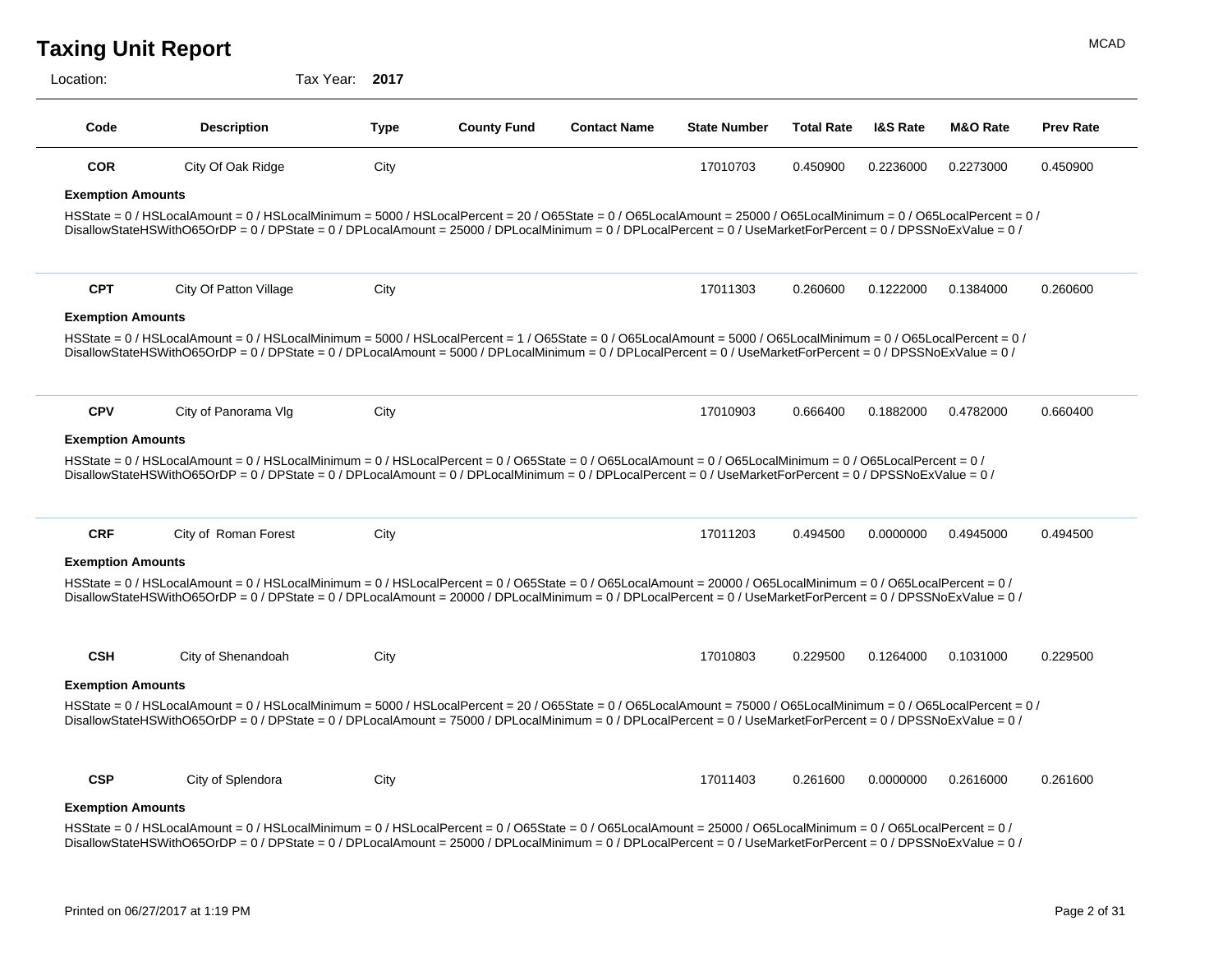Location: Tax Year: **2017**

| Code                     | <b>Description</b>                                                                                                                                                                                                                                                                                                                | <b>Type</b> | <b>County Fund</b> | <b>Contact Name</b> | <b>State Number</b> | <b>Total Rate</b> | <b>I&amp;S Rate</b> | M&O Rate  | <b>Prev Rate</b> |
|--------------------------|-----------------------------------------------------------------------------------------------------------------------------------------------------------------------------------------------------------------------------------------------------------------------------------------------------------------------------------|-------------|--------------------|---------------------|---------------------|-------------------|---------------------|-----------|------------------|
| <b>CST</b>               | City of Stagecoach                                                                                                                                                                                                                                                                                                                | City        |                    |                     | 17011003            | 0.500000          | 0.0000000           | 0.5000000 | 0.500000         |
| <b>Exemption Amounts</b> |                                                                                                                                                                                                                                                                                                                                   |             |                    |                     |                     |                   |                     |           |                  |
|                          | HSState = 0 / HSLocalAmount = 0 / HSLocalMinimum = 0 / HSLocalPercent = 0 / O65State = 0 / O65LocalAmount = 25000 / O65LocalMinimum = 0 / O65LocalPercent = 0 /<br>DisallowStateHSWithO65OrDP = 0 / DPState = 0 / DPLocalAmount = 0 / DPLocalMinimum = 0 / DPLocalPercent = 0 / UseMarketForPercent = 0 / DPSSNoExValue = 0 /     |             |                    |                     |                     |                   |                     |           |                  |
| <b>CWI</b>               | City of Willis                                                                                                                                                                                                                                                                                                                    | City        |                    |                     | 17010403            | 0.595300          | 0.0351000           | 0.5602000 | 0.595300         |
| <b>Exemption Amounts</b> |                                                                                                                                                                                                                                                                                                                                   |             |                    |                     |                     |                   |                     |           |                  |
|                          | HSState = 0 / HSLocalAmount = 0 / HSLocalMinimum = 0 / HSLocalPercent = 0 / O65State = 0 / O65LocalAmount = 5000 / O65LocalMinimum = 0 / O65LocalPercent = 0 /<br>DisallowStateHSWithO65OrDP = 0 / DPState = 0 / DPLocalAmount = 0 / DPLocalMinimum = 0 / DPLocalPercent = 0 / UseMarketForPercent = 0 / DPSSNoExValue = 0 /      |             |                    |                     |                     |                   |                     |           |                  |
| <b>CWO</b>               | City Of Woodloch                                                                                                                                                                                                                                                                                                                  | City        |                    |                     | 17010103            | 0.812500          | 0.0000000           | 0.8125000 | 0.812500         |
| <b>Exemption Amounts</b> |                                                                                                                                                                                                                                                                                                                                   |             |                    |                     |                     |                   |                     |           |                  |
|                          | HSState = 0 / HSLocalAmount = 0 / HSLocalMinimum = 0 / HSLocalPercent = 0 / O65State = 0 / O65LocalAmount = 10000 / O65LocalMinimum = 0 / O65LocalPercent = 0 /<br>DisallowStateHSWithO65OrDP = 0 / DPState = 0 / DPLocalAmount = 10000 / DPLocalMinimum = 0 / DPLocalPercent = 0 / UseMarketForPercent = 0 / DPSSNoExValue = 0 / |             |                    |                     |                     |                   |                     |           |                  |
| <b>CWT</b>               | The Woodlands Township                                                                                                                                                                                                                                                                                                            | City        |                    |                     | 17011503            | 0.230000          | 0.0175000           | 0.2125000 | 0.250000         |
| <b>Exemption Amounts</b> |                                                                                                                                                                                                                                                                                                                                   |             |                    |                     |                     |                   |                     |           |                  |
|                          | HSState = 0 / HSLocalAmount = 0 / HSLocalMinimum = 0 / HSLocalPercent = 0 / O65State = 0 / O65LocalAmount = 25000 / O65LocalMinimum = 0 / O65LocalPercent = 0 /<br>DisallowStateHSWithO65OrDP = 0 / DPState = 0 / DPLocalAmount = 25000 / DPLocalMinimum = 0 / DPLocalPercent = 0 / UseMarketForPercent = 0 / DPSSNoExValue = 0 / |             |                    |                     |                     |                   |                     |           |                  |
| <b>CWV</b>               | City of Woodbranch                                                                                                                                                                                                                                                                                                                | City        |                    |                     | 17011103            | 0.378500          | 0.1730000           | 0.2055000 | 0.378500         |
| <b>Exemption Amounts</b> |                                                                                                                                                                                                                                                                                                                                   |             |                    |                     |                     |                   |                     |           |                  |
|                          | HSState = 0 / HSLocalAmount = 0 / HSLocalMinimum = 0 / HSLocalPercent = 0 / O65State = 0 / O65LocalAmount = 25000 / O65LocalMinimum = 0 / O65LocalPercent = 0 /<br>DisallowStateHSWithO65OrDP = 0 / DPState = 0 / DPLocalAmount = 0 / DPLocalMinimum = 0 / DPLocalPercent = 0 / UseMarketForPercent = 0 / DPSSNoExValue = 0 /     |             |                    |                     |                     |                   |                     |           |                  |
| D <sub>10</sub>          | Mont Cnty Dd 10                                                                                                                                                                                                                                                                                                                   | Water       |                    |                     | 17020208            | 0.440000          | 0.2400000           | 0.2000000 | 0.440000         |
| <b>Exemption Amounts</b> |                                                                                                                                                                                                                                                                                                                                   |             |                    |                     |                     |                   |                     |           |                  |
|                          | HSState = 0 / HSLocalAmount = 0 / HSLocalMinimum = 0 / HSLocalPercent = 0 / O65State = 0 / O65LocalAmount = 10000 / O65LocalMinimum = 0 / O65LocalPercent = 0 /                                                                                                                                                                   |             |                    |                     |                     |                   |                     |           |                  |

DisallowStateHSWithO65OrDP = 0 / DPState = 0 / DPLocalAmount = 10000 / DPLocalMinimum = 0 / DPLocalPercent = 0 / UseMarketForPercent = 0 / DPSSNoExValue = 0 /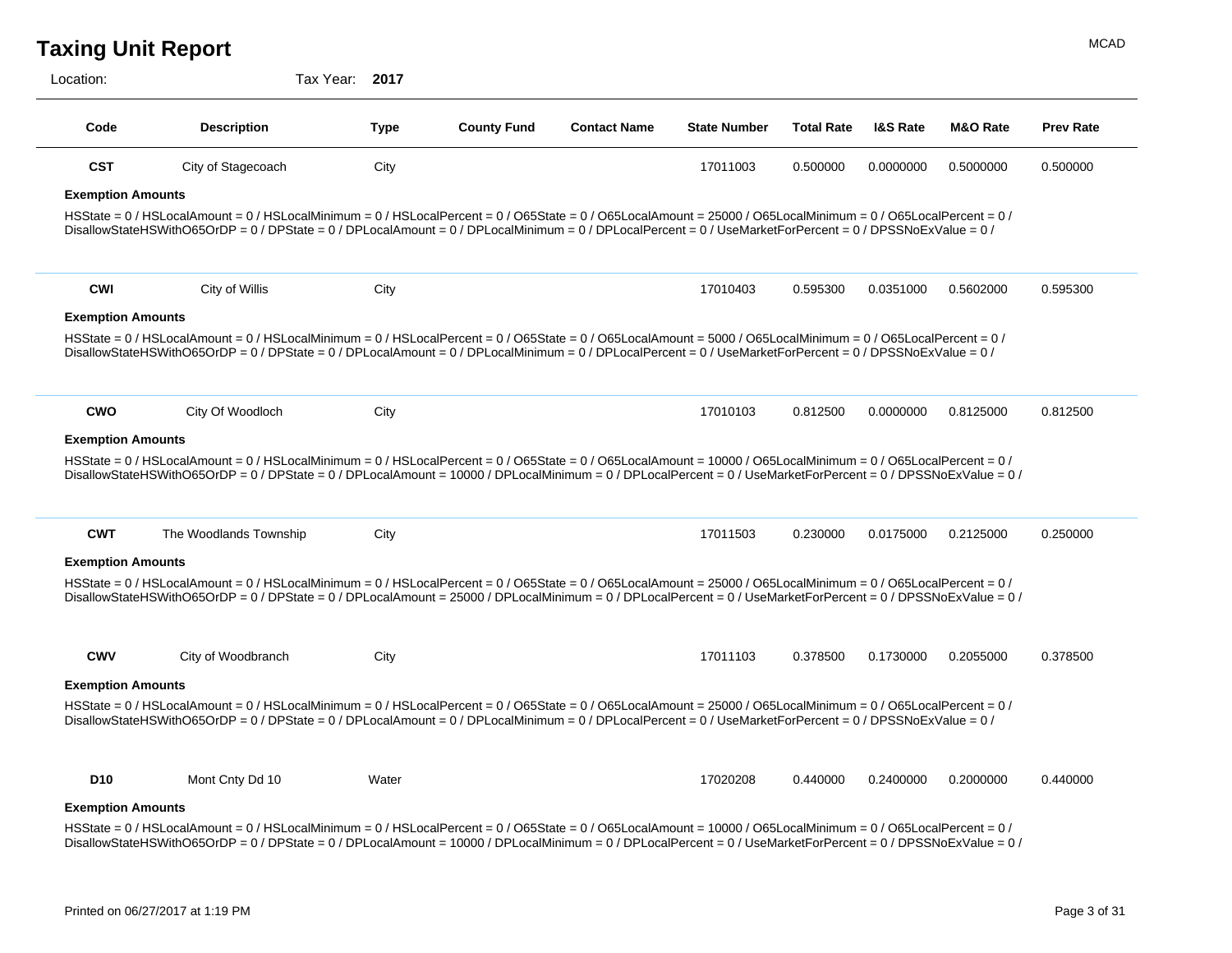Location: Tax Year: **2017**

| Code                     | <b>Description</b>                                                                                                                                                                                                                                                                                                                    | <b>Type</b> | <b>County Fund</b> | <b>Contact Name</b> | <b>State Number</b> | <b>Total Rate</b> | <b>I&amp;S Rate</b> | M&O Rate  | <b>Prev Rate</b> |
|--------------------------|---------------------------------------------------------------------------------------------------------------------------------------------------------------------------------------------------------------------------------------------------------------------------------------------------------------------------------------|-------------|--------------------|---------------------|---------------------|-------------------|---------------------|-----------|------------------|
| DD <sub>6</sub>          | Mont Cnty Dd 6                                                                                                                                                                                                                                                                                                                        | Water       |                    |                     | 17020108            | 0.170000          | 0.0000000           | 0.1700000 | 0.170000         |
| <b>Exemption Amounts</b> |                                                                                                                                                                                                                                                                                                                                       |             |                    |                     |                     |                   |                     |           |                  |
|                          | HSState = 0 / HSLocalAmount = 0 / HSLocalMinimum = 5000 / HSLocalPercent = 20 / O65State = 0 / O65LocalAmount = 50000 / O65LocalMinimum = 0 / O65LocalPercent = 0 /<br>DisallowStateHSWithO65OrDP = 0 / DPState = 0 / DPLocalAmount = 50000 / DPLocalMinimum = 0 / DPLocalPercent = 0 / UseMarketForPercent = 0 / DPSSNoExValue = 0 / |             |                    |                     |                     |                   |                     |           |                  |
| <b>F01</b>               | Emergency Ser Dist #1                                                                                                                                                                                                                                                                                                                 | Fire        |                    |                     | 17020140            | 0.100000          | 0.0000000           | 0.1000000 | 0.100000         |
| <b>Exemption Amounts</b> |                                                                                                                                                                                                                                                                                                                                       |             |                    |                     |                     |                   |                     |           |                  |
|                          | HSState = 0 / HSLocalAmount = 0 / HSLocalMinimum = 0 / HSLocalPercent = 0 / O65State = 0 / O65LocalAmount = 0 / O65LocalMinimum = 0 / O65LocalPercent = 0 /<br>DisallowStateHSWithO65OrDP = 0 / DPState = 0 / DPLocalAmount = 0 / DPLocalMinimum = 0 / DPLocalPercent = 0 / UseMarketForPercent = 0 / DPSSNoExValue = 0 /             |             |                    |                     |                     |                   |                     |           |                  |
| <b>F02</b>               | Emergency Ser Dist #2                                                                                                                                                                                                                                                                                                                 | Fire        |                    |                     | 17020240            | 0.100000          | 0.0000000           | 0.1000000 | 0.100000         |
| <b>Exemption Amounts</b> |                                                                                                                                                                                                                                                                                                                                       |             |                    |                     |                     |                   |                     |           |                  |
|                          | HSState = 0 / HSLocalAmount = 0 / HSLocalMinimum = 0 / HSLocalPercent = 0 / O65State = 0 / O65LocalAmount = 25000 / O65LocalMinimum = 0 / O65LocalPercent = 0 /<br>DisallowStateHSWithO65OrDP = 0 / DPState = 0 / DPLocalAmount = 25000 / DPLocalMinimum = 0 / DPLocalPercent = 0 / UseMarketForPercent = 0 / DPSSNoExValue = 0 /     |             |                    |                     |                     |                   |                     |           |                  |
| F <sub>03</sub>          | Emergency Ser Dist #3                                                                                                                                                                                                                                                                                                                 | Fire        |                    |                     | 17020340            | 0.098100          | 0.0000000           | 0.0981000 | 0.098100         |
| <b>Exemption Amounts</b> |                                                                                                                                                                                                                                                                                                                                       |             |                    |                     |                     |                   |                     |           |                  |
|                          | HSState = 0 / HSLocalAmount = 0 / HSLocalMinimum = 0 / HSLocalPercent = 0 / O65State = 0 / O65LocalAmount = 0 / O65LocalMinimum = 0 / O65LocalPercent = 0 /<br>DisallowStateHSWithO65OrDP = 0 / DPState = 0 / DPLocalAmount = 0 / DPLocalMinimum = 0 / DPLocalPercent = 0 / UseMarketForPercent = 0 / DPSSNoExValue = 0 /             |             |                    |                     |                     |                   |                     |           |                  |
| <b>F04</b>               | Emergency Ser Dist #4                                                                                                                                                                                                                                                                                                                 | Fire        |                    |                     | 17020440            | 0.100000          | 0.0382000           | 0.0618000 | 0.080800         |
| <b>Exemption Amounts</b> |                                                                                                                                                                                                                                                                                                                                       |             |                    |                     |                     |                   |                     |           |                  |
|                          | HSState = 0 / HSLocalAmount = 0 / HSLocalMinimum = 0 / HSLocalPercent = 0 / O65State = 0 / O65LocalAmount = 25000 / O65LocalMinimum = 0 / O65LocalPercent = 0 /<br>DisallowStateHSWithO65OrDP = 0 / DPState = 0 / DPLocalAmount = 0 / DPLocalMinimum = 0 / DPLocalPercent = 0 / UseMarketForPercent = 0 / DPSSNoExValue = 0 /         |             |                    |                     |                     |                   |                     |           |                  |
| <b>F05</b>               | Emergency Ser Dist #5                                                                                                                                                                                                                                                                                                                 | Fire        |                    |                     | 17020540            | 0.100000          | 0.0000000           | 0.1000000 | 0.100000         |
| <b>Exemption Amounts</b> |                                                                                                                                                                                                                                                                                                                                       |             |                    |                     |                     |                   |                     |           |                  |
|                          | HSState = 0 / HSLocalAmount = 0 / HSLocalMinimum = 0 / HSLocalPercent = 0 / O65State = 0 / O65LocalAmount = 0 / O65LocalMinimum = 0 / O65LocalPercent = 0 /<br>DisallowStateHSWithO65OrDP = 0 / DPState = 0 / DPLocalAmount = 0 / DPLocalMinimum = 0 / DPLocalPercent = 0 / UseMarketForPercent = 0 / DPSSNoExValue = 0 /             |             |                    |                     |                     |                   |                     |           |                  |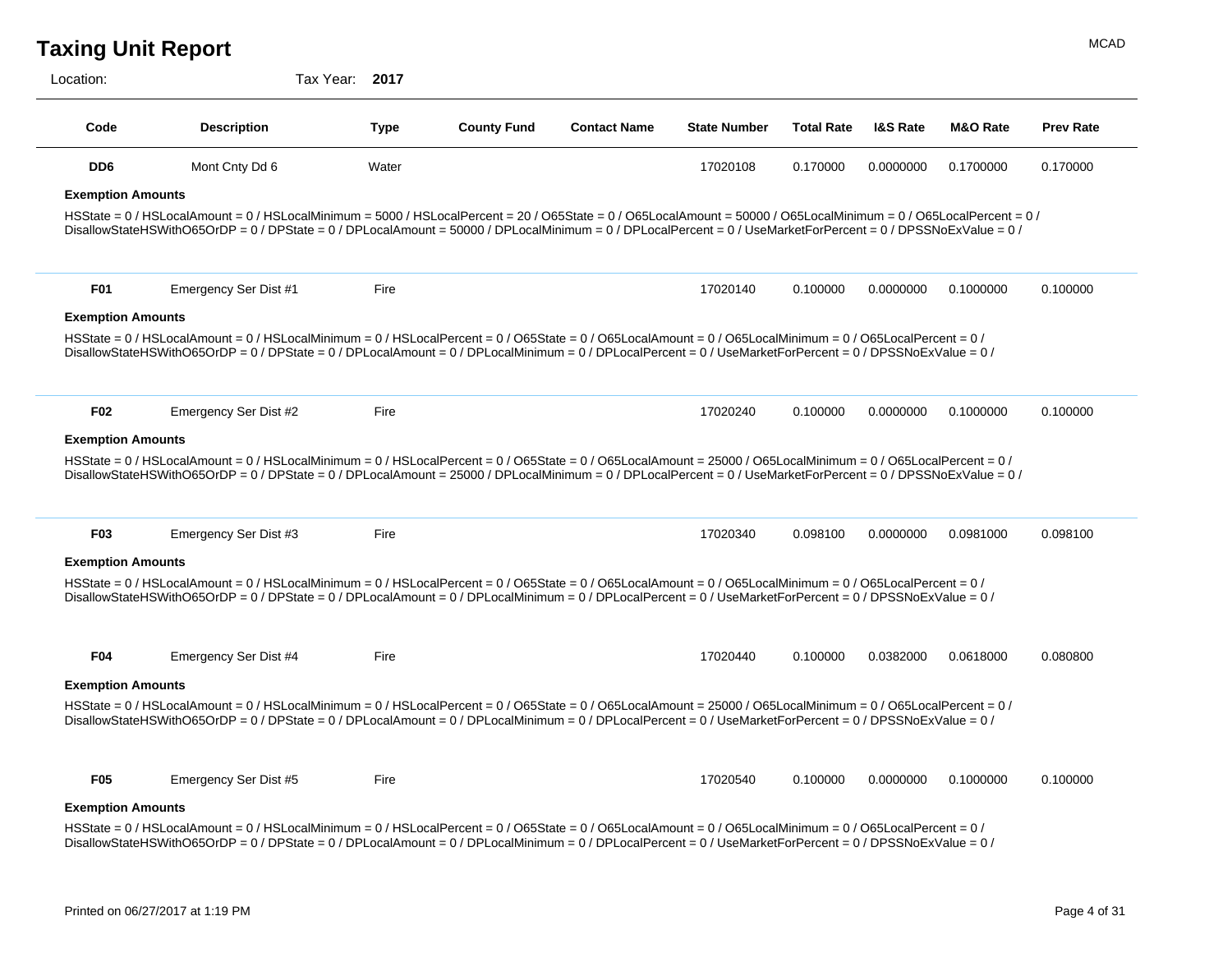Location: Tax Year: **2017**

| Code                     | <b>Description</b>                                                                                                                                                                                                                                                                                                                    | Type | <b>County Fund</b> | <b>Contact Name</b> | <b>State Number</b> | <b>Total Rate</b> | <b>I&amp;S Rate</b> | M&O Rate  | <b>Prev Rate</b> |
|--------------------------|---------------------------------------------------------------------------------------------------------------------------------------------------------------------------------------------------------------------------------------------------------------------------------------------------------------------------------------|------|--------------------|---------------------|---------------------|-------------------|---------------------|-----------|------------------|
| <b>F06</b>               | Emergency Ser Dist #6                                                                                                                                                                                                                                                                                                                 | Fire |                    |                     | 17020640            | 0.100000          | 0.0000000           | 0.1000000 | 0.100000         |
| <b>Exemption Amounts</b> |                                                                                                                                                                                                                                                                                                                                       |      |                    |                     |                     |                   |                     |           |                  |
|                          | HSState = 0 / HSLocalAmount = 0 / HSLocalMinimum = 0 / HSLocalPercent = 0 / O65State = 0 / O65LocalAmount = 40000 / O65LocalMinimum = 0 / O65LocalPercent = 0 /<br>DisallowStateHSWithO65OrDP = 0 / DPState = 0 / DPLocalAmount = 0 / DPLocalMinimum = 0 / DPLocalPercent = 0 / UseMarketForPercent = 0 / DPSSNoExValue = 0 /         |      |                    |                     |                     |                   |                     |           |                  |
| <b>F07</b>               | Emergency Ser Dist #7                                                                                                                                                                                                                                                                                                                 | Fire |                    |                     | 17020740            | 0.100000          | 0.0000000           | 0.1000000 | 0.100000         |
| <b>Exemption Amounts</b> |                                                                                                                                                                                                                                                                                                                                       |      |                    |                     |                     |                   |                     |           |                  |
|                          | HSState = 0 / HSLocalAmount = 0 / HSLocalMinimum = 0 / HSLocalPercent = 0 / O65State = 0 / O65LocalAmount = 25000 / O65LocalMinimum = 0 / O65LocalPercent = 0 /<br>DisallowStateHSWithO65OrDP = 0 / DPState = 0 / DPLocalAmount = 0 / DPLocalMinimum = 0 / DPLocalPercent = 0 / UseMarketForPercent = 0 / DPSSNoExValue = 0 /         |      |                    |                     |                     |                   |                     |           |                  |
| <b>F08</b>               | Emergency Ser Dist #8                                                                                                                                                                                                                                                                                                                 | Fire |                    |                     | 17021240            | 0.090600          | 0.0000000           | 0.0906000 | 0.090600         |
| <b>Exemption Amounts</b> |                                                                                                                                                                                                                                                                                                                                       |      |                    |                     |                     |                   |                     |           |                  |
|                          | HSState = 0 / HSLocalAmount = 0 / HSLocalMinimum = 5000 / HSLocalPercent = 10 / O65State = 0 / O65LocalAmount = 25000 / O65LocalMinimum = 0 / O65LocalPercent = 0 /<br>DisallowStateHSWithO65OrDP = 0 / DPState = 0 / DPLocalAmount = 25000 / DPLocalMinimum = 0 / DPLocalPercent = 0 / UseMarketForPercent = 0 / DPSSNoExValue = 0 / |      |                    |                     |                     |                   |                     |           |                  |

| F09                      | Emergency Ser Dist #9 | Fire |                                                                                                                                                                 | 17020840 | 0.100000 | 0.0000000 | 0.1000000 | 0.100000 |
|--------------------------|-----------------------|------|-----------------------------------------------------------------------------------------------------------------------------------------------------------------|----------|----------|-----------|-----------|----------|
| <b>Exemption Amounts</b> |                       |      |                                                                                                                                                                 |          |          |           |           |          |
|                          |                       |      | HSState = 0 / HSLocalAmount = 0 / HSLocalMinimum = 0 / HSLocalPercent = 0 / O65State = 0 / O65LocalAmount = 25000 / O65LocalMinimum = 0 / O65LocalPercent = 0 / |          |          |           |           |          |
|                          |                       |      | DisallowStateHSWithO65OrDP = 0 / DPState = 0 / DPLocalAmount = 0 / DPLocalMinimum = 0 / DPLocalPercent = 0 / UseMarketForPercent = 0 / DPSSNoExValue = 0 /      |          |          |           |           |          |

**F10** Emergency Ser Dist #10 Fire Fire Tammy J MCRAE 17020940 0.100000 0.0000000 0.1000000 0.100000 HSState = 0 / HSLocalAmount = 0 / HSLocalMinimum = 0 / HSLocalPercent = 0 / O65State = 0 / O65LocalAmount = 50000 / O65LocalMinimum = 0 / O65LocalPercent = 0 / DisallowStateHSWithO65OrDP = 0 / DPState = 0 / DPLocalAmount = 50000 / DPLocalMinimum = 0 / DPLocalPercent = 0 / UseMarketForPercent = 0 / DPSSNoExValue = 0 / **Exemption Amounts** 0.1000000 **F11** Emergency Ser Dist #11 Fire Fire TAMMY Fire TAMMY 17021040 0.100000 0.0000000 0.1000000 0.100000 HSState = 0 / HSLocalAmount = 0 / HSLocalMinimum = 0 / HSLocalPercent = 0 / O65State = 0 / O65LocalAmount = 0 / O65LocalMinimum = 0 / O65LocalPercent = 0 / **Exemption Amounts** 0.1000000

DisallowStateHSWithO65OrDP = 0 / DPState = 0 / DPLocalAmount = 0 / DPLocalMinimum = 0 / DPLocalPercent = 0 / UseMarketForPercent = 0 / DPSSNoExValue = 0 /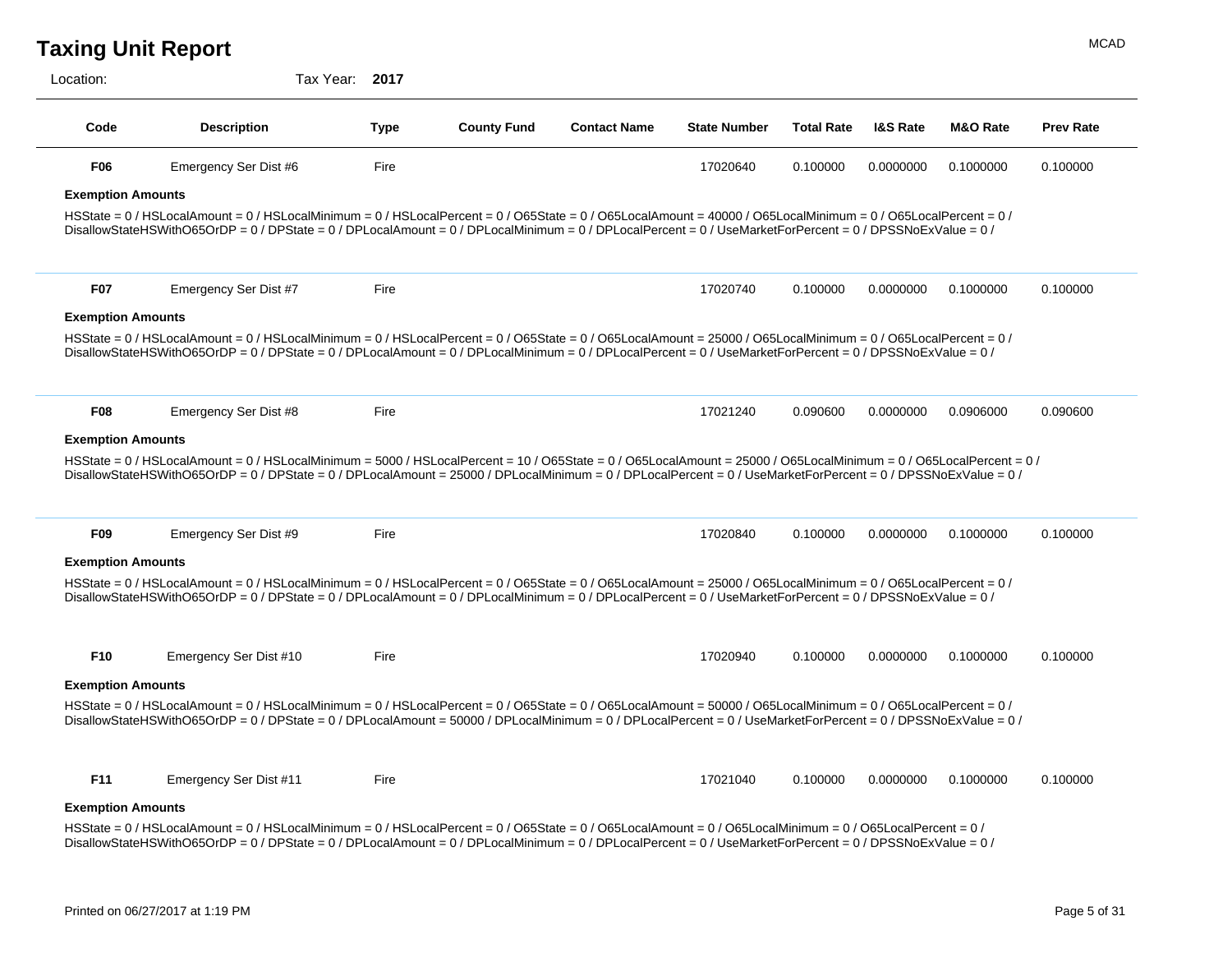Location: Tax Year: **2017**

| Code                     | <b>Description</b>                                                                                                                                                                                                                                                                                                                                                                                                                                                                                                                                                                                   | <b>Type</b> | <b>County Fund</b> | <b>Contact Name</b> | <b>State Number</b> | <b>Total Rate</b> | <b>I&amp;S Rate</b> | <b>M&amp;O Rate</b> | <b>Prev Rate</b> |
|--------------------------|------------------------------------------------------------------------------------------------------------------------------------------------------------------------------------------------------------------------------------------------------------------------------------------------------------------------------------------------------------------------------------------------------------------------------------------------------------------------------------------------------------------------------------------------------------------------------------------------------|-------------|--------------------|---------------------|---------------------|-------------------|---------------------|---------------------|------------------|
| F12                      | Emergency Ser Dist #12                                                                                                                                                                                                                                                                                                                                                                                                                                                                                                                                                                               | Fire        |                    |                     | 17021340            | 0.100000          | 0.0000000           | 0.1000000           | 0.100000         |
| <b>Exemption Amounts</b> |                                                                                                                                                                                                                                                                                                                                                                                                                                                                                                                                                                                                      |             |                    |                     |                     |                   |                     |                     |                  |
|                          | HSState = 0 / HSLocalAmount = 0 / HSLocalMinimum = 0 / HSLocalPercent = 0 / O65State = 0 / O65LocalAmount = 25000 / O65LocalMinimum = 0 / O65LocalPercent = 0 /<br>DisallowStateHSWithO65OrDP = 0 / DPState = 0 / DPLocalAmount = 0 / DPLocalMinimum = 0 / DPLocalPercent = 0 / UseMarketForPercent = 0 / DPSSNoExValue = 0 /                                                                                                                                                                                                                                                                        |             |                    |                     |                     |                   |                     |                     |                  |
| F14                      | Emergency Ser Dist #14                                                                                                                                                                                                                                                                                                                                                                                                                                                                                                                                                                               | Fire        |                    |                     | 17021140            | 0.100000          | 0.0000000           | 0.1000000           | 0.100000         |
| <b>Exemption Amounts</b> |                                                                                                                                                                                                                                                                                                                                                                                                                                                                                                                                                                                                      |             |                    |                     |                     |                   |                     |                     |                  |
|                          | HSState = 0 / HSLocalAmount = 0 / HSLocalMinimum = 0 / HSLocalPercent = 0 / O65State = 0 / O65LocalAmount = 25000 / O65LocalMinimum = 0 / O65LocalPercent = 0 /<br>DisallowStateHSWithO65OrDP = 0 / DPState = 0 / DPLocalAmount = 0 / DPLocalMinimum = 0 / DPLocalPercent = 0 / UseMarketForPercent = 0 / DPSSNoExValue = 0 /                                                                                                                                                                                                                                                                        |             |                    |                     |                     |                   |                     |                     |                  |
| FT4                      | Emer Serv Dist #4 (deannexed)                                                                                                                                                                                                                                                                                                                                                                                                                                                                                                                                                                        | Other       |                    |                     |                     |                   |                     |                     |                  |
| <b>Exemption Amounts</b> |                                                                                                                                                                                                                                                                                                                                                                                                                                                                                                                                                                                                      |             |                    |                     |                     |                   |                     |                     |                  |
|                          | HSState = 0 / HSLocalAmount = 0 / HSLocalMinimum = 0 / HSLocalPercent = 0 / O65State = 0 / O65LocalAmount = 25000 / O65LocalMinimum = 0 / O65LocalPercent = 0 /<br>DisallowStateHSWithO65OrDP = 0 / DPState = 0 / DPLocalAmount = 0 / DPLocalMinimum = 0 / DPLocalPercent = 0 / UseMarketForPercent = 0 / DPSSNoExValue = 0 /                                                                                                                                                                                                                                                                        |             |                    |                     |                     |                   |                     |                     |                  |
| <b>FTZ</b>               | North Houston Greater<br>Montgomery Co Foreign Trade<br>Zone                                                                                                                                                                                                                                                                                                                                                                                                                                                                                                                                         | Other       |                    |                     |                     |                   |                     |                     |                  |
| <b>Exemption Amounts</b> |                                                                                                                                                                                                                                                                                                                                                                                                                                                                                                                                                                                                      |             |                    |                     |                     |                   |                     |                     |                  |
|                          | $\text{HSState} = 0/\text{HSLocalAmount} = 0/\text{HSLocalMinimum} = 0/\text{HSLocalPercent} = 0/\text{OS5State} = 0/\text{OS5LocalAmount} = 0/\text{OS5LocalMinimum} = 0/\text{OS5LocalPercent} = 0/\text{OS5\_O} = 0/\text{OS5\_O} = 0/\text{OS5\_O} = 0/\text{OS5\_O} = 0/\text{OS5\_O} = 0/\text{OS5\_O} = 0/\text{OS5\_O} = 0/\text{OS5\_O} = 0/\text{OS5\_O} = 0/\text{OS5\_O} = 0/\text{OS5\_O} = 0/\text{OS5\_O} = 0/\text{OS$<br>DisallowStateHSWithO65OrDP = 0 / DPState = 0 / DPLocalAmount = 0 / DPLocalMinimum = 0 / DPLocalPercent = 0 / UseMarketForPercent = 0 / DPSSNoExValue = 0 / |             |                    |                     |                     |                   |                     |                     |                  |
| <b>GMO</b>               | <b>Montgomery Cnty</b>                                                                                                                                                                                                                                                                                                                                                                                                                                                                                                                                                                               | County      | A                  |                     | 17000000            | 0.466700          | 0.0762000           | 0.3905000           | 0.466700         |
| <b>Exemption Amounts</b> |                                                                                                                                                                                                                                                                                                                                                                                                                                                                                                                                                                                                      |             |                    |                     |                     |                   |                     |                     |                  |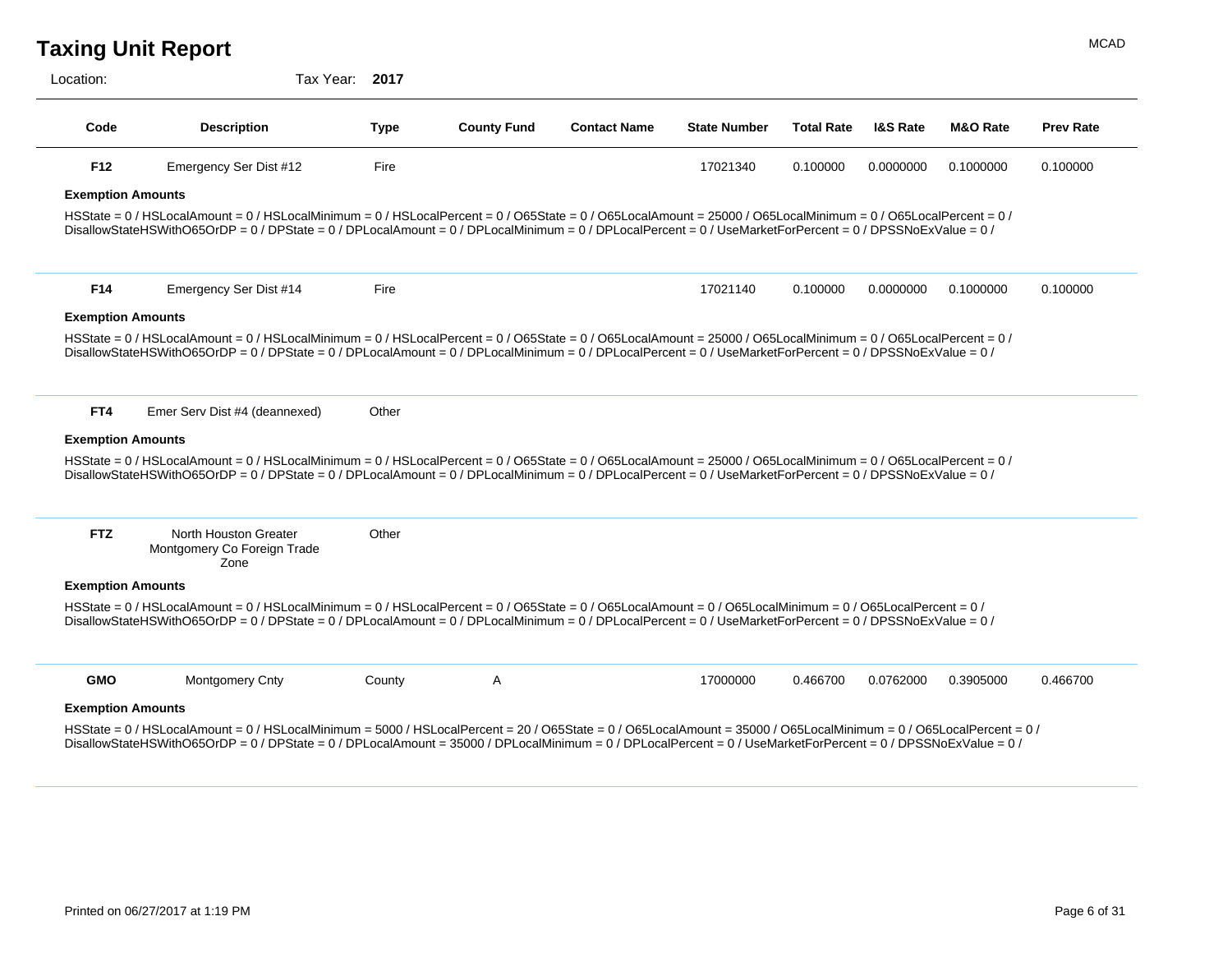**HM1** Mont Co Hospital Montes Hospital Hospital Montes (17020111 0.066500 0.0000000 0.066500 0.066500 0.066500 HSState = 0 / HSLocalAmount = 0 / HSLocalMinimum = 5000 / HSLocalPercent = 20 / O65State = 0 / O65LocalAmount = 25000 / O65LocalMinimum = 0 / O65LocalPercent = 0 / DisallowStateHSWithO65OrDP = 0 / DPState = 0 / DPLocalAmount = 75000 / DPLocalMinimum = 0 / DPLocalPercent = 0 / UseMarketForPercent = 0 / DPSSNoExValue = 0 / **Exemption Amounts** 0.0000000 0.0665000 **JNH** Lone Star College Community College TAMMY College TAMMY 10120115 0.107800 0.0278000 0.0800000 0.107800 HSState = 0 / HSLocalAmount = 0 / HSLocalMinimum = 5000 / HSLocalPercent = 1 / O65State = 0 / O65LocalAmount = 75000 / O65LocalMinimum = 0 / O65LocalPercent = 0 / DisallowStateHSWithO65OrDP = 0 / DPState = 0 / DPLocalAmount = 75000 / DPLocalMinimum = 0 / DPLocalPercent = 0 / UseMarketForPercent = 0 / DPSSNoExValue = 0 / **Exemption Amounts** 0.0800000 **1. The CAD portion of the state taxing unit number does not match the CAD ID Code system administration setting. M05** MONT CO MUD 105 MUD MUD B & A MUNICIPAL TAX SVC LLC 17028404 1.350000 1.350000 1.3500000 HSState = 0 / HSLocalAmount = 0 / HSLocalMinimum = 0 / HSLocalPercent = 0 / O65State = 0 / O65LocalAmount = 0 / O65LocalMinimum = 0 / O65LocalPercent = 0 / DisallowStateHSWithO65OrDP = 0 / DPState = 0 / DPLocalAmount = 0 / DPLocalMinimum = 0 / DPLocalPercent = 0 / UseMarketForPercent = 0 / DPSSNoExValue = 0 / **Exemption Amounts M06** Mont Co Mud 6 MUD MUD J7021904 0.075000 0.0000000 0.075000 0.075000 0.075000 0.075000 HSState = 0 / HSLocalAmount = 0 / HSLocalMinimum = 5000 / HSLocalPercent = 1 / O65State = 0 / O65LocalAmount = 10000 / O65LocalMinimum = 0 / O65LocalPercent = 0 / DisallowStateHSWithO65OrDP = 0 / DPState = 0 / DPLocalAmount = 10000 / DPLocalMinimum = 0 / DPLocalPercent = 0 / UseMarketForPercent = 0 / DPSSNoExValue = 0 / **Exemption Amounts** 0.0000000 0.0750000 **M07** Mont Co Mud 7 MUD JEANNIE SCOTT 17021004 0.074500 0.164500 HSState = 0 / HSLocalAmount = 0 / HSLocalMinimum = 0 / HSLocalPercent = 0 / O65State = 0 / O65LocalAmount = 20000 / O65LocalMinimum = 0 / O65LocalPercent = 0 / DisallowStateHSWithO65OrDP = 0 / DPState = 0 / DPLocalAmount = 20000 / DPLocalMinimum = 0 / DPLocalPercent = 0 / UseMarketForPercent = 0 / DPSSNoExValue = 0 / **Exemption Amounts** 0.0100000 0.0645000 **M08** Mont Co Mud 8 MUD MONT RESOLUTE 17020504 0.265100 0.0423000 0.2228000 0.265100 **Exemption Amounts** 0.0423000 0.2228000 **Code Description Type County Fund Contact Name State Number Total Rate Prev Rate** Location: Tax Year: **2017 I&S Rate M&O Rate**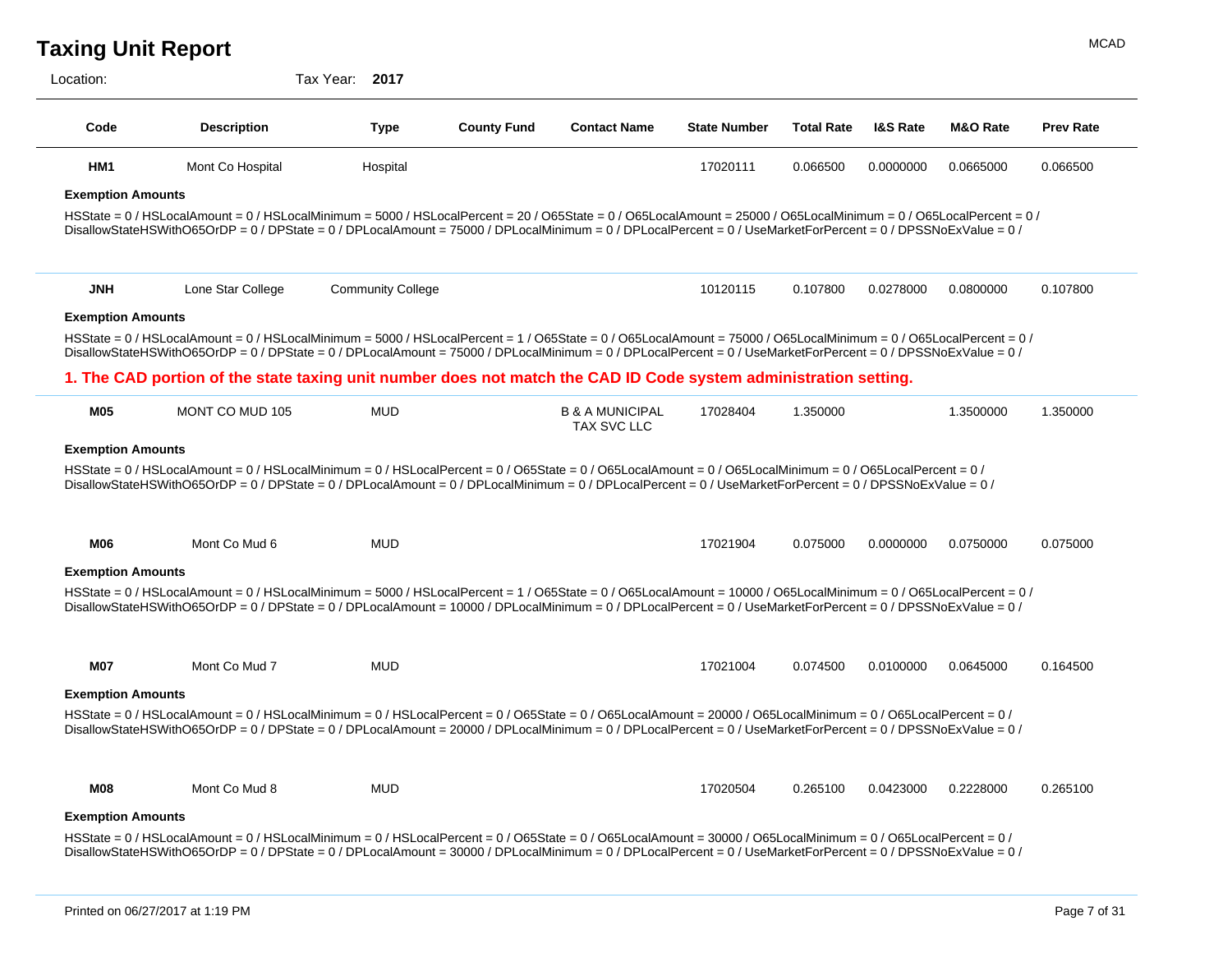**M09** Mont Co Mud 9 MUD TAMMY J MCRAE 17022304 0.405900 0.405900 HSState = 0 / HSLocalAmount = 0 / HSLocalMinimum = 0 / HSLocalPercent = 0 / O65State = 0 / O65LocalAmount = 10000 / O65LocalMinimum = 0 / O65LocalPercent = 0 / DisallowStateHSWithO65OrDP = 0 / DPState = 0 / DPLocalAmount = 10000 / DPLocalMinimum = 0 / DPLocalPercent = 0 / UseMarketForPercent = 0 / DPSSNoExValue = 0 / **Exemption Amounts** 0.1792000 0.2267000 **M11** Mont Co Mud 111 MUD MUD WHEELER & ASSOCIATES 17027004 HSState = 0 / HSLocalAmount = 0 / HSLocalMinimum = 0 / HSLocalPercent = 0 / O65State = 0 / O65LocalAmount = 0 / O65LocalMinimum = 0 / O65LocalPercent = 0 / DisallowStateHSWithO65OrDP = 0 / DPState = 0 / DPLocalAmount = 0 / DPLocalMinimum = 0 / DPLocalPercent = 0 / UseMarketForPercent = 0 / DPSSNoExValue = 0 / **Exemption Amounts M12** Mont Co Mud 115 MUD MUD RELAY RELAY RELAY RELAY RELAY RELAY RELAY RELAY RELAY RELAY RELAY RELAY RELAY RELA HSState = 0 / HSLocalAmount = 0 / HSLocalMinimum = 0 / HSLocalPercent = 0 / O65State = 0 / O65LocalAmount = 10000 / O65LocalMinimum = 0 / O65LocalPercent = 0 / DisallowStateHSWithO65OrDP = 0 / DPState = 0 / DPLocalAmount = 10000 / DPLocalMinimum = 0 / DPLocalPercent = 0 / UseMarketForPercent = 0 / DPSSNoExValue = 0 / **Exemption Amounts** 0.8500000 0.5000000 **M13** Mont Co Mud 113 MUD MUD NUD MUD And Museum 17027604 0.920000 0.7550000 0.1650000 0.920000 HSState = 0 / HSLocalAmount = 0 / HSLocalMinimum = 0 / HSLocalPercent = 0 / O65State = 0 / O65LocalAmount = 10000 / O65LocalMinimum = 0 / O65LocalPercent = 0 / DisallowStateHSWithO65OrDP = 0 / DPState = 0 / DPLocalAmount = 10000 / DPLocalMinimum = 0 / DPLocalPercent = 0 / UseMarketForPercent = 0 / DPSSNoExValue = 0 / **Exemption Amounts** 0.7550000 0.1650000 **M130 Mont Co Mud 130 MUD Wheeler & Association 17030104** HSState = 0 / HSLocalAmount = 0 / HSLocalMinimum = 0 / HSLocalPercent = 0 / O65State = 0 / O65LocalAmount = 0 / O65LocalMinimum = 0 / O65LocalPercent = 0 / DisallowStateHSWithO65OrDP = 0 / DPState = 0 / DPLocalAmount = 0 / DPLocalMinimum = 0 / DPLocalPercent = 0 / UseMarketForPercent = 0 / DPSSNoExValue = 0 / **Exemption Amounts M131 Mont Co Mud 131 MUD Wheeler & Association 17030204 Exemption Amounts Code Description Type County Fund Contact Name State Number Total Rate Prev Rate** Location: Tax Year: **2017 I&S Rate M&O Rate**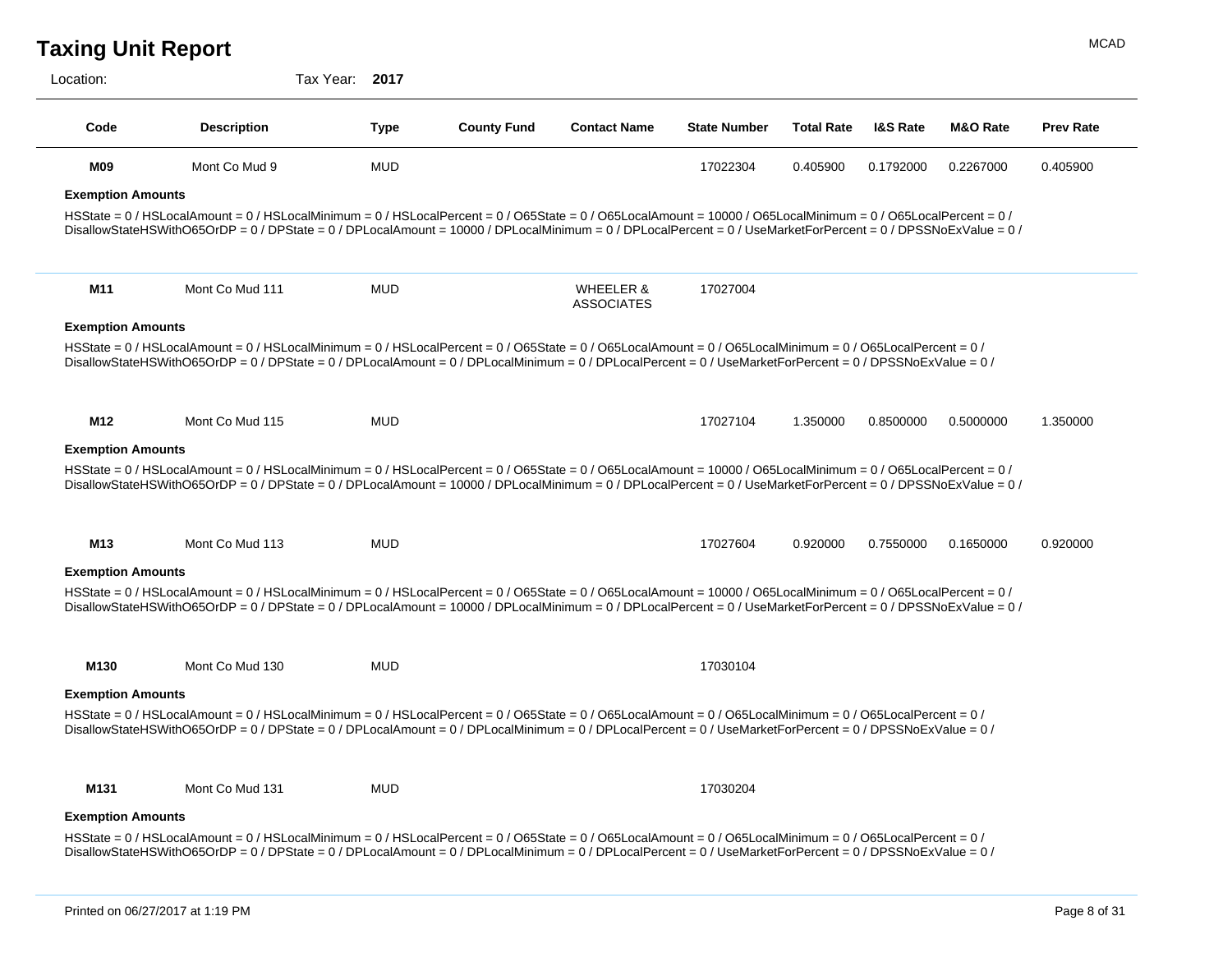Location: Tax Year: **2017**

| Code                     | <b>Description</b>                                                                                                                                                                                                                                                                                                                    | Type       | <b>County Fund</b> | <b>Contact Name</b> | <b>State Number</b> | <b>Total Rate</b> | <b>I&amp;S Rate</b> | <b>M&amp;O Rate</b> | <b>Prev Rate</b> |
|--------------------------|---------------------------------------------------------------------------------------------------------------------------------------------------------------------------------------------------------------------------------------------------------------------------------------------------------------------------------------|------------|--------------------|---------------------|---------------------|-------------------|---------------------|---------------------|------------------|
| M139                     | Mont Co Mud 139                                                                                                                                                                                                                                                                                                                       | <b>MUD</b> |                    |                     | 17029504            | 1.450000          |                     | 1.4500000           | 1.450000         |
| <b>Exemption Amounts</b> |                                                                                                                                                                                                                                                                                                                                       |            |                    |                     |                     |                   |                     |                     |                  |
|                          | HSState = 0 / HSLocalAmount = 0 / HSLocalMinimum = 0 / HSLocalPercent = 0 / O65State = 0 / O65LocalAmount = 0 / O65LocalMinimum = 0 / O65LocalPercent = 0 /<br>DisallowStateHSWithO65OrDP = 0 / DPState = 0 / DPLocalAmount = 0 / DPLocalMinimum = 0 / DPLocalPercent = 0 / UseMarketForPercent = 0 / DPSSNoExValue = 0 /             |            |                    |                     |                     |                   |                     |                     |                  |
| M14                      | Mont Co Mud 112                                                                                                                                                                                                                                                                                                                       | <b>MUD</b> |                    |                     | 17027304            | 1.020700          | 0.9450000           | 0.0757000           | 1.020700         |
| <b>Exemption Amounts</b> |                                                                                                                                                                                                                                                                                                                                       |            |                    |                     |                     |                   |                     |                     |                  |
|                          | HSState = 0 / HSLocalAmount = 0 / HSLocalMinimum = 0 / HSLocalPercent = 0 / O65State = 0 / O65LocalAmount = 0 / O65LocalMinimum = 0 / O65LocalPercent = 0 /<br>DisallowStateHSWithO65OrDP = 0 / DPState = 0 / DPLocalAmount = 0 / DPLocalMinimum = 0 / DPLocalPercent = 0 / UseMarketForPercent = 0 / DPSSNoExValue = 0 /             |            |                    |                     |                     |                   |                     |                     |                  |
| M142                     | Mont Co Mud 142                                                                                                                                                                                                                                                                                                                       | <b>MUD</b> |                    |                     | 17029604            | 1.000000          |                     | 1.0000000           | 1.000000         |
| <b>Exemption Amounts</b> |                                                                                                                                                                                                                                                                                                                                       |            |                    |                     |                     |                   |                     |                     |                  |
|                          | HSState = 0 / HSLocalAmount = 0 / HSLocalMinimum = 0 / HSLocalPercent = 0 / O65State = 0 / O65LocalAmount = 0 / O65LocalMinimum = 0 / O65LocalPercent = 0 /<br>DisallowStateHSWithO65OrDP = 0 / DPState = 0 / DPLocalAmount = 0 / DPLocalMinimum = 0 / DPLocalPercent = 0 / UseMarketForPercent = 0 / DPSSNoExValue = 0 /             |            |                    |                     |                     |                   |                     |                     |                  |
| M148                     | Mont Co Mud 148                                                                                                                                                                                                                                                                                                                       | <b>MUD</b> |                    |                     | 17030004            | 0.900000          |                     | 0.9000000           | 0.900000         |
| <b>Exemption Amounts</b> |                                                                                                                                                                                                                                                                                                                                       |            |                    |                     |                     |                   |                     |                     |                  |
|                          | HSState = 0 / HSLocalAmount = 0 / HSLocalMinimum = 0 / HSLocalPercent = 0 / O65State = 0 / O65LocalAmount = 0 / O65LocalMinimum = 0 / O65LocalPercent = 0 /<br>DisallowStateHSWithO65OrDP = 0 / DPState = 0 / DPLocalAmount = 0 / DPLocalMinimum = 0 / DPLocalPercent = 0 / UseMarketForPercent = 0 / DPSSNoExValue = 0 /             |            |                    |                     |                     |                   |                     |                     |                  |
| M <sub>15</sub>          | Mont Co Mud 15                                                                                                                                                                                                                                                                                                                        | <b>MUD</b> |                    |                     | 17020104            | 0.936900          | 0.5096000           | 0.4273000           | 0.936900         |
| <b>Exemption Amounts</b> |                                                                                                                                                                                                                                                                                                                                       |            |                    |                     |                     |                   |                     |                     |                  |
|                          | HSState = 0 / HSLocalAmount = 0 / HSLocalMinimum = 5000 / HSLocalPercent = 20 / O65State = 0 / O65LocalAmount = 25000 / O65LocalMinimum = 0 / O65LocalPercent = 0 /<br>DisallowStateHSWithO65OrDP = 0 / DPState = 0 / DPLocalAmount = 25000 / DPLocalMinimum = 0 / DPLocalPercent = 0 / UseMarketForPercent = 0 / DPSSNoExValue = 0 / |            |                    |                     |                     |                   |                     |                     |                  |
| M16                      | Mont Co Mud 16                                                                                                                                                                                                                                                                                                                        | <b>MUD</b> |                    |                     | 17020304            | 0.917890          | 0.0000000           | 0.9178900           | 0.917890         |
| <b>Exemption Amounts</b> |                                                                                                                                                                                                                                                                                                                                       |            |                    |                     |                     |                   |                     |                     |                  |
|                          | HSState = 0 / HSLocalAmount = 0 / HSLocalMinimum = 5000 / HSLocalPercent = 20 / O65State = 0 / O65LocalAmount = 0 / O65LocalMinimum = 0 / O65LocalPercent = 0 /                                                                                                                                                                       |            |                    |                     |                     |                   |                     |                     |                  |

DisallowStateHSWithO65OrDP = 0 / DPState = 0 / DPLocalAmount = 0 / DPLocalMinimum = 0 / DPLocalPercent = 0 / UseMarketForPercent = 0 / DPSSNoExValue = 0 /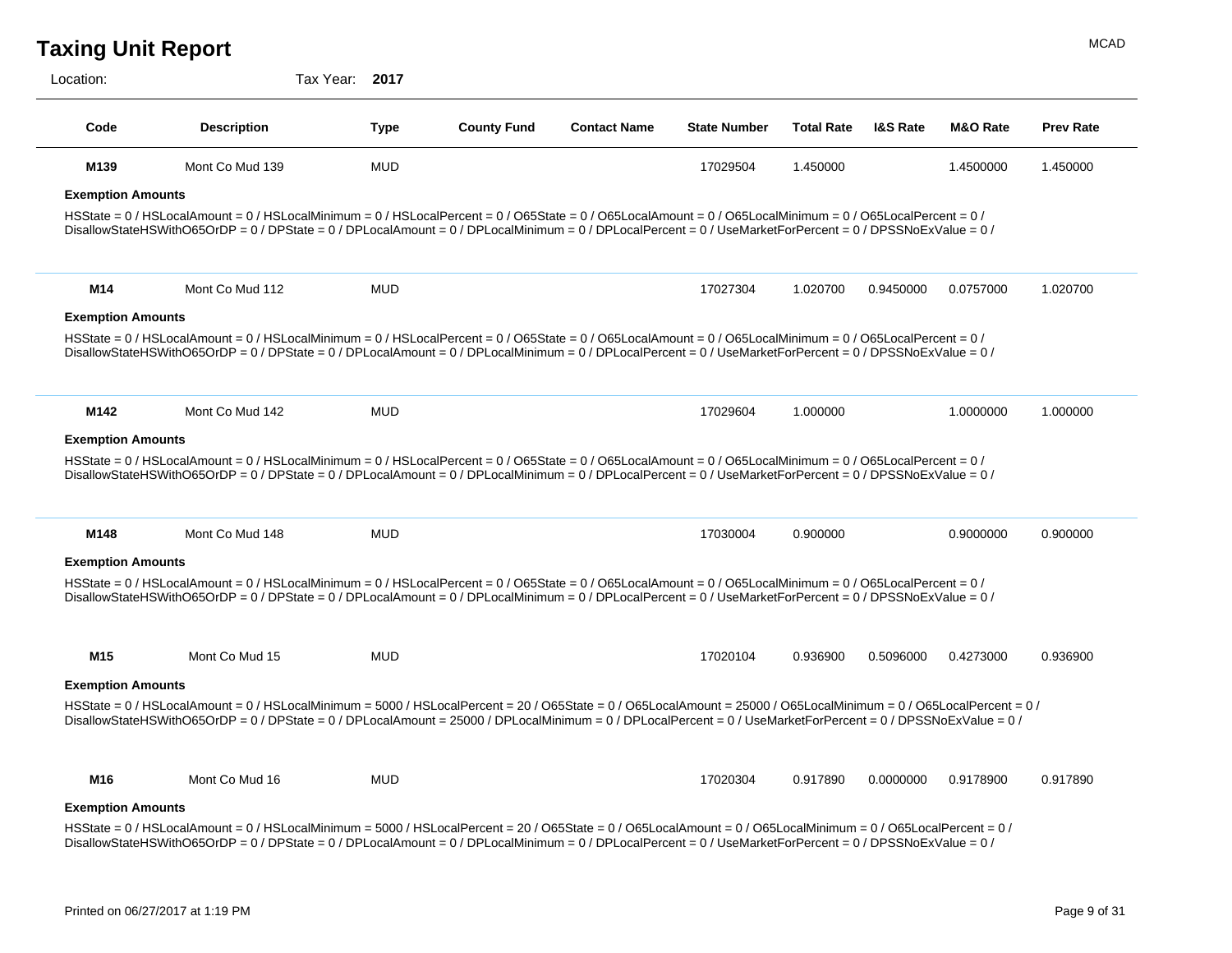Location: Tax Year: **2017**

| Code                     | <b>Description</b>                                                                                                                                                                                                                                                                                                                      | <b>Type</b> | <b>County Fund</b> | <b>Contact Name</b>                             | <b>State Number</b> | <b>Total Rate</b> | <b>I&amp;S Rate</b> | <b>M&amp;O Rate</b> | <b>Prev Rate</b> |
|--------------------------|-----------------------------------------------------------------------------------------------------------------------------------------------------------------------------------------------------------------------------------------------------------------------------------------------------------------------------------------|-------------|--------------------|-------------------------------------------------|---------------------|-------------------|---------------------|---------------------|------------------|
| M18                      | Mont Co Mud 18                                                                                                                                                                                                                                                                                                                          | <b>MUD</b>  |                    |                                                 | 17024804            | 0.330000          | 0.2000000           | 0.1300000           | 0.330000         |
| <b>Exemption Amounts</b> |                                                                                                                                                                                                                                                                                                                                         |             |                    |                                                 |                     |                   |                     |                     |                  |
|                          | HSState = 0 / HSLocalAmount = 0 / HSLocalMinimum = 0 / HSLocalPercent = 0 / O65State = 0 / O65LocalAmount = 0 / O65LocalMinimum = 0 / O65LocalPercent = 0 /<br>DisallowStateHSWithO65OrDP = 0 / DPState = 0 / DPLocalAmount = 0 / DPLocalMinimum = 0 / DPLocalPercent = 0 / UseMarketForPercent = 0 / DPSSNoExValue = 0 /               |             |                    |                                                 |                     |                   |                     |                     |                  |
| M19                      | Mont Co Mud 19                                                                                                                                                                                                                                                                                                                          | <b>MUD</b>  |                    | <b>BOB LEARED</b><br><b>INTERESTS</b>           | 17023204            | 0.225000          | 0.0000000           | 0.2250000           | 0.225000         |
| <b>Exemption Amounts</b> |                                                                                                                                                                                                                                                                                                                                         |             |                    |                                                 |                     |                   |                     |                     |                  |
|                          | HSState = 0 / HSLocalAmount = 0 / HSLocalMinimum = 5000 / HSLocalPercent = 20 / O65State = 0 / O65LocalAmount = 200000 / O65LocalMinimum = 0 / O65LocalPercent = 0 /<br>DisallowStateHSWithO65OrDP = 0 / DPState = 0 / DPLocalAmount = 200000 / DPLocalMinimum = 0 / DPLocalPercent = 0 / UseMarketForPercent = 0 / DPSSNoExValue = 0 / |             |                    |                                                 |                     |                   |                     |                     |                  |
| M21                      | Montgomery Co Mud 121                                                                                                                                                                                                                                                                                                                   | <b>MUD</b>  |                    |                                                 | 17030404            |                   |                     |                     |                  |
| <b>Exemption Amounts</b> |                                                                                                                                                                                                                                                                                                                                         |             |                    |                                                 |                     |                   |                     |                     |                  |
|                          | HSState = 0 / HSLocalAmount = 0 / HSLocalMinimum = 0 / HSLocalPercent = 0 / O65State = 0 / O65LocalAmount = 0 / O65LocalMinimum = 0 / O65LocalPercent = 0 /<br>DisallowStateHSWithO65OrDP = 0 / DPState = 0 / DPLocalAmount = 0 / DPLocalMinimum = 0 / DPLocalPercent = 0 / UseMarketForPercent = 0 / DPSSNoExValue = 0 /               |             |                    |                                                 |                     |                   |                     |                     |                  |
| M23                      | Mont Co MUD 123                                                                                                                                                                                                                                                                                                                         | <b>MUD</b>  |                    | UTILITY TAX<br><b>SERVICE/MIKE</b><br>ARTERBURN | 17027804            | 0.000000          | 0.0000000           | 0.0000000           | 0.000000         |
| <b>Exemption Amounts</b> |                                                                                                                                                                                                                                                                                                                                         |             |                    |                                                 |                     |                   |                     |                     |                  |
|                          | HSState = 0 / HSLocalAmount = 0 / HSLocalMinimum = 0 / HSLocalPercent = 0 / O65State = 0 / O65LocalAmount = 0 / O65LocalMinimum = 0 / O65LocalPercent = 0 /<br>DisallowStateHSWithO65OrDP = 0 / DPState = 0 / DPLocalAmount = 0 / DPLocalMinimum = 0 / DPLocalPercent = 0 / UseMarketForPercent = 0 / DPSSNoExValue = 0 /               |             |                    |                                                 |                     |                   |                     |                     |                  |
| M24                      | Mont Co Mud 24                                                                                                                                                                                                                                                                                                                          | <b>MUD</b>  |                    |                                                 | 17021104            | 1.150000          | 0.0000000           | 1.1500000           | 1.150000         |
| <b>Exemption Amounts</b> |                                                                                                                                                                                                                                                                                                                                         |             |                    |                                                 |                     |                   |                     |                     |                  |
|                          | HSState = 0 / HSLocalAmount = 0 / HSLocalMinimum = 0 / HSLocalPercent = 0 / O65State = 0 / O65LocalAmount = 0 / O65LocalMinimum = 0 / O65LocalPercent = 0 /                                                                                                                                                                             |             |                    |                                                 |                     |                   |                     |                     |                  |

DisallowStateHSWithO65OrDP = 0 / DPState = 0 / DPLocalAmount = 0 / DPLocalMinimum = 0 / DPLocalPercent = 0 / UseMarketForPercent = 0 / DPSSNoExValue = 0 /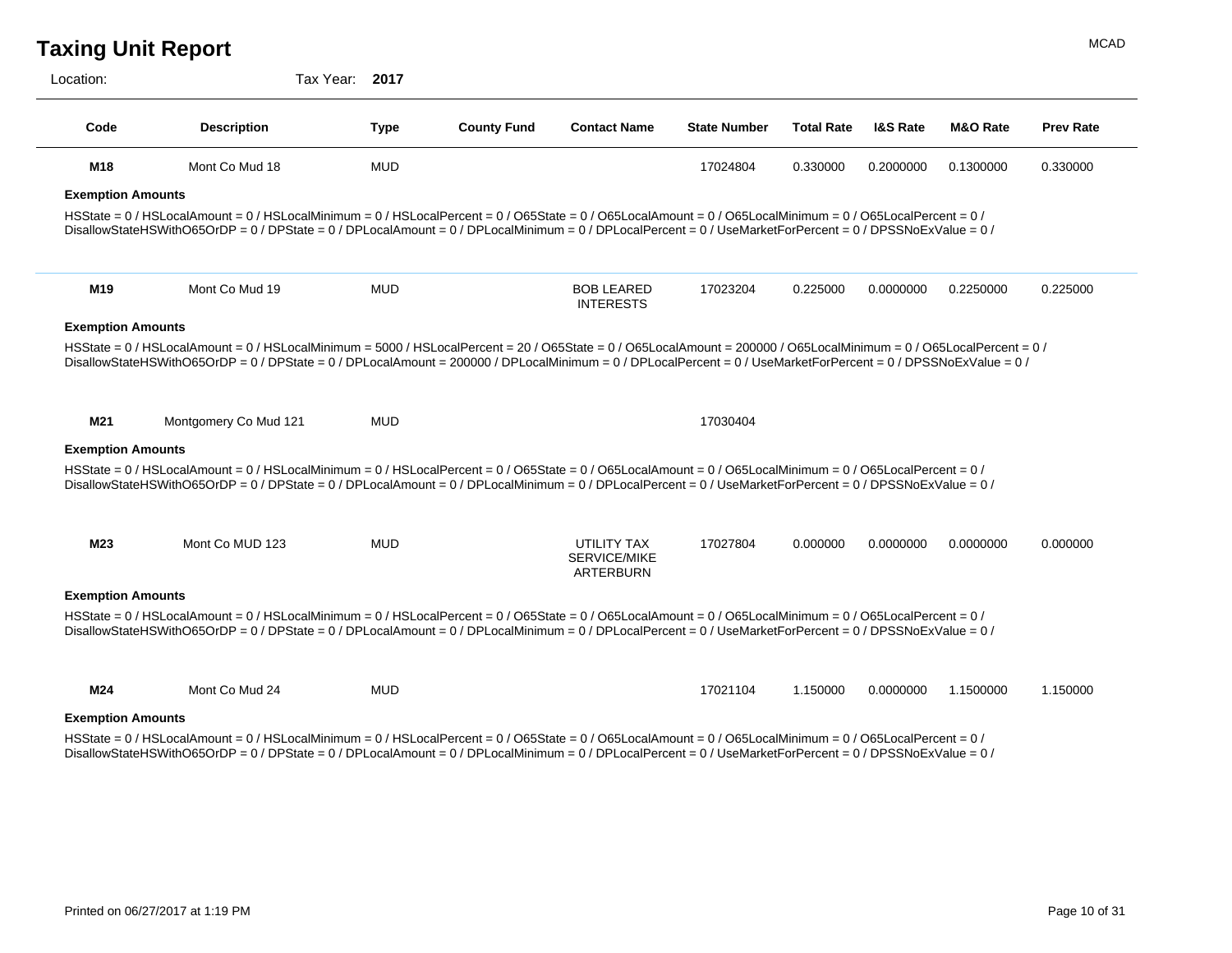Location: Tax Year: **2017**

| Code                     | <b>Description</b>                                                                                                                                                                                                                                                                                                                | <b>Type</b> | <b>County Fund</b> | <b>Contact Name</b>               | <b>State Number</b> | <b>Total Rate</b> | <b>I&amp;S Rate</b> | <b>M&amp;O Rate</b> | <b>Prev Rate</b> |
|--------------------------|-----------------------------------------------------------------------------------------------------------------------------------------------------------------------------------------------------------------------------------------------------------------------------------------------------------------------------------|-------------|--------------------|-----------------------------------|---------------------|-------------------|---------------------|---------------------|------------------|
| M26                      | Mont Co Mud 126                                                                                                                                                                                                                                                                                                                   | <b>MUD</b>  |                    |                                   | 17028304            | 0.900000          | 0.4600000           | 0.4400000           | 0.900000         |
| <b>Exemption Amounts</b> |                                                                                                                                                                                                                                                                                                                                   |             |                    |                                   |                     |                   |                     |                     |                  |
|                          | HSState = 0 / HSLocalAmount = 0 / HSLocalMinimum = 0 / HSLocalPercent = 0 / O65State = 0 / O65LocalAmount = 0 / O65LocalMinimum = 0 / O65LocalPercent = 0 /<br>DisallowStateHSWithO65OrDP = 0 / DPState = 0 / DPLocalAmount = 0 / DPLocalMinimum = 0 / DPLocalPercent = 0 / UseMarketForPercent = 0 / DPSSNoExValue = 0 /         |             |                    |                                   |                     |                   |                     |                     |                  |
| M27                      | MONT CO MUD 127                                                                                                                                                                                                                                                                                                                   | <b>MUD</b>  |                    |                                   | 17029204            | 1.350000          |                     | 1.3500000           | 1.350000         |
| <b>Exemption Amounts</b> |                                                                                                                                                                                                                                                                                                                                   |             |                    |                                   |                     |                   |                     |                     |                  |
|                          | HSState = 0 / HSLocalAmount = 0 / HSLocalMinimum = 0 / HSLocalPercent = 0 / O65State = 0 / O65LocalAmount = 10000 / O65LocalMinimum = 0 / O65LocalPercent = 0 /<br>DisallowStateHSWithO65OrDP = 0 / DPState = 0 / DPLocalAmount = 10000 / DPLocalMinimum = 0 / DPLocalPercent = 0 / UseMarketForPercent = 0 / DPSSNoExValue = 0 / |             |                    |                                   |                     |                   |                     |                     |                  |
| M29                      | Mont Co MUD 119                                                                                                                                                                                                                                                                                                                   | <b>MUD</b>  |                    |                                   | 17027504            | 1.370000          | 0.9500000           | 0.4200000           | 1.370000         |
| <b>Exemption Amounts</b> |                                                                                                                                                                                                                                                                                                                                   |             |                    |                                   |                     |                   |                     |                     |                  |
|                          | HSState = 0 / HSLocalAmount = 0 / HSLocalMinimum = 0 / HSLocalPercent = 0 / O65State = 0 / O65LocalAmount = 15000 / O65LocalMinimum = 0 / O65LocalPercent = 0 /<br>DisallowStateHSWithO65OrDP = 0 / DPState = 0 / DPLocalAmount = 15000 / DPLocalMinimum = 0 / DPLocalPercent = 0 / UseMarketForPercent = 0 / DPSSNoExValue = 0 / |             |                    |                                   |                     |                   |                     |                     |                  |
| M32                      | Mont Co Mud 132                                                                                                                                                                                                                                                                                                                   | <b>MUD</b>  |                    | UTILITY TAX<br><b>SERVICE LLC</b> | 17028804            | 0.700000          |                     | 0.7000000           | 0.700000         |
| <b>Exemption Amounts</b> |                                                                                                                                                                                                                                                                                                                                   |             |                    |                                   |                     |                   |                     |                     |                  |
|                          | HSState = 0 / HSLocalAmount = 0 / HSLocalMinimum = 0 / HSLocalPercent = 0 / O65State = 0 / O65LocalAmount = 0 / O65LocalMinimum = 0 / O65LocalPercent = 0 /<br>DisallowStateHSWithO65OrDP = 0 / DPState = 0 / DPLocalAmount = 0 / DPLocalMinimum = 0 / DPLocalPercent = 0 / UseMarketForPercent = 0 / DPSSNoExValue = 0 /         |             |                    |                                   |                     |                   |                     |                     |                  |
| M36                      | Mont Co Mud 36                                                                                                                                                                                                                                                                                                                    | <b>MUD</b>  |                    |                                   | 17020704            | 0.035000          | 0.0000000           | 0.0350000           | 0.035000         |
| <b>Exemption Amounts</b> |                                                                                                                                                                                                                                                                                                                                   |             |                    |                                   |                     |                   |                     |                     |                  |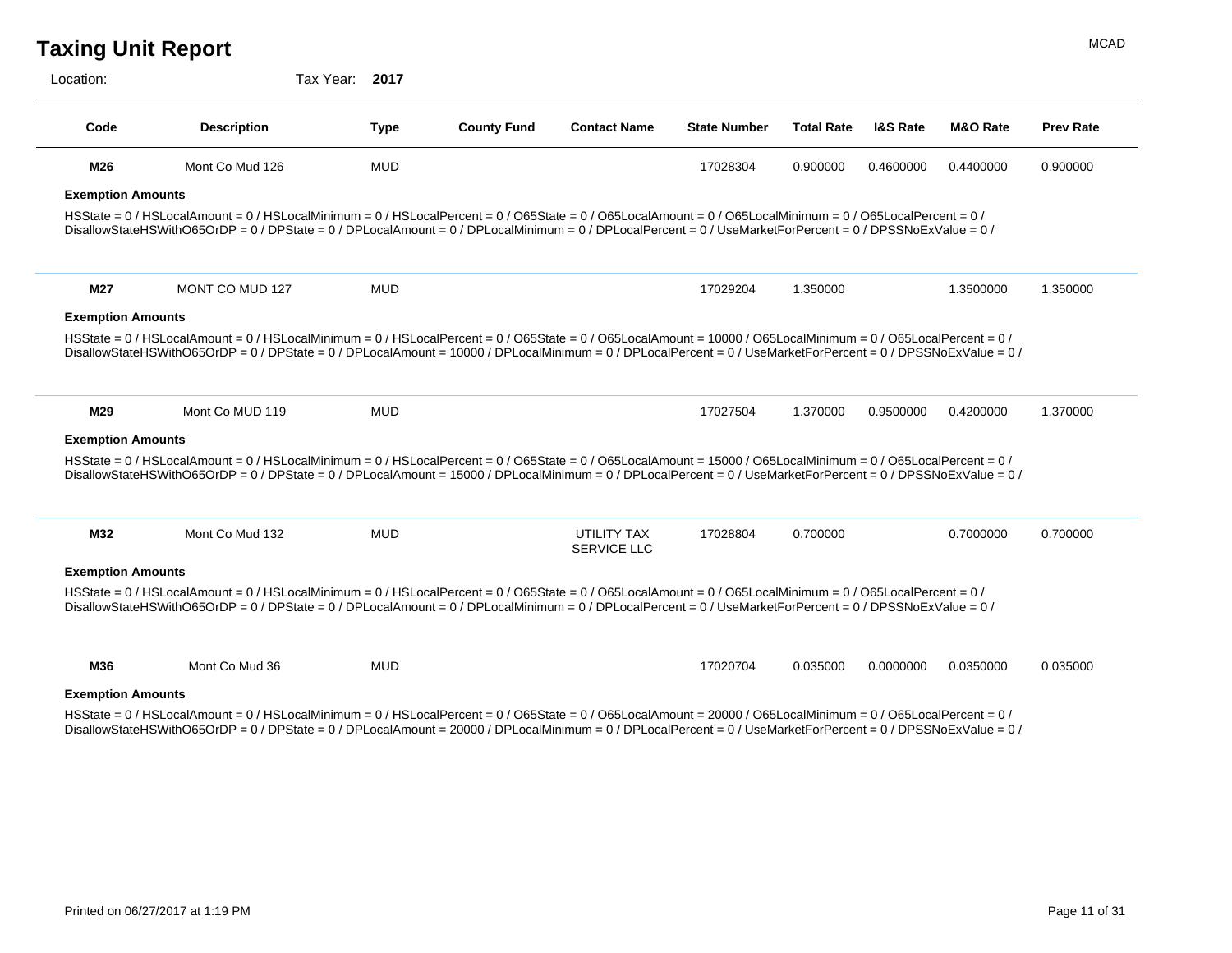Location: Tax Year: **2017**

| Code                                                 | <b>Description</b>                                                                                                                                                                                                                                                                                                                | <b>Type</b> | <b>County Fund</b> | <b>Contact Name</b>                              | <b>State Number</b> | <b>Total Rate</b> | <b>I&amp;S Rate</b> | M&O Rate  | <b>Prev Rate</b> |
|------------------------------------------------------|-----------------------------------------------------------------------------------------------------------------------------------------------------------------------------------------------------------------------------------------------------------------------------------------------------------------------------------|-------------|--------------------|--------------------------------------------------|---------------------|-------------------|---------------------|-----------|------------------|
| M37                                                  | MONT CO MUD 137                                                                                                                                                                                                                                                                                                                   | <b>MUD</b>  |                    | <b>B &amp; A MUNICIPAL</b><br><b>TAX SVC LLC</b> | 17028604            | 1.350000          |                     | 1.3500000 | 1.350000         |
| <b>Exemption Amounts</b>                             |                                                                                                                                                                                                                                                                                                                                   |             |                    |                                                  |                     |                   |                     |           |                  |
|                                                      | HSState = 0 / HSLocalAmount = 0 / HSLocalMinimum = 0 / HSLocalPercent = 0 / O65State = 0 / O65LocalAmount = 0 / O65LocalMinimum = 0 / O65LocalPercent = 0 /<br>DisallowStateHSWithO65OrDP = 0 / DPState = 0 / DPLocalAmount = 0 / DPLocalMinimum = 0 / DPLocalPercent = 0 / UseMarketForPercent = 0 / DPSSNoExValue = 0 /         |             |                    |                                                  |                     |                   |                     |           |                  |
| M38                                                  | Mont Co Mud 138                                                                                                                                                                                                                                                                                                                   | <b>MUD</b>  |                    | UTILITY TAX<br><b>SERVICE LLC</b>                | 17029004            | 0.880000          |                     | 0.8800000 | 0.880000         |
| <b>Exemption Amounts</b>                             |                                                                                                                                                                                                                                                                                                                                   |             |                    |                                                  |                     |                   |                     |           |                  |
|                                                      | HSState = 0 / HSLocalAmount = 0 / HSLocalMinimum = 0 / HSLocalPercent = 0 / O65State = 0 / O65LocalAmount = 0 / O65LocalMinimum = 0 / O65LocalPercent = 0 /<br>DisallowStateHSWithO65OrDP = 0 / DPState = 0 / DPLocalAmount = 0 / DPLocalMinimum = 0 / DPLocalPercent = 0 / UseMarketForPercent = 0 / DPSSNoExValue = 0 /         |             |                    |                                                  |                     |                   |                     |           |                  |
|                                                      |                                                                                                                                                                                                                                                                                                                                   |             |                    |                                                  |                     |                   |                     |           |                  |
| M39                                                  | Mont Co Mud 39                                                                                                                                                                                                                                                                                                                    | <b>MUD</b>  |                    |                                                  | 17020804            | 0.365000          | 0.2700000           | 0.0950000 | 0.365000         |
|                                                      |                                                                                                                                                                                                                                                                                                                                   |             |                    |                                                  |                     |                   |                     |           |                  |
|                                                      | HSState = 0 / HSLocalAmount = 0 / HSLocalMinimum = 0 / HSLocalPercent = 0 / O65State = 0 / O65LocalAmount = 10000 / O65LocalMinimum = 0 / O65LocalPercent = 0 /<br>DisallowStateHSWithO65OrDP = 0 / DPState = 0 / DPLocalAmount = 10000 / DPLocalMinimum = 0 / DPLocalPercent = 0 / UseMarketForPercent = 0 / DPSSNoExValue = 0 / |             |                    |                                                  |                     |                   |                     |           |                  |
| M40                                                  | Mont Co Mud 40                                                                                                                                                                                                                                                                                                                    | <b>MUD</b>  |                    |                                                  | 17023104            | 0.090000          | 0.0000000           | 0.0900000 |                  |
|                                                      |                                                                                                                                                                                                                                                                                                                                   |             |                    |                                                  |                     |                   |                     |           |                  |
| <b>Exemption Amounts</b><br><b>Exemption Amounts</b> | HSState = 0 / HSLocalAmount = 0 / HSLocalMinimum = 0 / HSLocalPercent = 0 / O65State = 0 / O65LocalAmount = 10000 / O65LocalMinimum = 0 / O65LocalPercent = 0 /<br>DisallowStateHSWithO65OrDP = 0 / DPState = 0 / DPLocalAmount = 10000 / DPLocalMinimum = 0 / DPLocalPercent = 0 / UseMarketForPercent = 0 / DPSSNoExValue = 0 / |             |                    |                                                  |                     |                   |                     |           | 0.090000         |
| M41                                                  | Mont Co Mud 141                                                                                                                                                                                                                                                                                                                   | <b>MUD</b>  |                    | UTILITY TAX<br><b>SERVICE LLC</b>                | 17029104            | 1.350000          |                     | 1.3500000 | 1.350000         |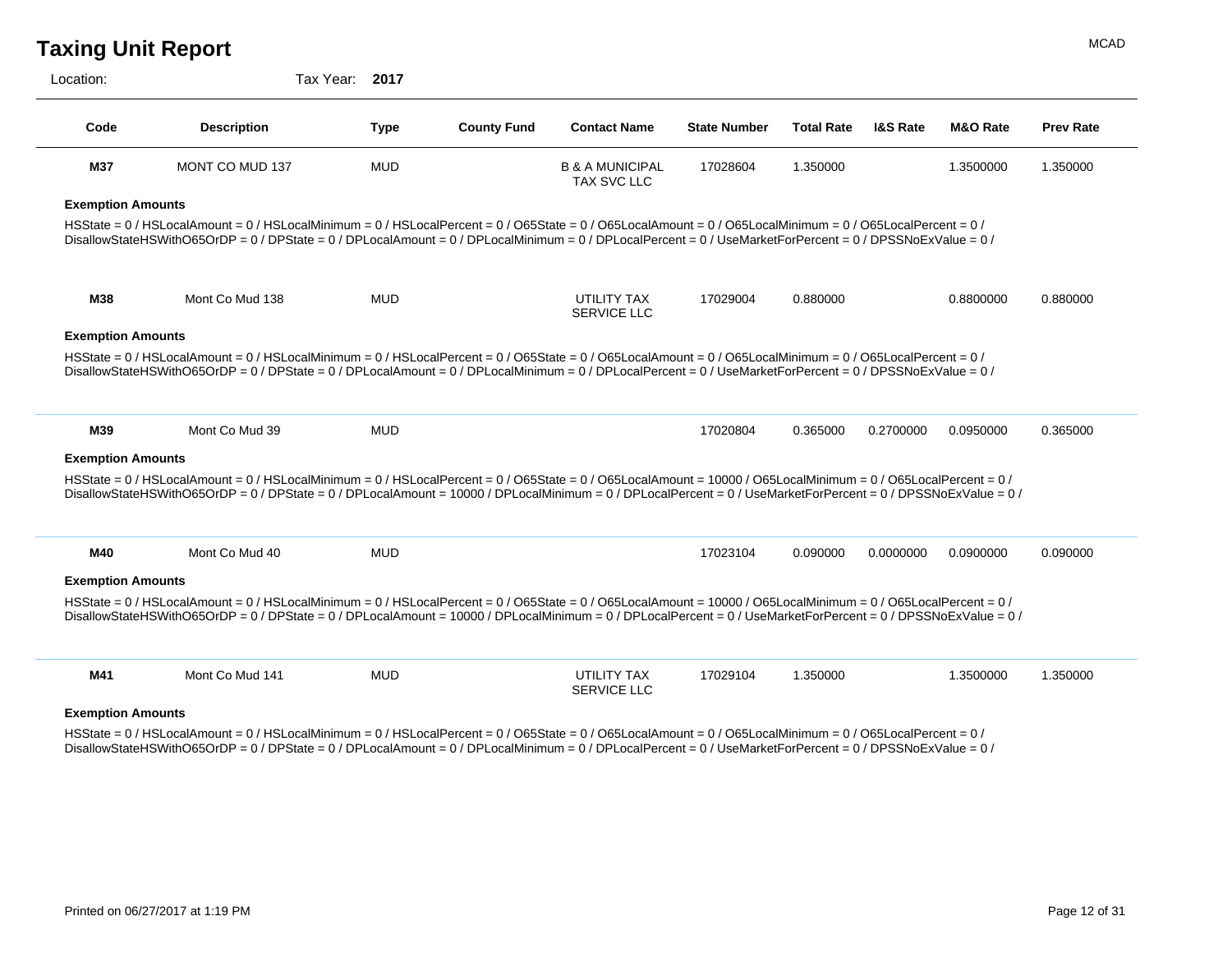Location: Tax Year: **2017**

| Code                     | <b>Description</b>                                                                                                                                                                                                                                                                                                                   | Type       | <b>County Fund</b> | <b>Contact Name</b>                   | <b>State Number</b> | <b>Total Rate</b> | <b>I&amp;S Rate</b> | M&O Rate  | <b>Prev Rate</b> |
|--------------------------|--------------------------------------------------------------------------------------------------------------------------------------------------------------------------------------------------------------------------------------------------------------------------------------------------------------------------------------|------------|--------------------|---------------------------------------|---------------------|-------------------|---------------------|-----------|------------------|
| M42                      | Mont Co Mud 42                                                                                                                                                                                                                                                                                                                       | <b>MUD</b> |                    | <b>BOB LEARED</b><br><b>INTERESTS</b> | 17022704            | 1.140000          | 0.4850000           | 0.6550000 | 1.140000         |
| <b>Exemption Amounts</b> |                                                                                                                                                                                                                                                                                                                                      |            |                    |                                       |                     |                   |                     |           |                  |
|                          | HSState = 0 / HSLocalAmount = 0 / HSLocalMinimum = 0 / HSLocalPercent = 0 / O65State = 0 / O65LocalAmount = 0 / O65LocalMinimum = 0 / O65LocalPercent = 0 /<br>DisallowStateHSWithO65OrDP = 0 / DPState = 0 / DPLocalAmount = 0 / DPLocalMinimum = 0 / DPLocalPercent = 0 / UseMarketForPercent = 0 / DPSSNoExValue = 0 /            |            |                    |                                       |                     |                   |                     |           |                  |
| M46                      | Mont Co Mud 46                                                                                                                                                                                                                                                                                                                       | <b>MUD</b> |                    |                                       | 17023304            | 0.212500          | 0.1775000           | 0.0350000 | 0.212500         |
| <b>Exemption Amounts</b> |                                                                                                                                                                                                                                                                                                                                      |            |                    |                                       |                     |                   |                     |           |                  |
|                          | HSState = 0 / HSLocalAmount = 0 / HSLocalMinimum = 0 / HSLocalPercent = 0 / O65State = 0 / O65LocalAmount = 20000 / O65LocalMinimum = 0 / O65LocalPercent = 0 /<br>DisallowStateHSWithO65OrDP = 0 / DPState = 0 / DPLocalAmount = 20000 / DPLocalMinimum = 0 / DPLocalPercent = 0 / UseMarketForPercent = 0 / DPSSNoExValue = 0 /    |            |                    |                                       |                     |                   |                     |           |                  |
| <b>M47</b>               | Mont Co Mud 47                                                                                                                                                                                                                                                                                                                       | <b>MUD</b> |                    |                                       | 17024504            | 0.245000          | 0.1350000           | 0.1100000 | 0.245000         |
| <b>Exemption Amounts</b> |                                                                                                                                                                                                                                                                                                                                      |            |                    |                                       |                     |                   |                     |           |                  |
|                          | HSState = 0 / HSLocalAmount = 0 / HSLocalMinimum = 5000 / HSLocalPercent = 2 / O65State = 0 / O65LocalAmount = 20000 / O65LocalMinimum = 0 / O65LocalPercent = 0 /<br>DisallowStateHSWithO65OrDP = 0 / DPState = 0 / DPLocalAmount = 20000 / DPLocalMinimum = 0 / DPLocalPercent = 0 / UseMarketForPercent = 0 / DPSSNoExValue = 0 / |            |                    |                                       |                     |                   |                     |           |                  |
| M56                      | Mont Co Mud 56                                                                                                                                                                                                                                                                                                                       | <b>MUD</b> |                    |                                       | 17025304            | 0.830000          | 0.4800000           | 0.3500000 | 0.830000         |
| <b>Exemption Amounts</b> |                                                                                                                                                                                                                                                                                                                                      |            |                    |                                       |                     |                   |                     |           |                  |
|                          | HSState = 0 / HSLocalAmount = 0 / HSLocalMinimum = 0 / HSLocalPercent = 0 / O65State = 0 / O65LocalAmount = 0 / O65LocalMinimum = 0 / O65LocalPercent = 0 /<br>DisallowStateHSWithO65OrDP = 0 / DPState = 0 / DPLocalAmount = 0 / DPLocalMinimum = 0 / DPLocalPercent = 0 / UseMarketForPercent = 0 / DPSSNoExValue = 0 /            |            |                    |                                       |                     |                   |                     |           |                  |
| <b>M60</b>               | Mont Co Mud 60                                                                                                                                                                                                                                                                                                                       | <b>MUD</b> |                    |                                       | 17023804            | 0.165000          | 0.0950000           | 0.0700000 | 0.165000         |
| <b>Exemption Amounts</b> |                                                                                                                                                                                                                                                                                                                                      |            |                    |                                       |                     |                   |                     |           |                  |
|                          | HSState = 0 / HSLocalAmount = 0 / HSLocalMinimum = 0 / HSLocalPercent = 0 / O65State = 0 / O65LocalAmount = 20000 / O65LocalMinimum = 0 / O65LocalPercent = 0 /<br>DisallowStateHSWithO65OrDP = 0 / DPState = 0 / DPLocalAmount = 20000 / DPLocalMinimum = 0 / DPLocalPercent = 0 / UseMarketForPercent = 0 / DPSSNoExValue = 0 /    |            |                    |                                       |                     |                   |                     |           |                  |
| <b>M67</b>               | Mont Co Mud 67                                                                                                                                                                                                                                                                                                                       | <b>MUD</b> |                    |                                       | 17024904            | 0.237500          | 0.1250000           | 0.1125000 | 0.257500         |
| <b>Exemption Amounts</b> |                                                                                                                                                                                                                                                                                                                                      |            |                    |                                       |                     |                   |                     |           |                  |
|                          | HSState = 0 / HSLocalAmount = 0 / HSLocalMinimum = 5000 / HSLocalPercent = 2 / O65State = 0 / O65LocalAmount = 20000 / O65LocalMinimum = 0 / O65LocalPercent = 0 /<br>DisallowStateHSWithO65OrDP = 0 / DPState = 0 / DPLocalAmount = 20000 / DPLocalMinimum = 0 / DPLocalPercent = 0 / UseMarketForPercent = 0 / DPSSNoExValue = 0 / |            |                    |                                       |                     |                   |                     |           |                  |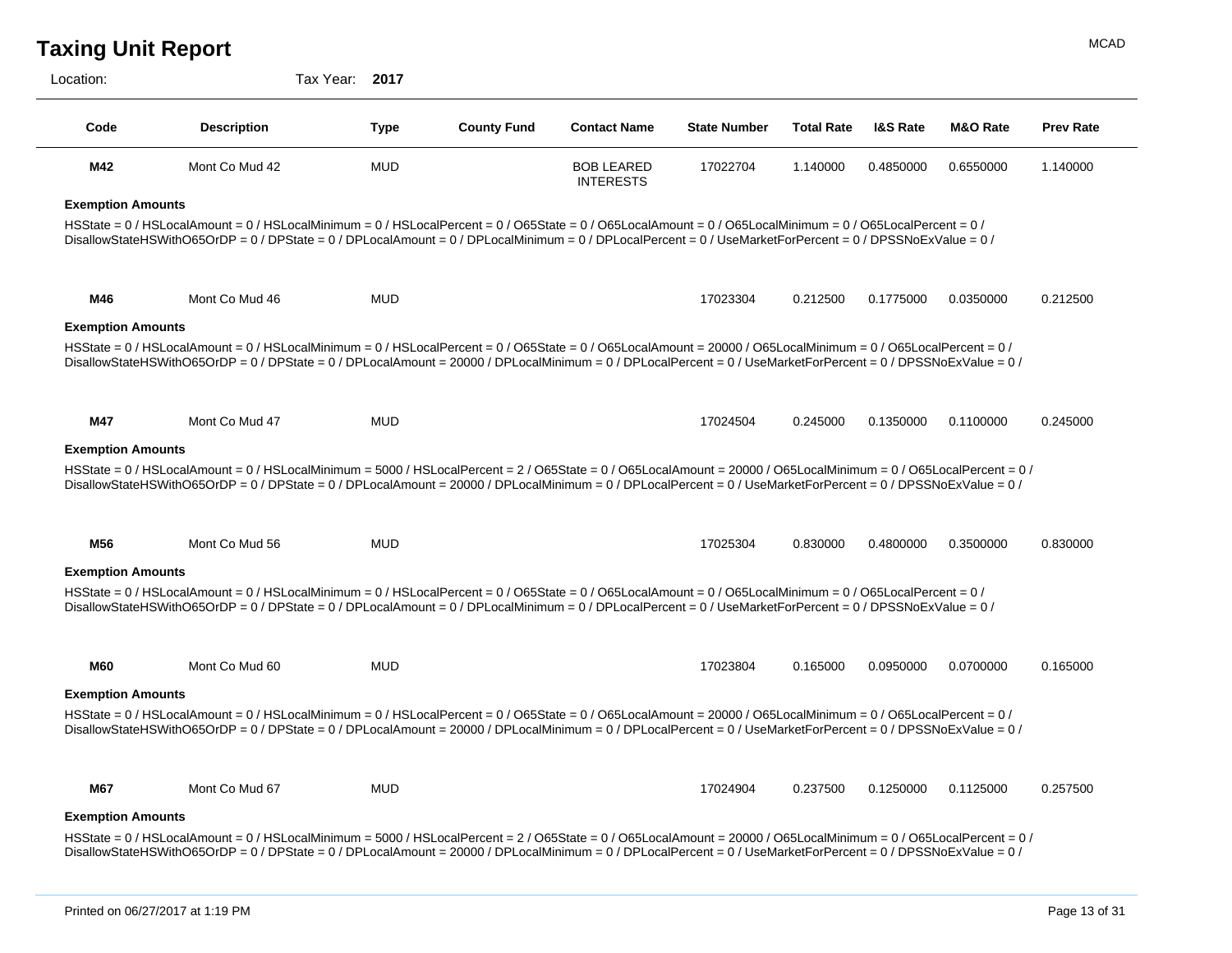$\overline{\phantom{a}}$ 

 $\overline{\phantom{0}}$ 

Location: Tax Year: **2017**

| Code                     | <b>Description</b>                                                                                                                                                                                                                                                                                                                      | <b>Type</b> | <b>County Fund</b> | <b>Contact Name</b>                   | <b>State Number</b> | <b>Total Rate</b> | <b>I&amp;S Rate</b> | M&O Rate  | <b>Prev Rate</b> |
|--------------------------|-----------------------------------------------------------------------------------------------------------------------------------------------------------------------------------------------------------------------------------------------------------------------------------------------------------------------------------------|-------------|--------------------|---------------------------------------|---------------------|-------------------|---------------------|-----------|------------------|
| M83                      | Mont Co Mud 83                                                                                                                                                                                                                                                                                                                          | <b>MUD</b>  |                    | WHEELER &<br><b>ASSOCIATES</b>        | 17025404            | 0.770000          | 0.6200000           | 0.1500000 | 0.770000         |
| <b>Exemption Amounts</b> |                                                                                                                                                                                                                                                                                                                                         |             |                    |                                       |                     |                   |                     |           |                  |
|                          | HSState = 0 / HSLocalAmount = 0 / HSLocalMinimum = 0 / HSLocalPercent = 0 / O65State = 0 / O65LocalAmount = 10000 / O65LocalMinimum = 0 / O65LocalPercent = 0 /<br>DisallowStateHSWithO65OrDP = 0 / DPState = 0 / DPLocalAmount = 10000 / DPLocalMinimum = 0 / DPLocalPercent = 0 / UseMarketForPercent = 0 / DPSSNoExValue = 0 /       |             |                    |                                       |                     |                   |                     |           |                  |
| M84                      | Mont Co Mud 84                                                                                                                                                                                                                                                                                                                          | <b>MUD</b>  |                    | WHEELER &<br><b>ASSOCIATES</b>        | 17026604            | 0.900000          | 0.7300000           | 0.1700000 | 0.900000         |
| <b>Exemption Amounts</b> |                                                                                                                                                                                                                                                                                                                                         |             |                    |                                       |                     |                   |                     |           |                  |
|                          | HSState = 0 / HSLocalAmount = 0 / HSLocalMinimum = 5000 / HSLocalPercent = 3.65 / O65State = 0 / O65LocalAmount = 10000 / O65LocalMinimum = 0 / O65LocalPercent = 0 /<br>DisallowStateHSWithO65OrDP = 0 / DPState = 0 / DPLocalAmount = 10000 / DPLocalMinimum = 0 / DPLocalPercent = 0 / UseMarketForPercent = 0 / DPSSNoExValue = 0 / |             |                    |                                       |                     |                   |                     |           |                  |
|                          |                                                                                                                                                                                                                                                                                                                                         |             |                    |                                       |                     |                   |                     |           |                  |
|                          |                                                                                                                                                                                                                                                                                                                                         |             |                    |                                       |                     |                   |                     |           |                  |
| <b>M86</b>               | Harris-Montgomery Counties<br><b>MUD 386</b>                                                                                                                                                                                                                                                                                            | <b>MUD</b>  |                    |                                       | 10164104            | 0.465000          | 0.4100000           | 0.0550000 | 0.465000         |
| <b>Exemption Amounts</b> |                                                                                                                                                                                                                                                                                                                                         |             |                    |                                       |                     |                   |                     |           |                  |
|                          | HSState = 0 / HSLocalAmount = 0 / HSLocalMinimum = 0 / HSLocalPercent = 0 / O65State = 0 / O65LocalAmount = 10000 / O65LocalMinimum = 0 / O65LocalPercent = 0 /<br>DisallowStateHSWithO65OrDP = 0 / DPState = 0 / DPLocalAmount = 10000 / DPLocalMinimum = 0 / DPLocalPercent = 0 / UseMarketForPercent = 0 / DPSSNoExValue = 0 /       |             |                    |                                       |                     |                   |                     |           |                  |
|                          | 1. The CAD portion of the state taxing unit number does not match the CAD ID Code system administration setting.                                                                                                                                                                                                                        |             |                    |                                       |                     |                   |                     |           |                  |
| <b>M88</b>               | Mont Co Mud 88                                                                                                                                                                                                                                                                                                                          | <b>MUD</b>  |                    | <b>BOB LEARED</b><br><b>INTERESTS</b> | 17025704            | 1.390000          | 0.7800000           | 0.6100000 | 1.390000         |
| <b>Exemption Amounts</b> |                                                                                                                                                                                                                                                                                                                                         |             |                    |                                       |                     |                   |                     |           |                  |
|                          | HSState = 0 / HSLocalAmount = 0 / HSLocalMinimum = 0 / HSLocalPercent = 0 / O65State = 0 / O65LocalAmount = 0 / O65LocalMinimum = 0 / O65LocalPercent = 0 /<br>DisallowStateHSWithO65OrDP = 0 / DPState = 0 / DPLocalAmount = 0 / DPLocalMinimum = 0 / DPLocalPercent = 0 / UseMarketForPercent = 0 / DPSSNoExValue = 0 /               |             |                    |                                       |                     |                   |                     |           |                  |
| M89                      | Mont Co Mud 89                                                                                                                                                                                                                                                                                                                          | <b>MUD</b>  |                    |                                       | 17025804            | 0.886400          | 0.5800000           | 0.3064000 | 0.886400         |
| <b>Exemption Amounts</b> |                                                                                                                                                                                                                                                                                                                                         |             |                    |                                       |                     |                   |                     |           |                  |
|                          | HSState = 0 / HSLocalAmount = 0 / HSLocalMinimum = 0 / HSLocalPercent = 0 / O65State = 0 / O65LocalAmount = 20000 / O65LocalMinimum = 0 / O65LocalPercent = 0 /                                                                                                                                                                         |             |                    |                                       |                     |                   |                     |           |                  |

DisallowStateHSWithO65OrDP = 0 / DPState = 0 / DPLocalAmount = 20000 / DPLocalMinimum = 0 / DPLocalPercent = 0 / UseMarketForPercent = 0 / DPSSNoExValue = 0 /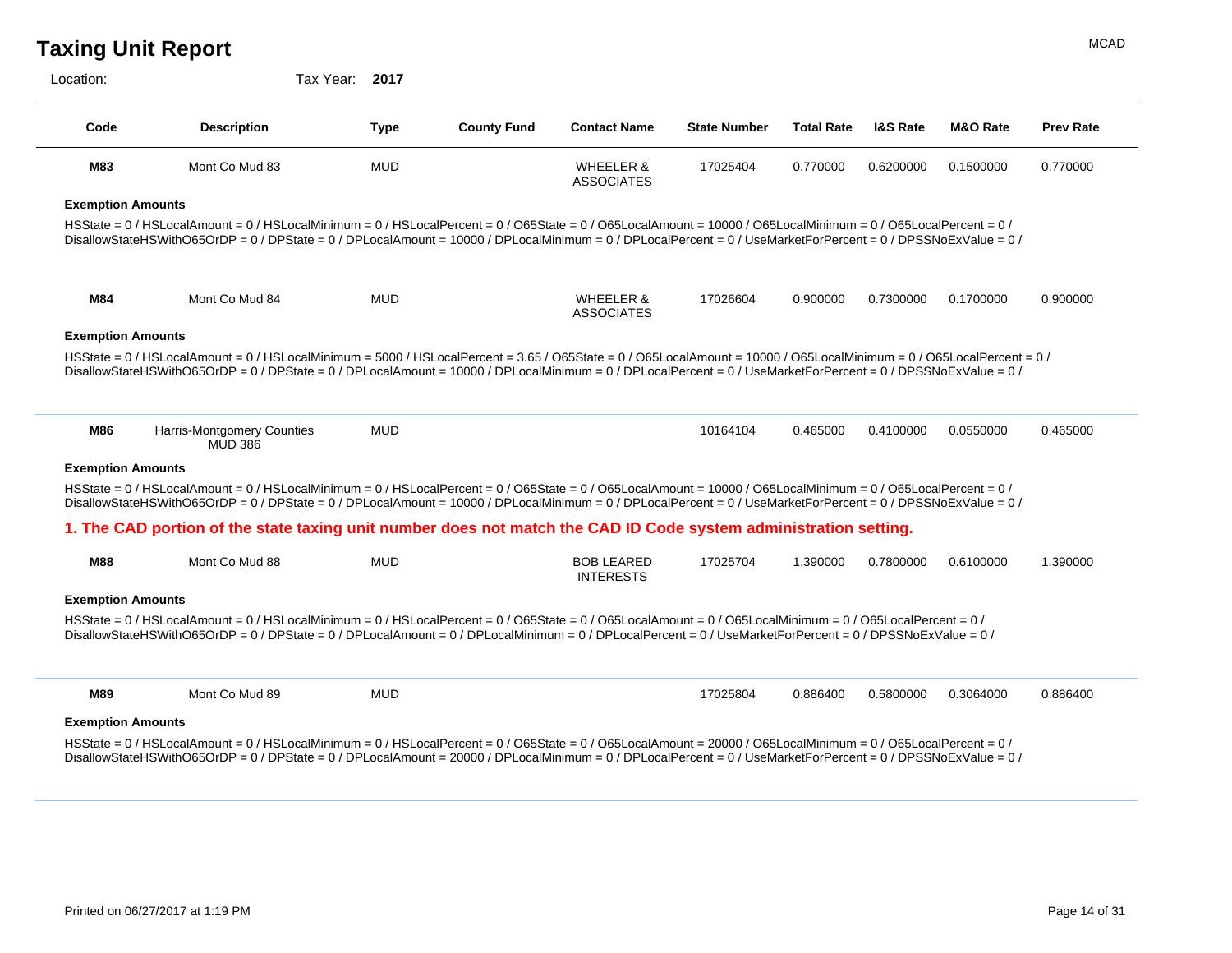Location: Tax Year: **2017**

| Code                     | <b>Description</b>                                                                                                                                                                                                                                                                                                                | <b>Type</b> | <b>County Fund</b> | <b>Contact Name</b>                   | <b>State Number</b> | <b>Total Rate</b> | <b>I&amp;S Rate</b> | <b>M&amp;O Rate</b> | <b>Prev Rate</b> |
|--------------------------|-----------------------------------------------------------------------------------------------------------------------------------------------------------------------------------------------------------------------------------------------------------------------------------------------------------------------------------|-------------|--------------------|---------------------------------------|---------------------|-------------------|---------------------|---------------------|------------------|
| <b>M90</b>               | Mont Co Mud 90                                                                                                                                                                                                                                                                                                                    | <b>MUD</b>  |                    | <b>BOB LEARED</b><br><b>INTERESTS</b> | 17025604            | 0.600000          | 0.4600000           | 0.1400000           | 0.600000         |
| <b>Exemption Amounts</b> |                                                                                                                                                                                                                                                                                                                                   |             |                    |                                       |                     |                   |                     |                     |                  |
|                          | HSState = 0 / HSLocalAmount = 0 / HSLocalMinimum = 0 / HSLocalPercent = 0 / O65State = 0 / O65LocalAmount = 20000 / O65LocalMinimum = 0 / O65LocalPercent = 0 /<br>DisallowStateHSWithO65OrDP = 0 / DPState = 0 / DPLocalAmount = 20000 / DPLocalMinimum = 0 / DPLocalPercent = 0 / UseMarketForPercent = 0 / DPSSNoExValue = 0 / |             |                    |                                       |                     |                   |                     |                     |                  |
| M92                      | Mont Co Mud 92                                                                                                                                                                                                                                                                                                                    | <b>MUD</b>  |                    |                                       | 17026504            | 0.600000          | 0.4600000           | 0.1400000           | 0.600000         |
| <b>Exemption Amounts</b> |                                                                                                                                                                                                                                                                                                                                   |             |                    |                                       |                     |                   |                     |                     |                  |
|                          | HSState = 0 / HSLocalAmount = 0 / HSLocalMinimum = 0 / HSLocalPercent = 0 / O65State = 0 / O65LocalAmount = 0 / O65LocalMinimum = 0 / O65LocalPercent = 0 /<br>DisallowStateHSWithO65OrDP = 0 / DPState = 0 / DPLocalAmount = 0 / DPLocalMinimum = 0 / DPLocalPercent = 0 / UseMarketForPercent = 0 / DPSSNoExValue = 0 /         |             |                    |                                       |                     |                   |                     |                     |                  |
| M94                      | Mont Co Mud 94                                                                                                                                                                                                                                                                                                                    | <b>MUD</b>  |                    |                                       | 17025904            | 0.770000          | 0.6400000           | 0.1300000           | 0.770000         |
| <b>Exemption Amounts</b> |                                                                                                                                                                                                                                                                                                                                   |             |                    |                                       |                     |                   |                     |                     |                  |
|                          | HSState = 0 / HSLocalAmount = 0 / HSLocalMinimum = 0 / HSLocalPercent = 0 / O65State = 0 / O65LocalAmount = 10000 / O65LocalMinimum = 0 / O65LocalPercent = 0 /<br>DisallowStateHSWithO65OrDP = 0 / DPState = 0 / DPLocalAmount = 10000 / DPLocalMinimum = 0 / DPLocalPercent = 0 / UseMarketForPercent = 0 / DPSSNoExValue = 0 / |             |                    |                                       |                     |                   |                     |                     |                  |
| M95                      | Mont Co Mud 95                                                                                                                                                                                                                                                                                                                    | <b>MUD</b>  |                    | WHEELER &<br><b>ASSOCIATES</b>        | 17026104            | 1.300000          | 0.9200000           | 0.3800000           | 1.300000         |
| <b>Exemption Amounts</b> |                                                                                                                                                                                                                                                                                                                                   |             |                    |                                       |                     |                   |                     |                     |                  |
|                          | HSState = 0 / HSLocalAmount = 0 / HSLocalMinimum = 0 / HSLocalPercent = 0 / O65State = 0 / O65LocalAmount = 0 / O65LocalMinimum = 0 / O65LocalPercent = 0 /<br>DisallowStateHSWithO65OrDP = 0 / DPState = 0 / DPLocalAmount = 0 / DPLocalMinimum = 0 / DPLocalPercent = 0 / UseMarketForPercent = 0 / DPSSNoExValue = 0 /         |             |                    |                                       |                     |                   |                     |                     |                  |
| M96                      | MONT CO MUD 96                                                                                                                                                                                                                                                                                                                    | <b>MUD</b>  |                    |                                       | 17028904            | 1.480000          |                     | 1.4800000           | 1.480000         |
| <b>Exemption Amounts</b> |                                                                                                                                                                                                                                                                                                                                   |             |                    |                                       |                     |                   |                     |                     |                  |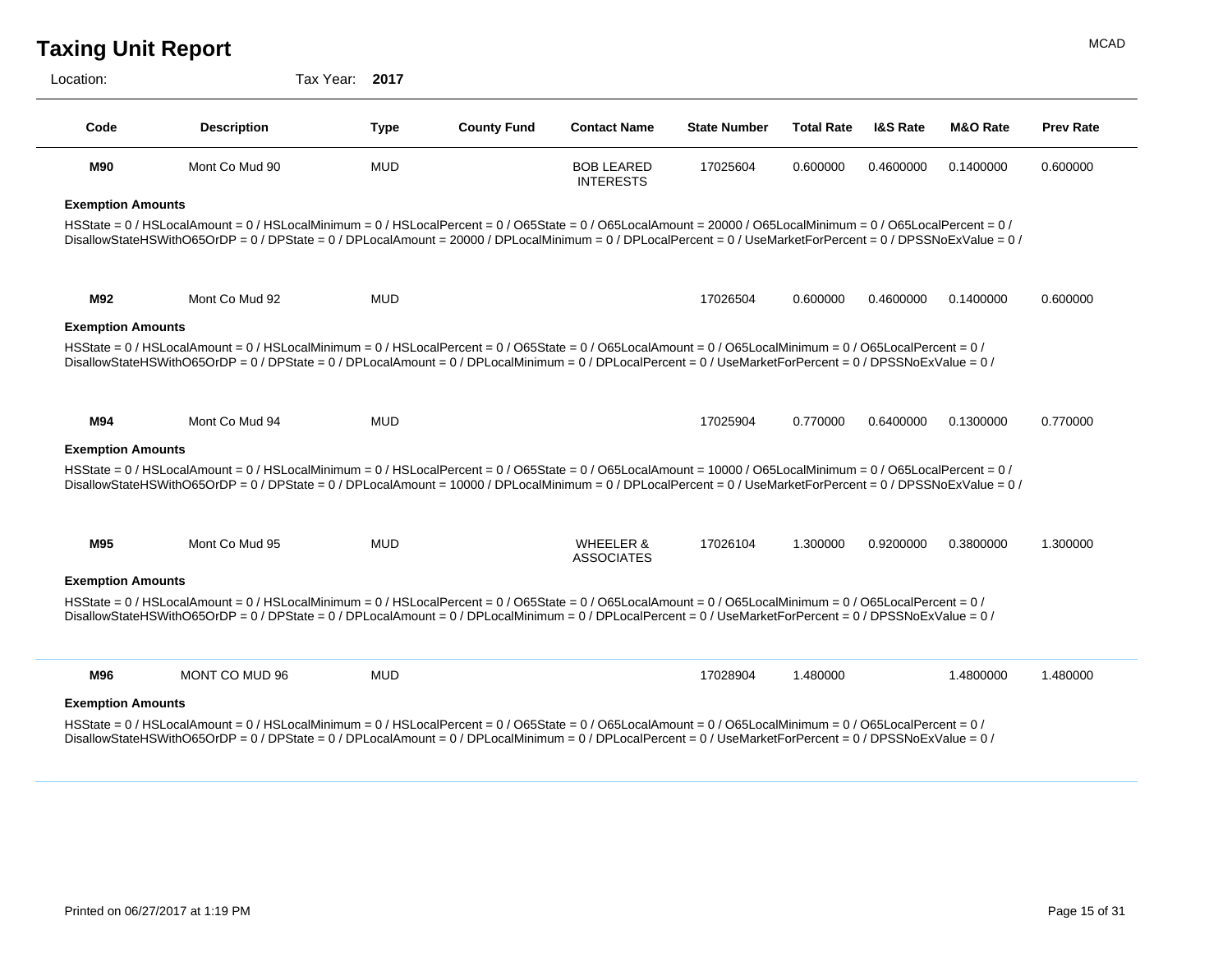$\overline{\phantom{0}}$ 

Location: Tax Year: **2017**

| Code                     | <b>Description</b>                                                                                                                                                                                                                                                                                                                | <b>Type</b> | <b>County Fund</b> | <b>Contact Name</b>                             | <b>State Number</b> | <b>Total Rate</b> | <b>I&amp;S Rate</b> | M&O Rate  | <b>Prev Rate</b> |
|--------------------------|-----------------------------------------------------------------------------------------------------------------------------------------------------------------------------------------------------------------------------------------------------------------------------------------------------------------------------------|-------------|--------------------|-------------------------------------------------|---------------------|-------------------|---------------------|-----------|------------------|
| M98                      | Mont Co Mud 98                                                                                                                                                                                                                                                                                                                    | <b>MUD</b>  |                    | <b>WHEELER &amp;</b><br><b>ASSOC</b>            | 17026304            | 1.135000          | 0.6500000           | 0.4850000 | 1.135000         |
| <b>Exemption Amounts</b> |                                                                                                                                                                                                                                                                                                                                   |             |                    |                                                 |                     |                   |                     |           |                  |
|                          | HSState = 0 / HSLocalAmount = 0 / HSLocalMinimum = 0 / HSLocalPercent = 0 / O65State = 0 / O65LocalAmount = 0 / O65LocalMinimum = 0 / O65LocalPercent = 0 /<br>DisallowStateHSWithO65OrDP = 0 / DPState = 0 / DPLocalAmount = 0 / DPLocalMinimum = 0 / DPLocalPercent = 0 / UseMarketForPercent = 0 / DPSSNoExValue = 0 /         |             |                    |                                                 |                     |                   |                     |           |                  |
| M99                      | Mont Co Mud 99                                                                                                                                                                                                                                                                                                                    | <b>MUD</b>  |                    |                                                 | 17026904            | 1.040000          | 0.7100000           | 0.3300000 | 1.040000         |
| <b>Exemption Amounts</b> |                                                                                                                                                                                                                                                                                                                                   |             |                    |                                                 |                     |                   |                     |           |                  |
|                          | HSState = 0 / HSLocalAmount = 0 / HSLocalMinimum = 0 / HSLocalPercent = 0 / O65State = 0 / O65LocalAmount = 10000 / O65LocalMinimum = 0 / O65LocalPercent = 0 /<br>DisallowStateHSWithO65OrDP = 0 / DPState = 0 / DPLocalAmount = 10000 / DPLocalMinimum = 0 / DPLocalPercent = 0 / UseMarketForPercent = 0 / DPSSNoExValue = 0 / |             |                    |                                                 |                     |                   |                     |           |                  |
| MB <sub>1</sub>          | Blake Tree Mud 1                                                                                                                                                                                                                                                                                                                  | <b>MUD</b>  |                    | UTILITY TAX<br><b>SERVICE</b>                   | 17029304            | 1.350000          |                     | 1.3500000 | 1.350000         |
| <b>Exemption Amounts</b> |                                                                                                                                                                                                                                                                                                                                   |             |                    |                                                 |                     |                   |                     |           |                  |
|                          | HSState = 0 / HSLocalAmount = 0 / HSLocalMinimum = 0 / HSLocalPercent = 0 / O65State = 0 / O65LocalAmount = 0 / O65LocalMinimum = 0 / O65LocalPercent = 0 /<br>DisallowStateHSWithO65OrDP = 0 / DPState = 0 / DPLocalAmount = 0 / DPLocalMinimum = 0 / DPLocalPercent = 0 / UseMarketForPercent = 0 / DPSSNoExValue = 0 /         |             |                    |                                                 |                     |                   |                     |           |                  |
| MC <sub>1</sub>          | <b>CONROE MUD1</b>                                                                                                                                                                                                                                                                                                                | <b>MUD</b>  |                    | UTILITY TAX<br><b>SERVICE/MIKE</b><br>ARTERBURN | 17027204            | 0.600000          | 0.4600000           | 0.1400000 | 0.600000         |
| <b>Exemption Amounts</b> |                                                                                                                                                                                                                                                                                                                                   |             |                    |                                                 |                     |                   |                     |           |                  |
|                          | HSState = 0 / HSLocalAmount = 0 / HSLocalMinimum = 0 / HSLocalPercent = 0 / O65State = 0 / O65LocalAmount = 0 / O65LocalMinimum = 0 / O65LocalPercent = 0 /<br>DisallowStateHSWithO65OrDP = 0 / DPState = 0 / DPLocalAmount = 0 / DPLocalMinimum = 0 / DPLocalPercent = 0 / UseMarketForPercent = 0 / DPSSNoExValue = 0 /         |             |                    |                                                 |                     |                   |                     |           |                  |
| <b>MCC</b>               | Clovercreek Mud                                                                                                                                                                                                                                                                                                                   | <b>MUD</b>  |                    | <b>WHEELER &amp;</b><br><b>ASSOCIATES</b>       | 17025204            | 1.210000          | 0.8100000           | 0.4000000 | 1.210000         |
| <b>Exemption Amounts</b> |                                                                                                                                                                                                                                                                                                                                   |             |                    |                                                 |                     |                   |                     |           |                  |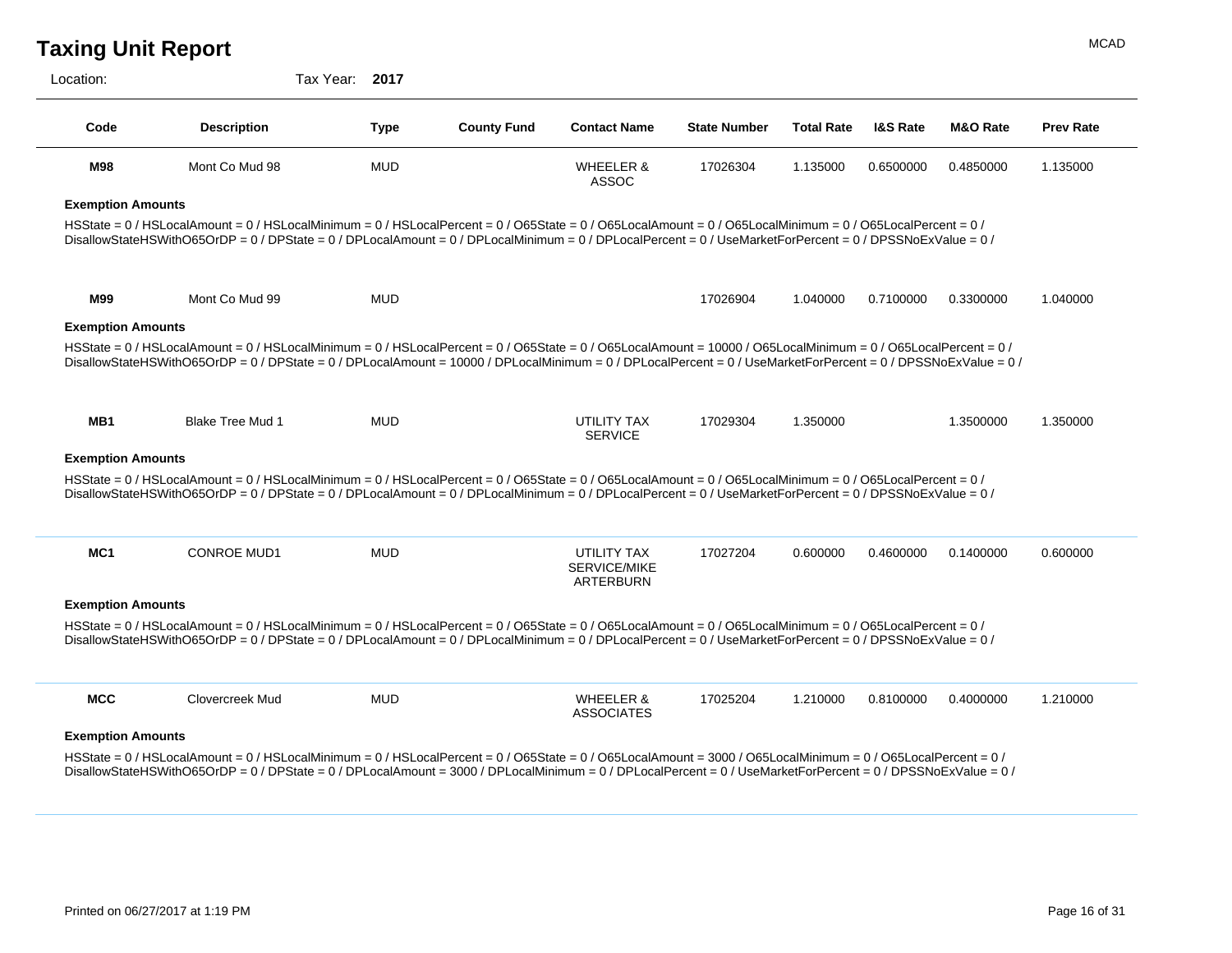| <b>Taxing Unit Report</b> | <b>MCAD</b> |
|---------------------------|-------------|
|                           |             |

```
Location: Tax Year: 2017
```

| Code                     | <b>Description</b>                                                                                                                                                                                                                                                                                                                   | <b>Type</b> | <b>County Fund</b> | <b>Contact Name</b> | <b>State Number</b> | <b>Total Rate</b> | <b>I&amp;S Rate</b> | M&O Rate  | <b>Prev Rate</b>     |
|--------------------------|--------------------------------------------------------------------------------------------------------------------------------------------------------------------------------------------------------------------------------------------------------------------------------------------------------------------------------------|-------------|--------------------|---------------------|---------------------|-------------------|---------------------|-----------|----------------------|
| MCD <sub>1</sub>         | <b>CONROE MUNICIPAL MGMT</b><br>DIST <sub>1</sub>                                                                                                                                                                                                                                                                                    | <b>MUD</b>  |                    |                     | 17029704            |                   |                     |           |                      |
| <b>Exemption Amounts</b> |                                                                                                                                                                                                                                                                                                                                      |             |                    |                     |                     |                   |                     |           |                      |
|                          | HSState = 0 / HSLocalAmount = 0 / HSLocalMinimum = 0 / HSLocalPercent = 0 / O65State = 0 / O65LocalAmount = 0 / O65LocalMinimum = 0 / O65LocalPercent = 0 /<br>DisallowStateHSWithO65OrDP = 0 / DPState = 0 / DPLocalAmount = 0 / DPLocalMinimum = 0 / DPLocalPercent = 0 / UseMarketForPercent = 0 / DPSSNoExValue = 0 /            |             |                    |                     |                     |                   |                     |           |                      |
| <b>MCP</b>               | Corinthn Pt Md 2                                                                                                                                                                                                                                                                                                                     | <b>MUD</b>  |                    |                     | 17021204            | 0.402900          | 0.1572000           | 0.2457000 | 0.402900             |
| <b>Exemption Amounts</b> |                                                                                                                                                                                                                                                                                                                                      |             |                    |                     |                     |                   |                     |           |                      |
|                          | HSState = 0 / HSLocalAmount = 0 / HSLocalMinimum = 5000 / HSLocalPercent = 3 / O65State = 0 / O65LocalAmount = 30000 / O65LocalMinimum = 0 / O65LocalPercent = 0 /<br>DisallowStateHSWithO65OrDP = 0 / DPState = 0 / DPLocalAmount = 30000 / DPLocalMinimum = 0 / DPLocalPercent = 0 / UseMarketForPercent = 0 / DPSSNoExValue = 0 / |             |                    |                     |                     |                   |                     |           |                      |
| <b>MCW</b>               | Chateau Woods Mud                                                                                                                                                                                                                                                                                                                    | <b>MUD</b>  |                    |                     | 17025104            | 0.243000          | 0.0000000           | 0.2430000 | 0.247300             |
|                          |                                                                                                                                                                                                                                                                                                                                      |             |                    |                     |                     |                   |                     |           |                      |
|                          |                                                                                                                                                                                                                                                                                                                                      |             |                    |                     |                     |                   |                     |           |                      |
| <b>Exemption Amounts</b> | HSState = 0 / HSLocalAmount = 0 / HSLocalMinimum = 0 / HSLocalPercent = 0 / O65State = 0 / O65LocalAmount = 25000 / O65LocalMinimum = 0 / O65LocalPercent = 0 /<br>DisallowStateHSWithO65OrDP = 0 / DPState = 0 / DPLocalAmount = 25000 / DPLocalMinimum = 0 / DPLocalPercent = 0 / UseMarketForPercent = 0 / DPSSNoExValue = 0 /    |             |                    |                     |                     |                   |                     |           |                      |
| ME3                      | East Mont Co Mud 3                                                                                                                                                                                                                                                                                                                   | <b>MUD</b>  |                    |                     | 17026004            | 0.950000          | 0.5000000           | 0.4500000 |                      |
| <b>Exemption Amounts</b> |                                                                                                                                                                                                                                                                                                                                      |             |                    |                     |                     |                   |                     |           |                      |
|                          | HSState = 0 / HSLocalAmount = 0 / HSLocalMinimum = 0 / HSLocalPercent = 0 / O65State = 0 / O65LocalAmount = 0 / O65LocalMinimum = 0 / O65LocalPercent = 0 /<br>DisallowStateHSWithO65OrDP = 0 / DPState = 0 / DPLocalAmount = 0 / DPLocalMinimum = 0 / DPLocalPercent = 0 / UseMarketForPercent = 0 / DPSSNoExValue = 0 /            |             |                    |                     |                     |                   |                     |           |                      |
| ME4                      | East Mont Co Mud 4                                                                                                                                                                                                                                                                                                                   | <b>MUD</b>  |                    |                     | 17026404            | 1.250000          | 0.0000000           | 1.2500000 |                      |
|                          |                                                                                                                                                                                                                                                                                                                                      |             |                    |                     |                     |                   |                     |           |                      |
| <b>Exemption Amounts</b> | HSState = 0 / HSLocalAmount = 0 / HSLocalMinimum = 0 / HSLocalPercent = 0 / O65State = 0 / O65LocalAmount = 0 / O65LocalMinimum = 0 / O65LocalPercent = 0 /<br>DisallowStateHSWithO65OrDP = 0 / DPState = 0 / DPLocalAmount = 0 / DPLocalMinimum = 0 / DPLocalPercent = 0 / UseMarketForPercent = 0 / DPSSNoExValue = 0 /            |             |                    |                     |                     |                   |                     |           | 0.950000<br>1.250000 |
| ME5                      | <b>EAST MONT COUNTY MUD 5</b>                                                                                                                                                                                                                                                                                                        | <b>MUD</b>  |                    |                     | 17029904            |                   |                     |           |                      |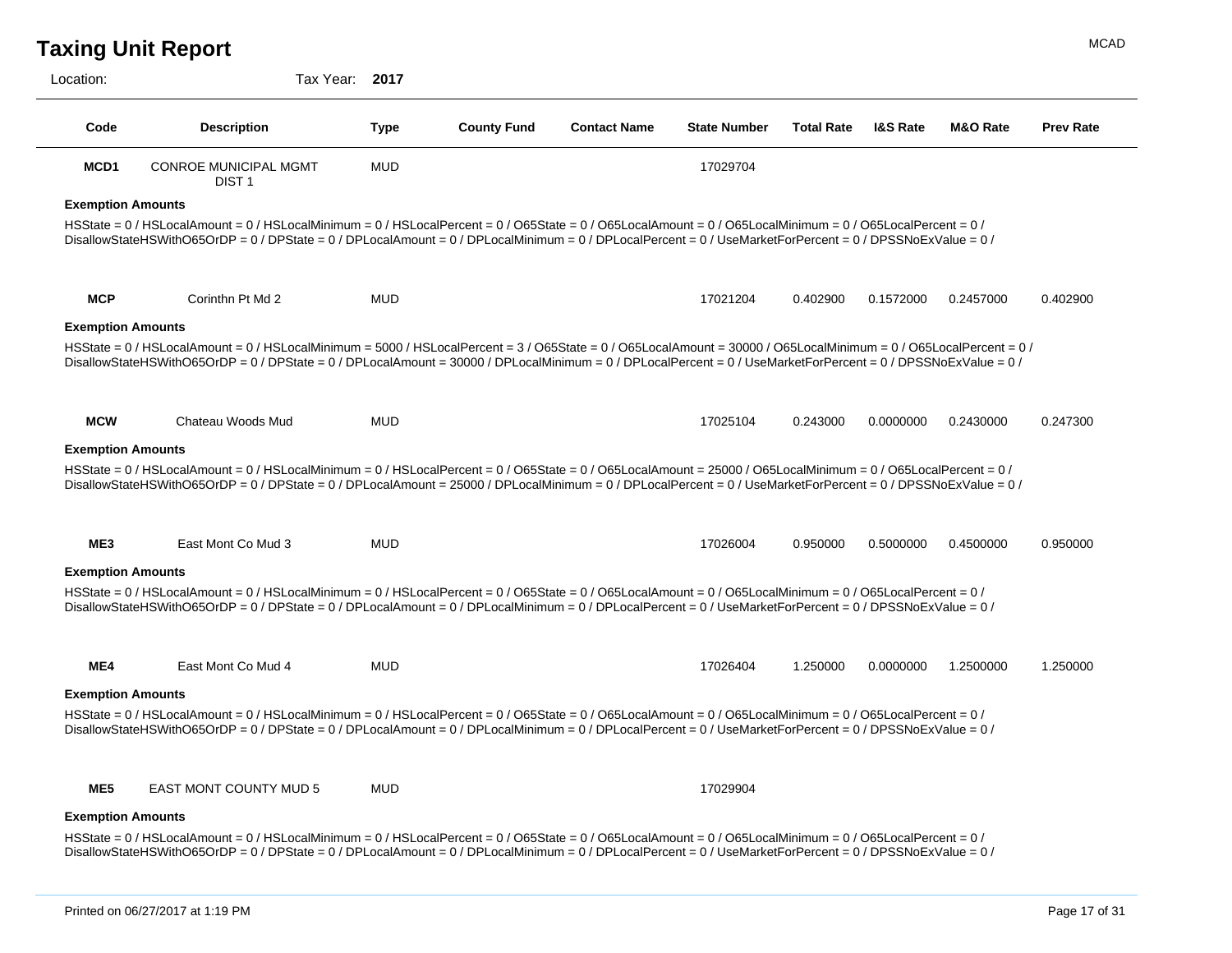$\overline{\phantom{0}}$ 

Location: Tax Year: **2017**

| Code                     | <b>Description</b>                                                                                                                                                                                                                                                                                                                | Type       | <b>County Fund</b> | <b>Contact Name</b>                  | <b>State Number</b> | <b>Total Rate</b> | <b>I&amp;S Rate</b> | M&O Rate  | <b>Prev Rate</b> |
|--------------------------|-----------------------------------------------------------------------------------------------------------------------------------------------------------------------------------------------------------------------------------------------------------------------------------------------------------------------------------|------------|--------------------|--------------------------------------|---------------------|-------------------|---------------------|-----------|------------------|
| ME6                      | East Mont Co Mud 6                                                                                                                                                                                                                                                                                                                | <b>MUD</b> |                    |                                      | 17028704            | 1.300000          | 0.3600000           | 0.9400000 | 1.300000         |
| <b>Exemption Amounts</b> |                                                                                                                                                                                                                                                                                                                                   |            |                    |                                      |                     |                   |                     |           |                  |
|                          | HSState = 0 / HSLocalAmount = 0 / HSLocalMinimum = 0 / HSLocalPercent = 0 / O65State = 0 / O65LocalAmount = 0 / O65LocalMinimum = 0 / O65LocalPercent = 0 /<br>DisallowStateHSWithO65OrDP = 0 / DPState = 0 / DPLocalAmount = 0 / DPLocalMinimum = 0 / DPLocalPercent = 0 / UseMarketForPercent = 0 / DPSSNoExValue = 0 /         |            |                    |                                      |                     |                   |                     |           |                  |
| ME7                      | <b>EAST MONT CO MUD 7</b>                                                                                                                                                                                                                                                                                                         | <b>MUD</b> |                    |                                      | 17029804            | 1.300000          | 0.3600000           | 0.9400000 | 1.300000         |
| <b>Exemption Amounts</b> |                                                                                                                                                                                                                                                                                                                                   |            |                    |                                      |                     |                   |                     |           |                  |
|                          | HSState = 0 / HSLocalAmount = 0 / HSLocalMinimum = 0 / HSLocalPercent = 0 / O65State = 0 / O65LocalAmount = 0 / O65LocalMinimum = 0 / O65LocalPercent = 0 /<br>DisallowStateHSWithO65OrDP = 0 / DPState = 0 / DPLocalAmount = 0 / DPLocalMinimum = 0 / DPLocalPercent = 0 / UseMarketForPercent = 0 / DPSSNoExValue = 0 /         |            |                    |                                      |                     |                   |                     |           |                  |
| <b>MEP</b>               | E Plantation Ud                                                                                                                                                                                                                                                                                                                   | <b>MUD</b> |                    |                                      | 17020305            | 0.500000          | 0.2000000           | 0.3000000 | 0.500000         |
| <b>Exemption Amounts</b> |                                                                                                                                                                                                                                                                                                                                   |            |                    |                                      |                     |                   |                     |           |                  |
|                          | HSState = 0 / HSLocalAmount = 0 / HSLocalMinimum = 0 / HSLocalPercent = 0 / O65State = 0 / O65LocalAmount = 0 / O65LocalMinimum = 0 / O65LocalPercent = 0 /<br>DisallowStateHSWithO65OrDP = 0 / DPState = 0 / DPLocalAmount = 0 / DPLocalMinimum = 0 / DPLocalPercent = 0 / UseMarketForPercent = 0 / DPSSNoExValue = 0 /         |            |                    |                                      |                     |                   |                     |           |                  |
| <b>MFH</b>               | Far Hills Ud                                                                                                                                                                                                                                                                                                                      | <b>MUD</b> |                    |                                      | 17020405            | 0.650000          | 0.3580000           | 0.2920000 | 0.650000         |
| <b>Exemption Amounts</b> |                                                                                                                                                                                                                                                                                                                                   |            |                    |                                      |                     |                   |                     |           |                  |
|                          | HSState = 0 / HSLocalAmount = 0 / HSLocalMinimum = 0 / HSLocalPercent = 0 / O65State = 0 / O65LocalAmount = 30000 / O65LocalMinimum = 0 / O65LocalPercent = 0 /<br>DisallowStateHSWithO65OrDP = 0 / DPState = 0 / DPLocalAmount = 30000 / DPLocalMinimum = 0 / DPLocalPercent = 0 / UseMarketForPercent = 0 / DPSSNoExValue = 0 / |            |                    |                                      |                     |                   |                     |           |                  |
| <b>MFW</b>               | Mont Co Fwsd 6                                                                                                                                                                                                                                                                                                                    | <b>MUD</b> |                    |                                      | 17020113            | 0.300000          | 0.0000000           | 0.3000000 | 0.300000         |
| <b>Exemption Amounts</b> |                                                                                                                                                                                                                                                                                                                                   |            |                    |                                      |                     |                   |                     |           |                  |
|                          | HSState = 0 / HSLocalAmount = 0 / HSLocalMinimum = 0 / HSLocalPercent = 0 / O65State = 0 / O65LocalAmount = 0 / O65LocalMinimum = 0 / O65LocalPercent = 0 /<br>DisallowStateHSWithO65OrDP = 0 / DPState = 0 / DPLocalAmount = 0 / DPLocalMinimum = 0 / DPLocalPercent = 0 / UseMarketForPercent = 0 / DPSSNoExValue = 0 /         |            |                    |                                      |                     |                   |                     |           |                  |
| <b>MGO</b>               | <b>GRAND OAKS MUD</b>                                                                                                                                                                                                                                                                                                             | <b>MUD</b> |                    | <b>BOB LEARD</b><br><b>INTERESTS</b> | 17026204            | 1.050000          | 0.7200000           | 0.3300000 | 1.050000         |
| <b>Exemption Amounts</b> |                                                                                                                                                                                                                                                                                                                                   |            |                    |                                      |                     |                   |                     |           |                  |
|                          | HSState = 0 / HSLocalAmount = 0 / HSLocalMinimum = 0 / HSLocalPercent = 0 / O65State = 0 / O65LocalAmount = 0 / O65LocalMinimum = 0 / O65LocalPercent = 0 /                                                                                                                                                                       |            |                    |                                      |                     |                   |                     |           |                  |

DisallowStateHSWithO65OrDP = 0 / DPState = 0 / DPLocalAmount = 0 / DPLocalMinimum = 0 / DPLocalPercent = 0 / UseMarketForPercent = 0 / DPSSNoExValue = 0 /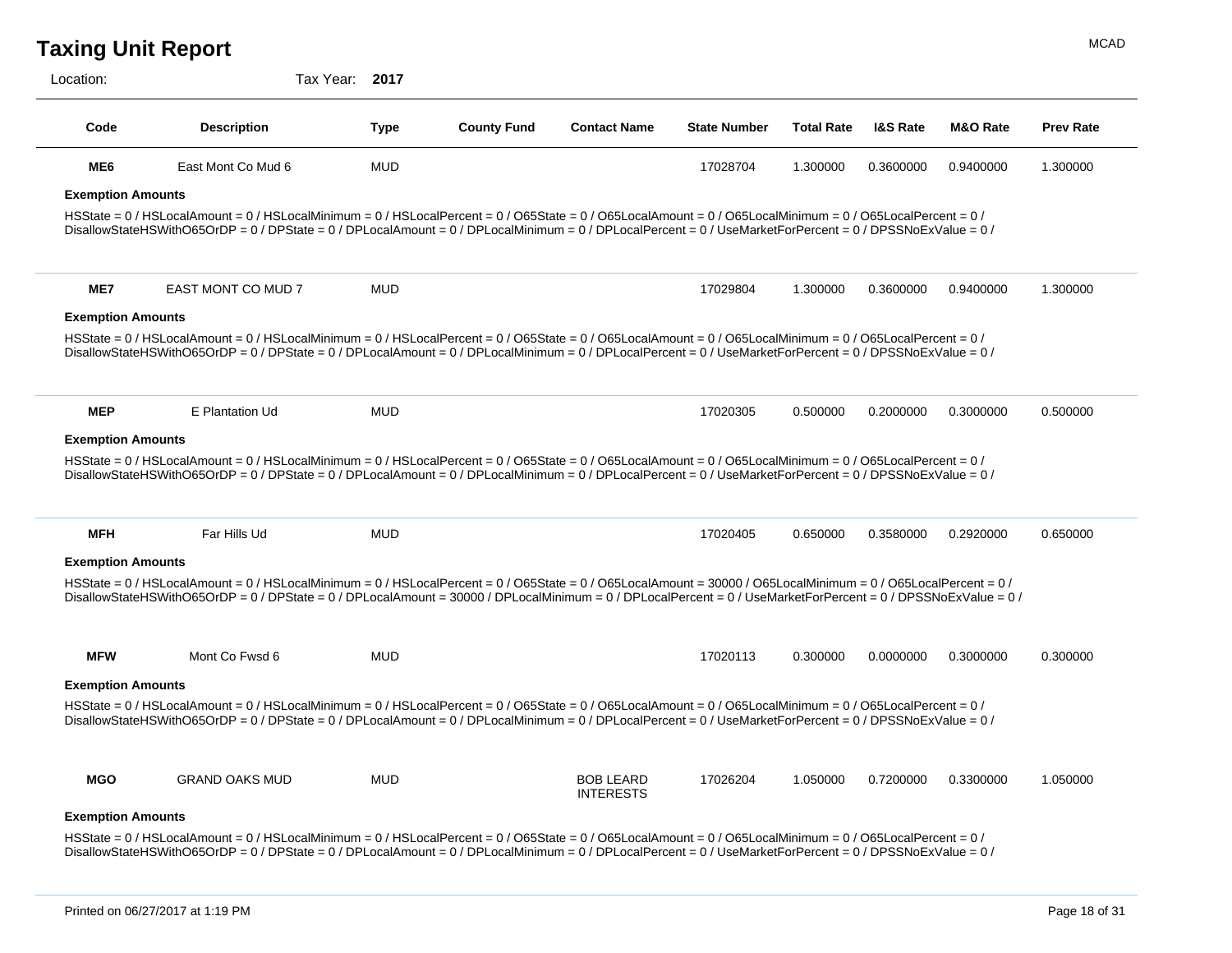| <b>Taxing Unit Report</b> | <b>MCAD</b> |
|---------------------------|-------------|
|                           |             |

 $\overline{\phantom{a}}$ 

Location: Tax Year: **2017**

| <b>MH17</b><br><b>Exemption Amounts</b><br><b>MKM</b><br><b>Exemption Amounts</b> | <b>HARRIS CO IMPROVEMENT</b><br><b>DIST 17</b><br>HSState = 0 / HSLocalAmount = 0 / HSLocalMinimum = 0 / HSLocalPercent = 0 / O65State = 0 / O65LocalAmount = 0 / O65LocalMinimum = 0 / O65LocalPercent = 0 /<br>DisallowStateHSWithO65OrDP = 0 / DPState = 0 / DPLocalAmount = 0 / DPLocalMinimum = 0 / DPLocalPercent = 0 / UseMarketForPercent = 0 / DPSSNoExValue = 0 /<br>Kings Manor Mud<br>HSState = 0 / HSLocalAmount = 0 / HSLocalMinimum = 0 / HSLocalPercent = 0 / O65State = 0 / O65LocalAmount = 10000 / O65LocalMinimum = 0 / O65LocalPercent = 0 /<br>DisallowStateHSWithO65OrDP = 0 / DPState = 0 / DPLocalAmount = 10000 / DPLocalMinimum = 0 / DPLocalPercent = 0 / UseMarketForPercent = 0 / DPSSNoExValue = 0 / | Other<br><b>MUD</b> | UTILITY TAX<br><b>SERVICE/MIKE</b><br>ARTERBURN | 17025004 | 1.250000<br>0.710000 | 0.5100000 | 1.2500000<br>0.2000000 | 1.250000<br>0.710000 |
|-----------------------------------------------------------------------------------|-------------------------------------------------------------------------------------------------------------------------------------------------------------------------------------------------------------------------------------------------------------------------------------------------------------------------------------------------------------------------------------------------------------------------------------------------------------------------------------------------------------------------------------------------------------------------------------------------------------------------------------------------------------------------------------------------------------------------------------|---------------------|-------------------------------------------------|----------|----------------------|-----------|------------------------|----------------------|
|                                                                                   |                                                                                                                                                                                                                                                                                                                                                                                                                                                                                                                                                                                                                                                                                                                                     |                     |                                                 |          |                      |           |                        |                      |
|                                                                                   |                                                                                                                                                                                                                                                                                                                                                                                                                                                                                                                                                                                                                                                                                                                                     |                     |                                                 |          |                      |           |                        |                      |
|                                                                                   |                                                                                                                                                                                                                                                                                                                                                                                                                                                                                                                                                                                                                                                                                                                                     |                     |                                                 |          |                      |           |                        |                      |
|                                                                                   |                                                                                                                                                                                                                                                                                                                                                                                                                                                                                                                                                                                                                                                                                                                                     |                     |                                                 |          |                      |           |                        |                      |
|                                                                                   |                                                                                                                                                                                                                                                                                                                                                                                                                                                                                                                                                                                                                                                                                                                                     |                     |                                                 |          |                      |           |                        |                      |
| <b>MLC</b>                                                                        | Lk Conroe Hills                                                                                                                                                                                                                                                                                                                                                                                                                                                                                                                                                                                                                                                                                                                     | <b>MUD</b>          |                                                 | 17022204 | 0.455000             | 0.0000000 | 0.4550000              | 0.455000             |
| <b>Exemption Amounts</b>                                                          |                                                                                                                                                                                                                                                                                                                                                                                                                                                                                                                                                                                                                                                                                                                                     |                     |                                                 |          |                      |           |                        |                      |
|                                                                                   | HSState = 0 / HSLocalAmount = 0 / HSLocalMinimum = 5000 / HSLocalPercent = 10 / O65State = 0 / O65LocalAmount = 20000 / O65LocalMinimum = 0 / O65LocalPercent = 0 /<br>DisallowStateHSWithO65OrDP = 0 / DPState = 0 / DPLocalAmount = 20000 / DPLocalMinimum = 0 / DPLocalPercent = 0 / UseMarketForPercent = 0 / DPSSNoExValue = 0 /                                                                                                                                                                                                                                                                                                                                                                                               |                     |                                                 |          |                      |           |                        |                      |
| <b>MLR</b>                                                                        | Lazy River Id                                                                                                                                                                                                                                                                                                                                                                                                                                                                                                                                                                                                                                                                                                                       | <b>MUD</b>          |                                                 | 17020109 | 0.473100             | 0.3414000 | 0.1317000              | 0.473100             |
| <b>Exemption Amounts</b>                                                          |                                                                                                                                                                                                                                                                                                                                                                                                                                                                                                                                                                                                                                                                                                                                     |                     |                                                 |          |                      |           |                        |                      |
|                                                                                   | HSState = 0 / HSLocalAmount = 0 / HSLocalMinimum = 0 / HSLocalPercent = 0 / O65State = 0 / O65LocalAmount = 5000 / O65LocalMinimum = 0 / O65LocalPercent = 0 /<br>DisallowStateHSWithO65OrDP = 0 / DPState = 0 / DPLocalAmount = 5000 / DPLocalMinimum = 0 / DPLocalPercent = 0 / UseMarketForPercent = 0 / DPSSNoExValue = 0 /                                                                                                                                                                                                                                                                                                                                                                                                     |                     |                                                 |          |                      |           |                        |                      |
| <b>MNC</b>                                                                        | New Caney Mud                                                                                                                                                                                                                                                                                                                                                                                                                                                                                                                                                                                                                                                                                                                       | <b>MUD</b>          |                                                 | 17024004 | 0.679700             | 0.6797000 | 0.0000000              | 0.679700             |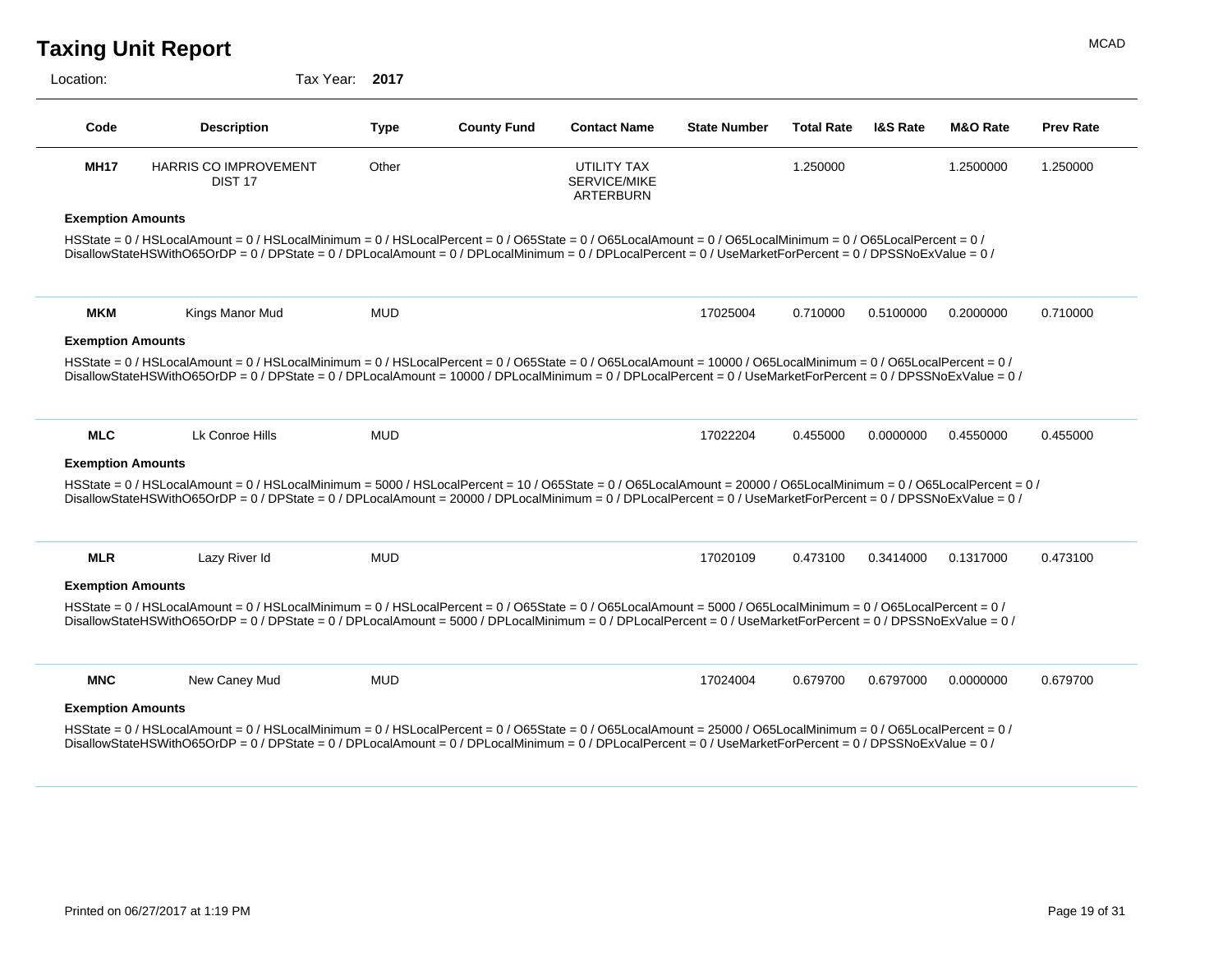| <b>Taxing Unit Report</b> |                                                                                                                                                                                                                                                                                                                                       |             |                    |                     |                     |                   |                     |           | <b>MCAD</b>      |
|---------------------------|---------------------------------------------------------------------------------------------------------------------------------------------------------------------------------------------------------------------------------------------------------------------------------------------------------------------------------------|-------------|--------------------|---------------------|---------------------|-------------------|---------------------|-----------|------------------|
| Location:                 | Tax Year:                                                                                                                                                                                                                                                                                                                             | 2017        |                    |                     |                     |                   |                     |           |                  |
| Code                      | <b>Description</b>                                                                                                                                                                                                                                                                                                                    | <b>Type</b> | <b>County Fund</b> | <b>Contact Name</b> | <b>State Number</b> | <b>Total Rate</b> | <b>I&amp;S Rate</b> | M&O Rate  | <b>Prev Rate</b> |
| <b>MPA</b>                | Pt Aquarius Mud                                                                                                                                                                                                                                                                                                                       | <b>MUD</b>  |                    |                     | 17021404            | 0.580000          | 0.2400000           | 0.3400000 | 0.580000         |
| <b>Exemption Amounts</b>  |                                                                                                                                                                                                                                                                                                                                       |             |                    |                     |                     |                   |                     |           |                  |
|                           | HSState = 0 / HSLocalAmount = 0 / HSLocalMinimum = 5000 / HSLocalPercent = 20 / O65State = 0 / O65LocalAmount = 20000 / O65LocalMinimum = 0 / O65LocalPercent = 0 /<br>DisallowStateHSWithO65OrDP = 0 / DPState = 0 / DPLocalAmount = 10000 / DPLocalMinimum = 0 / DPLocalPercent = 0 / UseMarketForPercent = 0 / DPSSNoExValue = 0 / |             |                    |                     |                     |                   |                     |           |                  |
| <b>MPM</b>                | Porter Mud                                                                                                                                                                                                                                                                                                                            | <b>MUD</b>  |                    |                     | 17022904            | 0.480000          | 0.3380000           | 0.1420000 | 0.480000         |
| <b>Exemption Amounts</b>  |                                                                                                                                                                                                                                                                                                                                       |             |                    |                     |                     |                   |                     |           |                  |
|                           | HSState = 0 / HSLocalAmount = 0 / HSLocalMinimum = 5000 / HSLocalPercent = 20 / O65State = 0 / O65LocalAmount = 20000 / O65LocalMinimum = 0 / O65LocalPercent = 0 /<br>DisallowStateHSWithO65OrDP = 0 / DPState = 0 / DPLocalAmount = 10000 / DPLocalMinimum = 0 / DPLocalPercent = 0 / UseMarketForPercent = 0 / DPSSNoExValue = 0 / |             |                    |                     |                     |                   |                     |           |                  |
| MR <sub>3</sub>           | Roman Fst Pud 3                                                                                                                                                                                                                                                                                                                       | <b>MUD</b>  |                    |                     | 17020214            | 1.208800          | 0.0000000           | 1.2088000 | 1.208800         |
| <b>Exemption Amounts</b>  |                                                                                                                                                                                                                                                                                                                                       |             |                    |                     |                     |                   |                     |           |                  |
|                           | HSState = 0 / HSLocalAmount = 0 / HSLocalMinimum = 5000 / HSLocalPercent = 20 / O65State = 0 / O65LocalAmount = 3000 / O65LocalMinimum = 0 / O65LocalPercent = 0 /<br>DisallowStateHSWithO65OrDP = 0 / DPState = 0 / DPLocalAmount = 0 / DPLocalMinimum = 0 / DPLocalPercent = 0 / UseMarketForPercent = 0 / DPSSNoExValue = 0 /      |             |                    |                     |                     |                   |                     |           |                  |
| MR4                       | Roman Fst Pud 4                                                                                                                                                                                                                                                                                                                       | <b>MUD</b>  |                    |                     | 17020314            | 1.174800          | 1.1000000           | 0.0748000 | 1.174800         |
| <b>Exemption Amounts</b>  |                                                                                                                                                                                                                                                                                                                                       |             |                    |                     |                     |                   |                     |           |                  |
|                           | HSState = 0 / HSLocalAmount = 0 / HSLocalMinimum = 5000 / HSLocalPercent = 20 / O65State = 0 / O65LocalAmount = 15000 / O65LocalMinimum = 0 / O65LocalPercent = 0 /<br>DisallowStateHSWithO65OrDP = 0 / DPState = 0 / DPLocalAmount = 0 / DPLocalMinimum = 0 / DPLocalPercent = 0 / UseMarketForPercent = 0 / DPSSNoExValue = 0 /     |             |                    |                     |                     |                   |                     |           |                  |

**MRC** Roman Fst Cs Mud MUD 17021604 0.185000 0.1850000 0.0000000 0.185000 HSState = 0 / HSLocalAmount = 0 / HSLocalMinimum = 0 / HSLocalPercent = 0 / O65State = 0 / O65LocalAmount = 25000 / O65LocalMinimum = 0 / O65LocalPercent = 0 / DisallowStateHSWithO65OrDP = 0 / DPState = 0 / DPLocalAmount = 25000 / DPLocalMinimum = 0 / DPLocalPercent = 0 / UseMarketForPercent = 0 / DPSSNoExValue = 0 / **Exemption Amounts** 0.1850000 0.0000000 **MRP** River Plantation Mud MUD MUD All the state of the tagger of the tagger of the tagger of the tagger of the tagger of the tagger of the tagger of the tagger of the tagger of the tagger of the tagger of the tagger of th HSState = 0 / HSLocalAmount = 0 / HSLocalMinimum = 0 / HSLocalPercent = 0 / O65State = 0 / O65LocalAmount = 25000 / O65LocalMinimum = 0 / O65LocalPercent = 0 / **Exemption Amounts** 0.0000000 0.3200000

DisallowStateHSWithO65OrDP = 0 / DPState = 0 / DPLocalAmount = 0 / DPLocalMinimum = 0 / DPLocalPercent = 0 / UseMarketForPercent = 0 / DPSSNoExValue = 0 /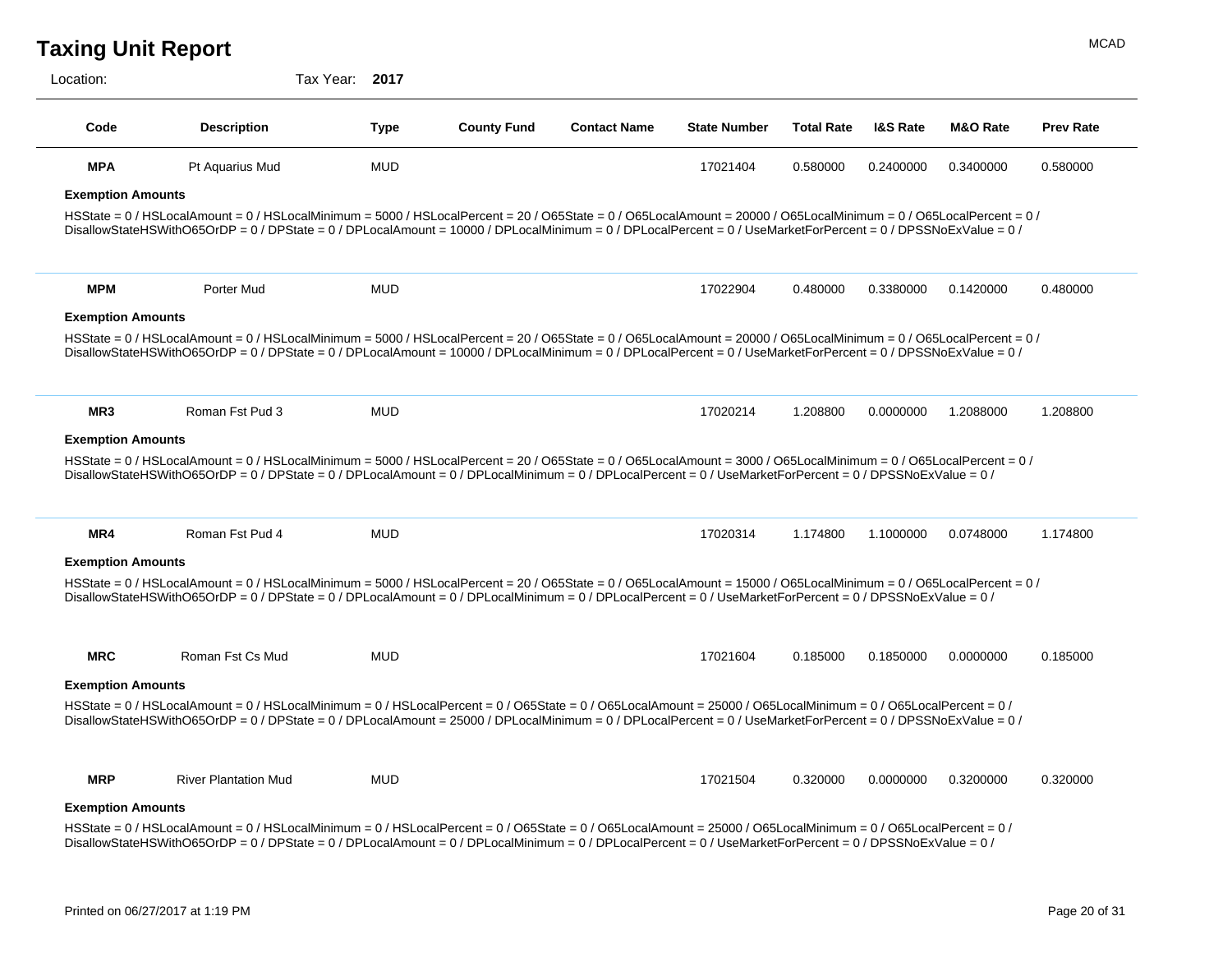Location: Tax Year: **2017**

| Code                     | <b>Description</b>                                                                                                                                                                                                                                                                                                                    | <b>Type</b> | <b>County Fund</b> | <b>Contact Name</b>                             | <b>State Number</b> | <b>Total Rate</b> | <b>I&amp;S Rate</b> | M&O Rate  | <b>Prev Rate</b> |
|--------------------------|---------------------------------------------------------------------------------------------------------------------------------------------------------------------------------------------------------------------------------------------------------------------------------------------------------------------------------------|-------------|--------------------|-------------------------------------------------|---------------------|-------------------|---------------------|-----------|------------------|
| <b>MRR</b>               | Rayford Rd Mud                                                                                                                                                                                                                                                                                                                        | <b>MUD</b>  |                    |                                                 | 17023504            | 0.530000          | 0.3800000           | 0.1500000 | 0.530000         |
| <b>Exemption Amounts</b> |                                                                                                                                                                                                                                                                                                                                       |             |                    |                                                 |                     |                   |                     |           |                  |
|                          | HSState = 0 / HSLocalAmount = 0 / HSLocalMinimum = 5000 / HSLocalPercent = 10 / O65State = 0 / O65LocalAmount = 40000 / O65LocalMinimum = 0 / O65LocalPercent = 0 /<br>DisallowStateHSWithO65OrDP = 0 / DPState = 0 / DPLocalAmount = 40000 / DPLocalMinimum = 0 / DPLocalPercent = 0 / UseMarketForPercent = 0 / DPSSNoExValue = 0 / |             |                    |                                                 |                     |                   |                     |           |                  |
| <b>MSC</b>               | Spring Creek Ud                                                                                                                                                                                                                                                                                                                       | <b>MUD</b>  |                    | UTILITY TAX<br>SERVICE/MIKE<br><b>ARTERBURN</b> | 17020705            | 1.000000          | 0.7300000           | 0.2700000 | 1.000000         |
| <b>Exemption Amounts</b> |                                                                                                                                                                                                                                                                                                                                       |             |                    |                                                 |                     |                   |                     |           |                  |
|                          | HSState = 0 / HSLocalAmount = 0 / HSLocalMinimum = 5000 / HSLocalPercent = 15 / O65State = 0 / O65LocalAmount = 50000 / O65LocalMinimum = 0 / O65LocalPercent = 0 /<br>DisallowStateHSWithO65OrDP = 0 / DPState = 0 / DPLocalAmount = 50000 / DPLocalMinimum = 0 / DPLocalPercent = 0 / UseMarketForPercent = 0 / DPSSNoExValue = 0 / |             |                    |                                                 |                     |                   |                     |           |                  |
| <b>MSL</b>               | Stanley Lake Mud                                                                                                                                                                                                                                                                                                                      | <b>MUD</b>  |                    | UTILITY TAX<br><b>SERVICE/MIKE</b><br>ARTERBURN | 17020204            | 0.530000          | 0.2800000           | 0.2500000 | 0.530000         |
| <b>Exemption Amounts</b> |                                                                                                                                                                                                                                                                                                                                       |             |                    |                                                 |                     |                   |                     |           |                  |
|                          | HSState = 0 / HSLocalAmount = 10000 / HSLocalMinimum = 0 / HSLocalPercent = 0 / O65State = 0 / O65LocalAmount = 25000 / O65LocalMinimum = 0 / O65LocalPercent = 0 /<br>DisallowStateHSWithO65OrDP = 0 / DPState = 0 / DPLocalAmount = 25000 / DPLocalMinimum = 0 / DPLocalPercent = 0 / UseMarketForPercent = 0 / DPSSNoExValue = 0 / |             |                    |                                                 |                     |                   |                     |           |                  |
| <b>MSM</b>               | So Mont Co Mud                                                                                                                                                                                                                                                                                                                        | <b>MUD</b>  |                    |                                                 | 17021804            | 0.166000          | 0.0700000           | 0.0960000 | 0.166000         |
| <b>Exemption Amounts</b> |                                                                                                                                                                                                                                                                                                                                       |             |                    |                                                 |                     |                   |                     |           |                  |
|                          | HSState = 0 / HSLocalAmount = 0 / HSLocalMinimum = 5000 / HSLocalPercent = 20 / O65State = 0 / O65LocalAmount = 50000 / O65LocalMinimum = 0 / O65LocalPercent = 0 /<br>DisallowStateHSWithO65OrDP = 0 / DPState = 0 / DPLocalAmount = 50000 / DPLocalMinimum = 0 / DPLocalPercent = 0 / UseMarketForPercent = 0 / DPSSNoExValue = 0 / |             |                    |                                                 |                     |                   |                     |           |                  |
| <b>MTN</b>               | <b>Texas Natl Mud</b>                                                                                                                                                                                                                                                                                                                 | <b>MUD</b>  |                    |                                                 | 17020404            | 1.133000          | 0.4686000           | 0.6644000 | 1.133000         |
| <b>Exemption Amounts</b> |                                                                                                                                                                                                                                                                                                                                       |             |                    |                                                 |                     |                   |                     |           |                  |
|                          | HSState = 0 / HSLocalAmount = 0 / HSLocalMinimum = 5000 / HSLocalPercent = 20 / O65State = 0 / O65LocalAmount = 25000 / O65LocalMinimum = 0 / O65LocalPercent = 0 /<br>DisallowStateHSWithO65OrDP = 0 / DPState = 0 / DPLocalAmount = 25000 / DPLocalMinimum = 0 / DPLocalPercent = 0 / UseMarketForPercent = 0 / DPSSNoExValue = 0 / |             |                    |                                                 |                     |                   |                     |           |                  |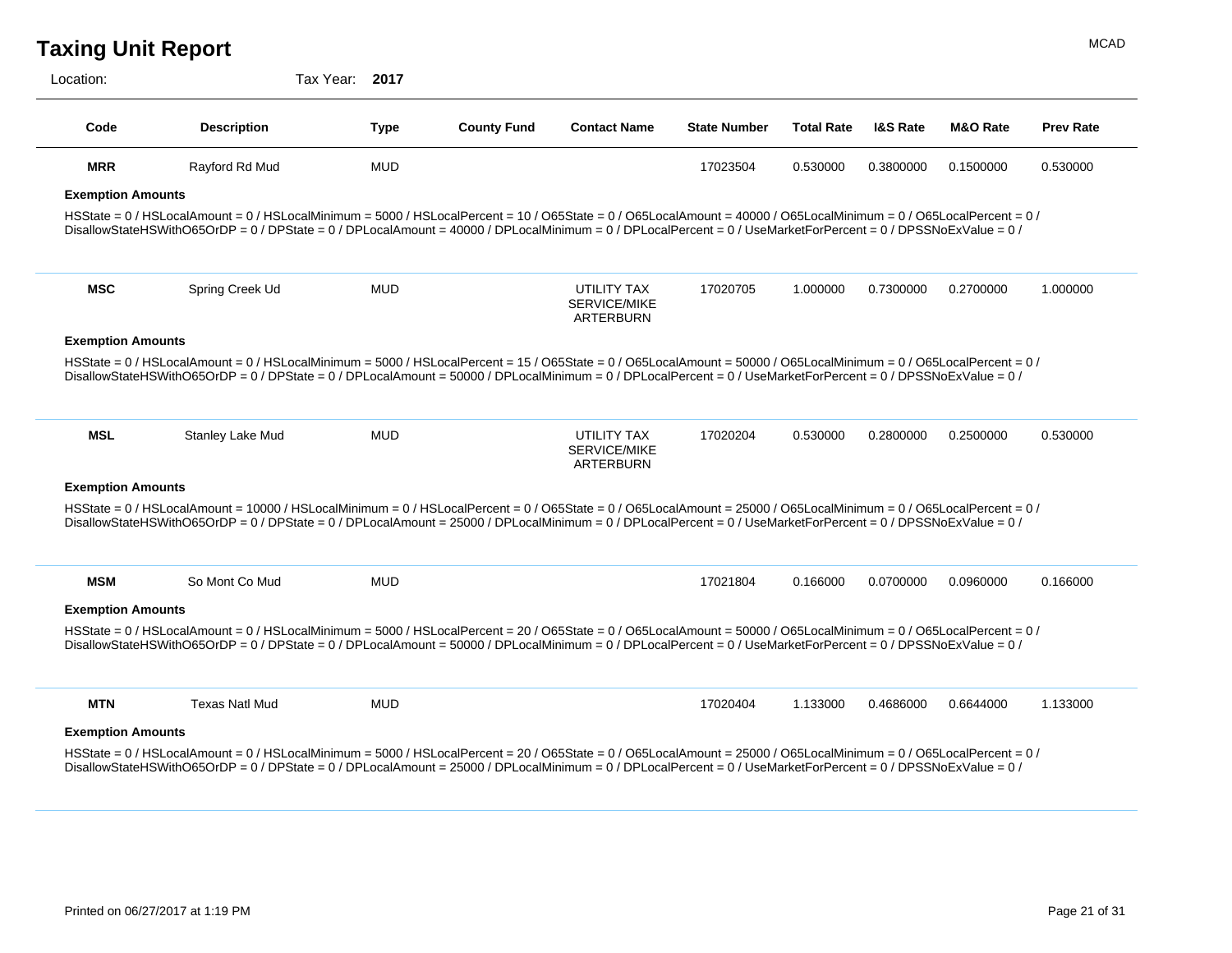Location: Tax Year: **2017**

| Code                     | <b>Description</b>                                                                                                                                                                                                                                                                                                                    | <b>Type</b> | <b>County Fund</b> | <b>Contact Name</b>                             | <b>State Number</b> | <b>Total Rate</b> | <b>I&amp;S Rate</b> | <b>M&amp;O Rate</b> | <b>Prev Rate</b> |
|--------------------------|---------------------------------------------------------------------------------------------------------------------------------------------------------------------------------------------------------------------------------------------------------------------------------------------------------------------------------------|-------------|--------------------|-------------------------------------------------|---------------------|-------------------|---------------------|---------------------|------------------|
| MU <sub>2</sub>          | Mont Co Ud 2                                                                                                                                                                                                                                                                                                                          | <b>MUD</b>  |                    | <b>BOB LEARED</b><br><b>INTERESTS</b>           | 17020505            | 0.490000          | 0.2600000           | 0.2300000           | 0.490000         |
| <b>Exemption Amounts</b> |                                                                                                                                                                                                                                                                                                                                       |             |                    |                                                 |                     |                   |                     |                     |                  |
|                          | HSState = 0 / HSLocalAmount = 0 / HSLocalMinimum = 5000 / HSLocalPercent = 20 / O65State = 0 / O65LocalAmount = 10000 / O65LocalMinimum = 0 / O65LocalPercent = 0 /<br>DisallowStateHSWithO65OrDP = 0 / DPState = 0 / DPLocalAmount = 10000 / DPLocalMinimum = 0 / DPLocalPercent = 0 / UseMarketForPercent = 0 / DPSSNoExValue = 0 / |             |                    |                                                 |                     |                   |                     |                     |                  |
| MU3                      | Mont Co Ud 3                                                                                                                                                                                                                                                                                                                          | <b>MUD</b>  |                    |                                                 | 17020605            | 0.090000          | 0.0000000           | 0.0900000           | 0.090000         |
| <b>Exemption Amounts</b> |                                                                                                                                                                                                                                                                                                                                       |             |                    |                                                 |                     |                   |                     |                     |                  |
|                          | HSState = 0 / HSLocalAmount = 0 / HSLocalMinimum = 0 / HSLocalPercent = 0 / O65State = 0 / O65LocalAmount = 25000 / O65LocalMinimum = 0 / O65LocalPercent = 0 /<br>DisallowStateHSWithO65OrDP = 0 / DPState = 0 / DPLocalAmount = 25000 / DPLocalMinimum = 0 / DPLocalPercent = 0 / UseMarketForPercent = 0 / DPSSNoExValue = 0 /     |             |                    |                                                 |                     |                   |                     |                     |                  |
| MU4                      | Mont Co Ud 4                                                                                                                                                                                                                                                                                                                          | <b>MUD</b>  |                    |                                                 | 17020205            | 0.077500          | 0.0000000           | 0.0775000           | 0.077500         |
| <b>Exemption Amounts</b> |                                                                                                                                                                                                                                                                                                                                       |             |                    |                                                 |                     |                   |                     |                     |                  |
|                          | HSState = 0 / HSLocalAmount = 0 / HSLocalMinimum = 0 / HSLocalPercent = 0 / O65State = 0 / O65LocalAmount = 20000 / O65LocalMinimum = 0 / O65LocalPercent = 0 /<br>DisallowStateHSWithO65OrDP = 0 / DPState = 0 / DPLocalAmount = 20000 / DPLocalMinimum = 0 / DPLocalPercent = 0 / UseMarketForPercent = 0 / DPSSNoExValue = 0 /     |             |                    |                                                 |                     |                   |                     |                     |                  |
| <b>MU7</b>               | MONT CO MUD 107                                                                                                                                                                                                                                                                                                                       | <b>MUD</b>  |                    |                                                 | 17026804            | 0.700000          | 0.6300000           | 0.0700000           | 0.700000         |
| <b>Exemption Amounts</b> |                                                                                                                                                                                                                                                                                                                                       |             |                    |                                                 |                     |                   |                     |                     |                  |
|                          | HSState = 0 / HSLocalAmount = 0 / HSLocalMinimum = 0 / HSLocalPercent = 0 / O65State = 0 / O65LocalAmount = 20000 / O65LocalMinimum = 0 / O65LocalPercent = 0 /<br>DisallowStateHSWithO65OrDP = 0 / DPState = 0 / DPLocalAmount = 20000 / DPLocalMinimum = 0 / DPLocalPercent = 0 / UseMarketForPercent = 0 / DPSSNoExValue = 0 /     |             |                    |                                                 |                     |                   |                     |                     |                  |
| MV <sub>1</sub>          | VALLEY RANCH MUD 1                                                                                                                                                                                                                                                                                                                    | <b>MUD</b>  |                    | UTILITY TAX<br><b>SERVICE/MIKE</b><br>ARTERBURN | 17026704            | 1.150000          | 0.7900000           | 0.3600000           | 1.150000         |
| <b>Exemption Amounts</b> |                                                                                                                                                                                                                                                                                                                                       |             |                    |                                                 |                     |                   |                     |                     |                  |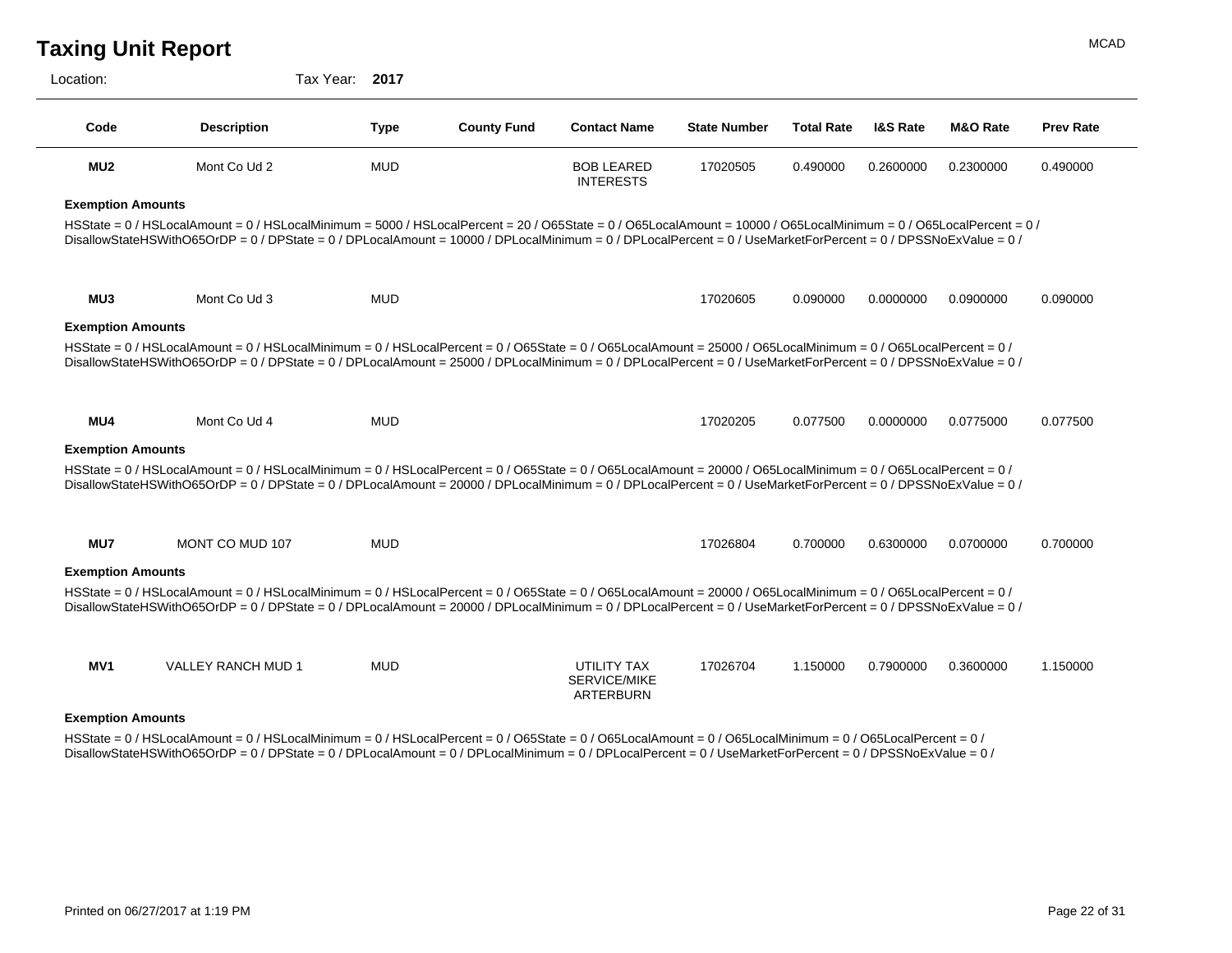Location: Tax Year: **2017**

| Code                     | <b>Description</b>                                                                                                                                                                                                                                                                                                                    | <b>Type</b> | <b>County Fund</b> | <b>Contact Name</b>                             | <b>State Number</b> | <b>Total Rate</b> | <b>I&amp;S Rate</b> | <b>M&amp;O Rate</b> | <b>Prev Rate</b> |
|--------------------------|---------------------------------------------------------------------------------------------------------------------------------------------------------------------------------------------------------------------------------------------------------------------------------------------------------------------------------------|-------------|--------------------|-------------------------------------------------|---------------------|-------------------|---------------------|---------------------|------------------|
| MVR <sub>1</sub>         | <b>VALLEY RANCH TOWN</b><br><b>CENTER MGMT DIST</b>                                                                                                                                                                                                                                                                                   | Other       |                    | UTILITY TAX<br>SERVICE, LLC                     | 17029548            |                   |                     |                     |                  |
| <b>Exemption Amounts</b> |                                                                                                                                                                                                                                                                                                                                       |             |                    |                                                 |                     |                   |                     |                     |                  |
|                          | HSState = 0 / HSLocalAmount = 0 / HSLocalMinimum = 0 / HSLocalPercent = 0 / O65State = 0 / O65LocalAmount = 0 / O65LocalMinimum = 0 / O65LocalPercent = 0 /<br>DisallowStateHSWithO65OrDP = 0 / DPState = 0 / DPLocalAmount = 0 / DPLocalMinimum = 0 / DPLocalPercent = 0 / UseMarketForPercent = 0 / DPSSNoExValue = 0 /             |             |                    |                                                 |                     |                   |                     |                     |                  |
| MW <sub>1</sub>          | WOODLANDS MUD #1                                                                                                                                                                                                                                                                                                                      | <b>MUD</b>  |                    |                                                 | 17030304            | 0.090000          | 0.0000000           | 0.0900000           | 0.090000         |
| <b>Exemption Amounts</b> |                                                                                                                                                                                                                                                                                                                                       |             |                    |                                                 |                     |                   |                     |                     |                  |
|                          | HSState = 0 / HSLocalAmount = 0 / HSLocalMinimum = 0 / HSLocalPercent = 0 / O65State = 0 / O65LocalAmount = 10000 / O65LocalMinimum = 0 / O65LocalPercent = 0 /<br>DisallowStateHSWithO65OrDP = 0 / DPState = 0 / DPLocalAmount = 10000 / DPLocalMinimum = 0 / DPLocalPercent = 0 / UseMarketForPercent = 0 / DPSSNoExValue = 0 /     |             |                    |                                                 |                     |                   |                     |                     |                  |
| MW <sub>2</sub>          | Wdlnds Mud #2                                                                                                                                                                                                                                                                                                                         | <b>MUD</b>  |                    |                                                 | 17023904            | 0.110000          | 0.0000000           | 0.1100000           | 0.110000         |
| <b>Exemption Amounts</b> |                                                                                                                                                                                                                                                                                                                                       |             |                    |                                                 |                     |                   |                     |                     |                  |
|                          | HSState = 0 / HSLocalAmount = 0 / HSLocalMinimum = 0 / HSLocalPercent = 0 / O65State = 0 / O65LocalAmount = 10000 / O65LocalMinimum = 0 / O65LocalPercent = 0 /<br>DisallowStateHSWithO65OrDP = 0 / DPState = 0 / DPLocalAmount = 10000 / DPLocalMinimum = 0 / DPLocalPercent = 0 / UseMarketForPercent = 0 / DPSSNoExValue = 0 /     |             |                    |                                                 |                     |                   |                     |                     |                  |
| <b>MWC</b>               | Mont Co WCID 1                                                                                                                                                                                                                                                                                                                        | <b>MUD</b>  |                    | UTILITY TAX<br><b>SERVICE/MIKE</b><br>ARTERBURN | 17020119            | 0.760000          | 0.3200000           | 0.4400000           | 0.760000         |
| <b>Exemption Amounts</b> |                                                                                                                                                                                                                                                                                                                                       |             |                    |                                                 |                     |                   |                     |                     |                  |
|                          | HSState = 0 / HSLocalAmount = 0 / HSLocalMinimum = 5000 / HSLocalPercent = 20 / O65State = 0 / O65LocalAmount = 20000 / O65LocalMinimum = 0 / O65LocalPercent = 0 /<br>DisallowStateHSWithO65OrDP = 0 / DPState = 0 / DPLocalAmount = 20000 / DPLocalMinimum = 0 / DPLocalPercent = 0 / UseMarketForPercent = 0 / DPSSNoExValue = 0 / |             |                    |                                                 |                     |                   |                     |                     |                  |
| MWC4                     | Mont Co WCID 4                                                                                                                                                                                                                                                                                                                        | <b>MUD</b>  |                    |                                                 | 17020219            |                   |                     |                     |                  |

#### **Exemption Amounts**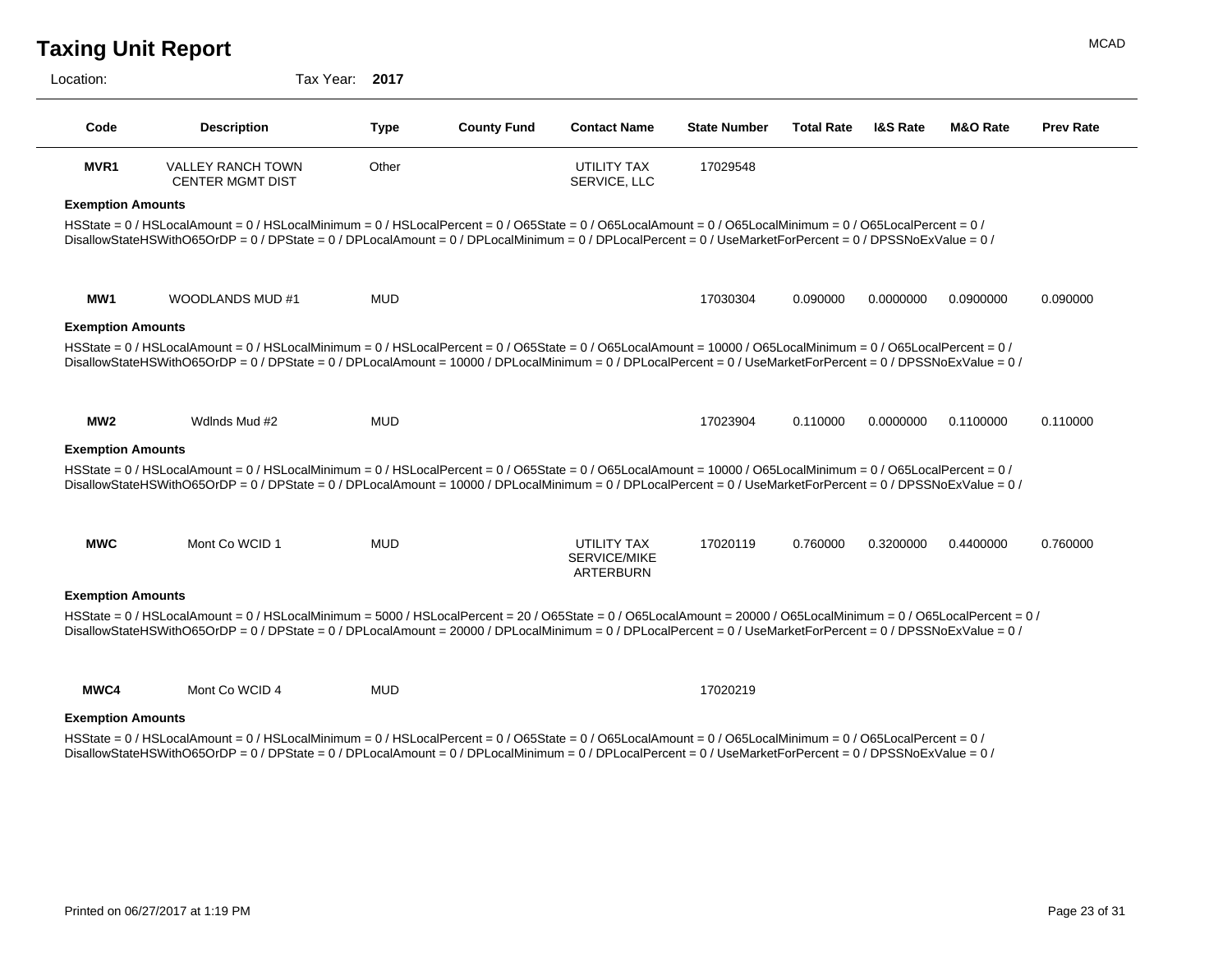Location: Tax Year: **2017**

| Code                     | <b>Description</b>                                                                                                                                                                                                                                                                                                        | <b>Type</b> | <b>County Fund</b> | <b>Contact Name</b>                   | <b>State Number</b> | <b>Total Rate</b> | <b>I&amp;S Rate</b> | <b>M&amp;O Rate</b> | <b>Prev Rate</b> |
|--------------------------|---------------------------------------------------------------------------------------------------------------------------------------------------------------------------------------------------------------------------------------------------------------------------------------------------------------------------|-------------|--------------------|---------------------------------------|---------------------|-------------------|---------------------|---------------------|------------------|
| <b>MWM</b>               | <b>Woodlands Mtro Mud</b>                                                                                                                                                                                                                                                                                                 | <b>MUD</b>  |                    |                                       | 17023004            | 0.125000          | 0.0700000           | 0.0550000           | 0.125000         |
| <b>Exemption Amounts</b> |                                                                                                                                                                                                                                                                                                                           |             |                    |                                       |                     |                   |                     |                     |                  |
|                          | HSState = 0 / HSLocalAmount = 0 / HSLocalMinimum = 0 / HSLocalPercent = 0 / O65State = 0 / O65LocalAmount = 0 / O65LocalMinimum = 0 / O65LocalPercent = 0 /<br>DisallowStateHSWithO65OrDP = 0 / DPState = 0 / DPLocalAmount = 0 / DPLocalMinimum = 0 / DPLocalPercent = 0 / UseMarketForPercent = 0 / DPSSNoExValue = 0 / |             |                    |                                       |                     |                   |                     |                     |                  |
| <b>MWR</b>               | <b>WOODRIDGE MUD</b>                                                                                                                                                                                                                                                                                                      | <b>MUD</b>  |                    | UTILITY TAX<br>SERVICE, LLC           | 17027704            | 1.270000          | 0.3900000           | 0.8800000           | 1.270000         |
| <b>Exemption Amounts</b> |                                                                                                                                                                                                                                                                                                                           |             |                    |                                       |                     |                   |                     |                     |                  |
|                          | HSState = 0 / HSLocalAmount = 0 / HSLocalMinimum = 0 / HSLocalPercent = 0 / O65State = 0 / O65LocalAmount = 0 / O65LocalMinimum = 0 / O65LocalPercent = 0 /<br>DisallowStateHSWithO65OrDP = 0 / DPState = 0 / DPLocalAmount = 0 / DPLocalMinimum = 0 / DPLocalPercent = 0 / UseMarketForPercent = 0 / DPSSNoExValue = 0 / |             |                    |                                       |                     |                   |                     |                     |                  |
| <b>MWT</b>               | Wood Trace Mud #1                                                                                                                                                                                                                                                                                                         | <b>MUD</b>  |                    | <b>BOB LEARED</b><br><b>INTERESTS</b> | 17025504            | 1.350000          | 0.6500000           | 0.7000000           | 1.350000         |
| <b>Exemption Amounts</b> |                                                                                                                                                                                                                                                                                                                           |             |                    |                                       |                     |                   |                     |                     |                  |
|                          | HSState = 0 / HSLocalAmount = 0 / HSLocalMinimum = 0 / HSLocalPercent = 0 / O65State = 0 / O65LocalAmount = 0 / O65LocalMinimum = 0 / O65LocalPercent = 0 /<br>DisallowStateHSWithO65OrDP = 0 / DPState = 0 / DPLocalAmount = 0 / DPLocalMinimum = 0 / DPLocalPercent = 0 / UseMarketForPercent = 0 / DPSSNoExValue = 0 / |             |                    |                                       |                     |                   |                     |                     |                  |
| <b>PCC</b>               | <b>CANYON CREEK PID</b>                                                                                                                                                                                                                                                                                                   | Other       |                    |                                       |                     |                   |                     |                     |                  |
| <b>Exemption Amounts</b> |                                                                                                                                                                                                                                                                                                                           |             |                    |                                       |                     |                   |                     |                     |                  |
|                          | HSState = 0 / HSLocalAmount = 0 / HSLocalMinimum = 0 / HSLocalPercent = 0 / O65State = 0 / O65LocalAmount = 0 / O65LocalMinimum = 0 / O65LocalPercent = 0 /<br>DisallowStateHSWithO65OrDP = 0 / DPState = 0 / DPLocalAmount = 0 / DPLocalMinimum = 0 / DPLocalPercent = 0 / UseMarketForPercent = 0 / DPSSNoExValue = 0 / |             |                    |                                       |                     |                   |                     |                     |                  |
| <b>PLC</b>               | <b>LONGMIRE CREEK ESTATES</b><br>PID                                                                                                                                                                                                                                                                                      | Other       |                    |                                       |                     |                   |                     |                     |                  |

#### **Exemption Amounts**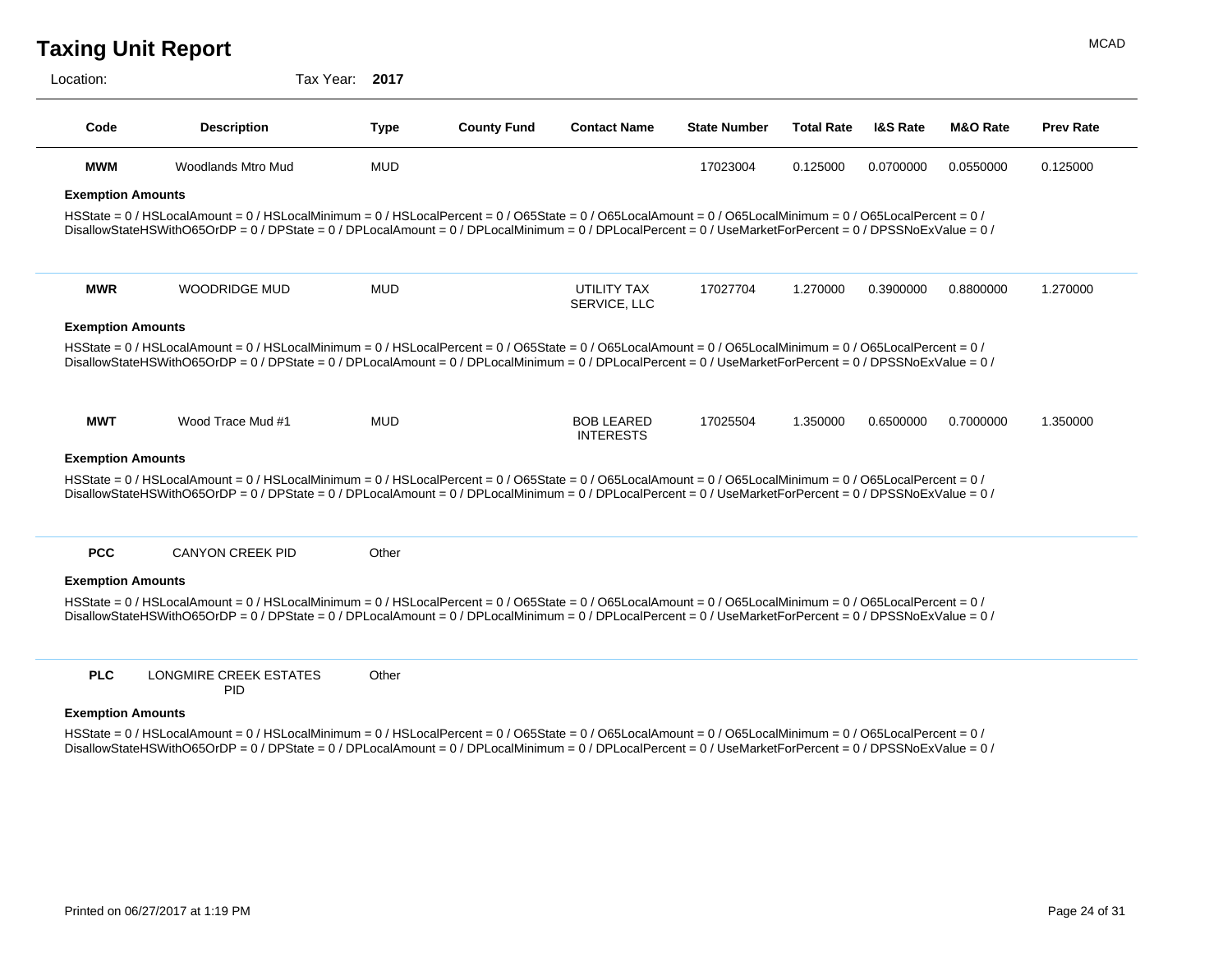| <b>Taxing Unit Report</b> | <b>MCAD</b> |
|---------------------------|-------------|
|                           |             |

| Location:                | Tax Year: 2017                                                                                                                                                                                                                                                                                                                     |             |                    |                               |                     |                   |                     |                     |                  |
|--------------------------|------------------------------------------------------------------------------------------------------------------------------------------------------------------------------------------------------------------------------------------------------------------------------------------------------------------------------------|-------------|--------------------|-------------------------------|---------------------|-------------------|---------------------|---------------------|------------------|
| Code                     | <b>Description</b>                                                                                                                                                                                                                                                                                                                 | <b>Type</b> | <b>County Fund</b> | <b>Contact Name</b>           | <b>State Number</b> | <b>Total Rate</b> | <b>I&amp;S Rate</b> | <b>M&amp;O Rate</b> | <b>Prev Rate</b> |
| PM <sub>1</sub>          | City of Montgomery PID 1                                                                                                                                                                                                                                                                                                           | Other       |                    |                               |                     |                   |                     |                     |                  |
| <b>Exemption Amounts</b> |                                                                                                                                                                                                                                                                                                                                    |             |                    |                               |                     |                   |                     |                     |                  |
|                          | HSState = 0 / HSLocalAmount = 0 / HSLocalMinimum = 0 / HSLocalPercent = 0 / O65State = 0 / O65LocalAmount = 0 / O65LocalMinimum = 0 / O65LocalPercent = 0 /<br>DisallowStateHSWithO65OrDP = 0 / DPState = 0 / DPLocalAmount = 0 / DPLocalMinimum = 0 / DPLocalPercent = 0 / UseMarketForPercent = 0 / DPSSNoExValue = 0 /          |             |                    |                               |                     |                   |                     |                     |                  |
| <b>PMP</b>               | <b>WESTWOOD MAGNOLIA</b><br><b>PARKWAY ID</b>                                                                                                                                                                                                                                                                                      | Other       |                    |                               |                     |                   |                     |                     |                  |
| <b>Exemption Amounts</b> |                                                                                                                                                                                                                                                                                                                                    |             |                    |                               |                     |                   |                     |                     |                  |
|                          | HSState = 0 / HSLocalAmount = 0 / HSLocalMinimum = 0 / HSLocalPercent = 20 / O65State = 0 / O65LocalAmount = 10000 / O65LocalMinimum = 0 / O65LocalPercent = 0 /<br>DisallowStateHSWithO65OrDP = 0 / DPState = 0 / DPLocalAmount = 10000 / DPLocalMinimum = 0 / DPLocalPercent = 0 / UseMarketForPercent = 0 / DPSSNoExValue = 0 / |             |                    |                               |                     |                   |                     |                     |                  |
| <b>PMR</b>               | <b>MAGNOLIA RIDGE PHASE 1</b><br>PID <sub>1</sub>                                                                                                                                                                                                                                                                                  | Other       |                    | <b>TAMMY</b><br>MCRAE/MONT CO |                     |                   |                     |                     |                  |
| <b>Exemption Amounts</b> |                                                                                                                                                                                                                                                                                                                                    |             |                    |                               |                     |                   |                     |                     |                  |
|                          | HSState = 0 / HSLocalAmount = 0 / HSLocalMinimum = 0 / HSLocalPercent = 0 / O65State = 0 / O65LocalAmount = 0 / O65LocalMinimum = 0 / O65LocalPercent = 0 /<br>DisallowStateHSWithO65OrDP = 0 / DPState = 0 / DPLocalAmount = 0 / DPLocalMinimum = 0 / DPLocalPercent = 0 / UseMarketForPercent = 0 / DPSSNoExValue = 0 /          |             |                    |                               |                     |                   |                     |                     |                  |
| <b>PSL</b>               | Shadow Lakes PID                                                                                                                                                                                                                                                                                                                   | Other       |                    |                               |                     |                   |                     |                     |                  |
| <b>Exemption Amounts</b> |                                                                                                                                                                                                                                                                                                                                    |             |                    |                               |                     |                   |                     |                     |                  |
|                          | HSState = 0 / HSLocalAmount = 0 / HSLocalMinimum = 0 / HSLocalPercent = 0 / O65State = 0 / O65LocalAmount = 0 / O65LocalMinimum = 0 / O65LocalPercent = 0 /<br>DisallowStateHSWithO65OrDP = 0 / DPState = 0 / DPLocalAmount = 0 / DPLocalMinimum = 0 / DPLocalPercent = 0 / UseMarketForPercent = 0 / DPSSNoExValue = 0 /          |             |                    |                               |                     |                   |                     |                     |                  |
| <b>PSP</b>               | Sterling Place PID                                                                                                                                                                                                                                                                                                                 | Other       |                    |                               |                     | 0.086800          |                     | 0.0868000           | 0.086800         |
| <b>Exemption Amounts</b> |                                                                                                                                                                                                                                                                                                                                    |             |                    |                               |                     |                   |                     |                     |                  |
|                          | HSState = 0 / HSLocalAmount = 0 / HSLocalMinimum = 0 / HSLocalPercent = 0 / O65State = 0 / O65LocalAmount = 0 / O65LocalMinimum = 0 / O65LocalPercent = 0 /<br>DisallowStateHSWithO65OrDP = 0 / DPState = 0 / DPLocalAmount = 0 / DPLocalMinimum = 0 / DPLocalPercent = 0 / UseMarketForPercent = 0 / DPSSNoExValue = 0 /          |             |                    |                               |                     |                   |                     |                     |                  |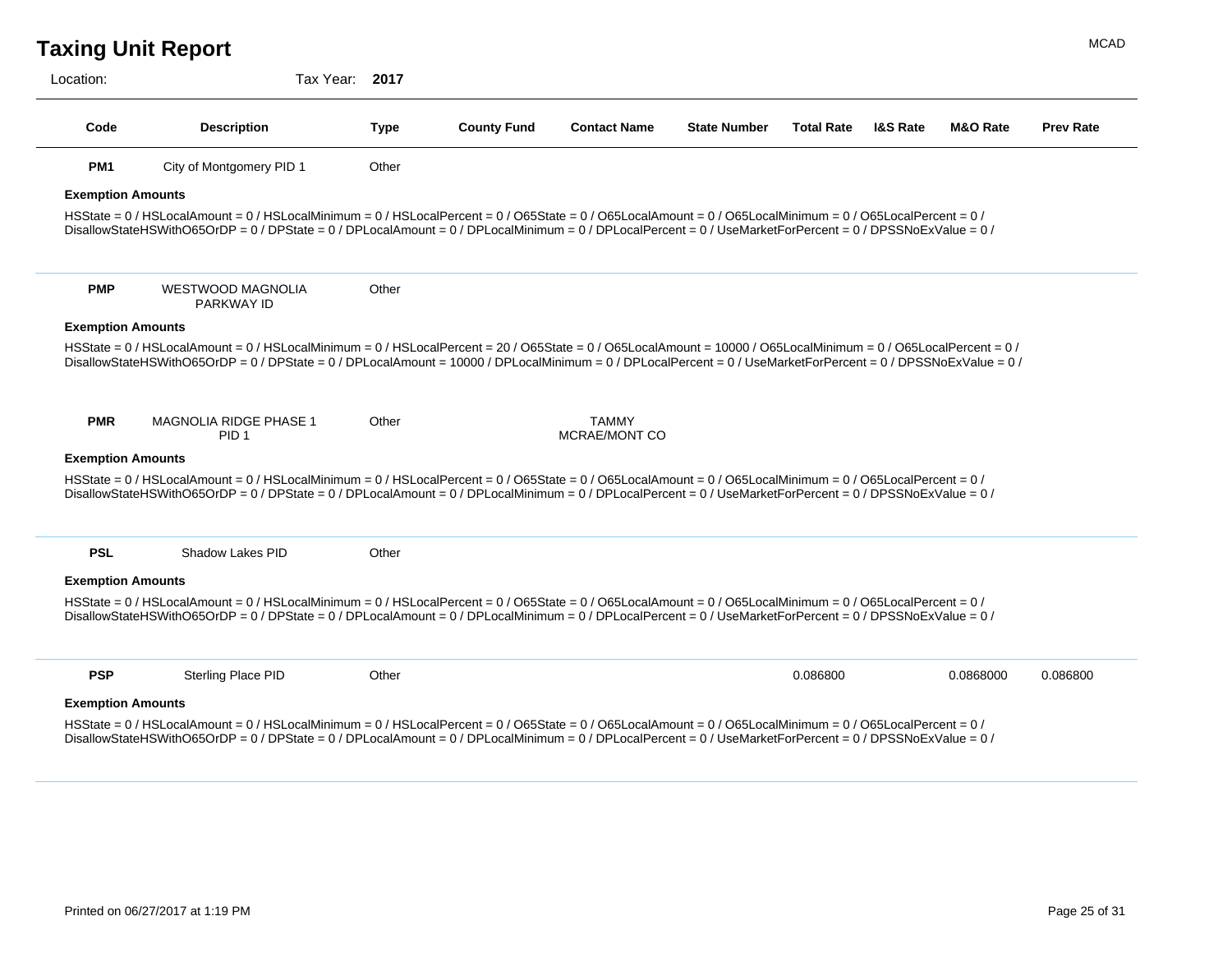| <b>Taxing Unit Report</b> | <b>MCAD</b> |
|---------------------------|-------------|
|                           |             |

| Location:                | Tax Year: 2017                                                                                                                                                                                                                                                                                                            |             |                    |                     |                     |                   |                     |                     |                  |
|--------------------------|---------------------------------------------------------------------------------------------------------------------------------------------------------------------------------------------------------------------------------------------------------------------------------------------------------------------------|-------------|--------------------|---------------------|---------------------|-------------------|---------------------|---------------------|------------------|
| Code                     | <b>Description</b>                                                                                                                                                                                                                                                                                                        | <b>Type</b> | <b>County Fund</b> | <b>Contact Name</b> | <b>State Number</b> | <b>Total Rate</b> | <b>I&amp;S Rate</b> | <b>M&amp;O Rate</b> | <b>Prev Rate</b> |
| PTC <sub>1</sub>         | Teas Lakes PID - Chase Run 1                                                                                                                                                                                                                                                                                              | Other       |                    |                     |                     |                   |                     |                     |                  |
| <b>Exemption Amounts</b> |                                                                                                                                                                                                                                                                                                                           |             |                    |                     |                     |                   |                     |                     |                  |
|                          | HSState = 0 / HSLocalAmount = 0 / HSLocalMinimum = 0 / HSLocalPercent = 0 / O65State = 0 / O65LocalAmount = 0 / O65LocalMinimum = 0 / O65LocalPercent = 0 /<br>DisallowStateHSWithO65OrDP = 0 / DPState = 0 / DPLocalAmount = 0 / DPLocalMinimum = 0 / DPLocalPercent = 0 / UseMarketForPercent = 0 / DPSSNoExValue = 0 / |             |                    |                     |                     |                   |                     |                     |                  |
| <b>PTL</b>               | Teas Lakes PID                                                                                                                                                                                                                                                                                                            | Other       |                    |                     |                     | 0.087500          |                     | 0.0875000           | 0.087500         |
| <b>Exemption Amounts</b> |                                                                                                                                                                                                                                                                                                                           |             |                    |                     |                     |                   |                     |                     |                  |
|                          | HSState = 0 / HSLocalAmount = 0 / HSLocalMinimum = 0 / HSLocalPercent = 0 / O65State = 0 / O65LocalAmount = 0 / O65LocalMinimum = 0 / O65LocalPercent = 0 /<br>DisallowStateHSWithO65OrDP = 0 / DPState = 0 / DPLocalAmount = 0 / DPLocalMinimum = 0 / DPLocalPercent = 0 / UseMarketForPercent = 0 / DPSSNoExValue = 0 / |             |                    |                     |                     |                   |                     |                     |                  |
| <b>PWF</b>               | Woodhaven Forest PID                                                                                                                                                                                                                                                                                                      | Other       |                    |                     |                     | 0.110000          |                     | 0.1100000           | 0.110000         |
| <b>Exemption Amounts</b> |                                                                                                                                                                                                                                                                                                                           |             |                    |                     |                     |                   |                     |                     |                  |
|                          | HSState = 0 / HSLocalAmount = 0 / HSLocalMinimum = 0 / HSLocalPercent = 0 / O65State = 0 / O65LocalAmount = 0 / O65LocalMinimum = 0 / O65LocalPercent = 0 /<br>DisallowStateHSWithO65OrDP = 0 / DPState = 0 / DPLocalAmount = 0 / DPLocalMinimum = 0 / DPLocalPercent = 0 / UseMarketForPercent = 0 / DPSSNoExValue = 0 / |             |                    |                     |                     |                   |                     |                     |                  |
| <b>PWM</b>               | Woodmark Public Improvement<br><b>District</b>                                                                                                                                                                                                                                                                            | Other       |                    |                     | 17020209            | 0.095600          |                     | 0.0956000           | 0.095600         |
| <b>Exemption Amounts</b> |                                                                                                                                                                                                                                                                                                                           |             |                    |                     |                     |                   |                     |                     |                  |
|                          | HSState = 0 / HSLocalAmount = 0 / HSLocalMinimum = 0 / HSLocalPercent = 0 / O65State = 0 / O65LocalAmount = 0 / O65LocalMinimum = 0 / O65LocalPercent = 0 /<br>DisallowStateHSWithO65OrDP = 0 / DPState = 0 / DPLocalAmount = 0 / DPLocalMinimum = 0 / DPLocalPercent = 0 / UseMarketForPercent = 0 / DPSSNoExValue = 0 / |             |                    |                     |                     |                   |                     |                     |                  |
| <b>PWO</b>               | The Park At White Oak PID                                                                                                                                                                                                                                                                                                 | Other       |                    |                     |                     | 0.075500          |                     | 0.0755000           | 0.075500         |
| <b>Exemption Amounts</b> |                                                                                                                                                                                                                                                                                                                           |             |                    |                     |                     |                   |                     |                     |                  |
|                          | HSState = 0 / HSLocalAmount = 0 / HSLocalMinimum = 0 / HSLocalPercent = 0 / O65State = 0 / O65LocalAmount = 0 / O65LocalMinimum = 0 / O65LocalPercent = 0 /<br>DisallowStateHSWithO65OrDP = 0 / DPState = 0 / DPLocalAmount = 0 / DPLocalMinimum = 0 / DPLocalPercent = 0 / UseMarketForPercent = 0 / DPSSNoExValue = 0 / |             |                    |                     |                     |                   |                     |                     |                  |
| <b>PWW</b>               | WEDGEWOOD PID                                                                                                                                                                                                                                                                                                             | Other       |                    |                     |                     |                   |                     |                     |                  |
| <b>Exemption Amounts</b> |                                                                                                                                                                                                                                                                                                                           |             |                    |                     |                     |                   |                     |                     |                  |
|                          |                                                                                                                                                                                                                                                                                                                           |             |                    |                     |                     |                   |                     |                     |                  |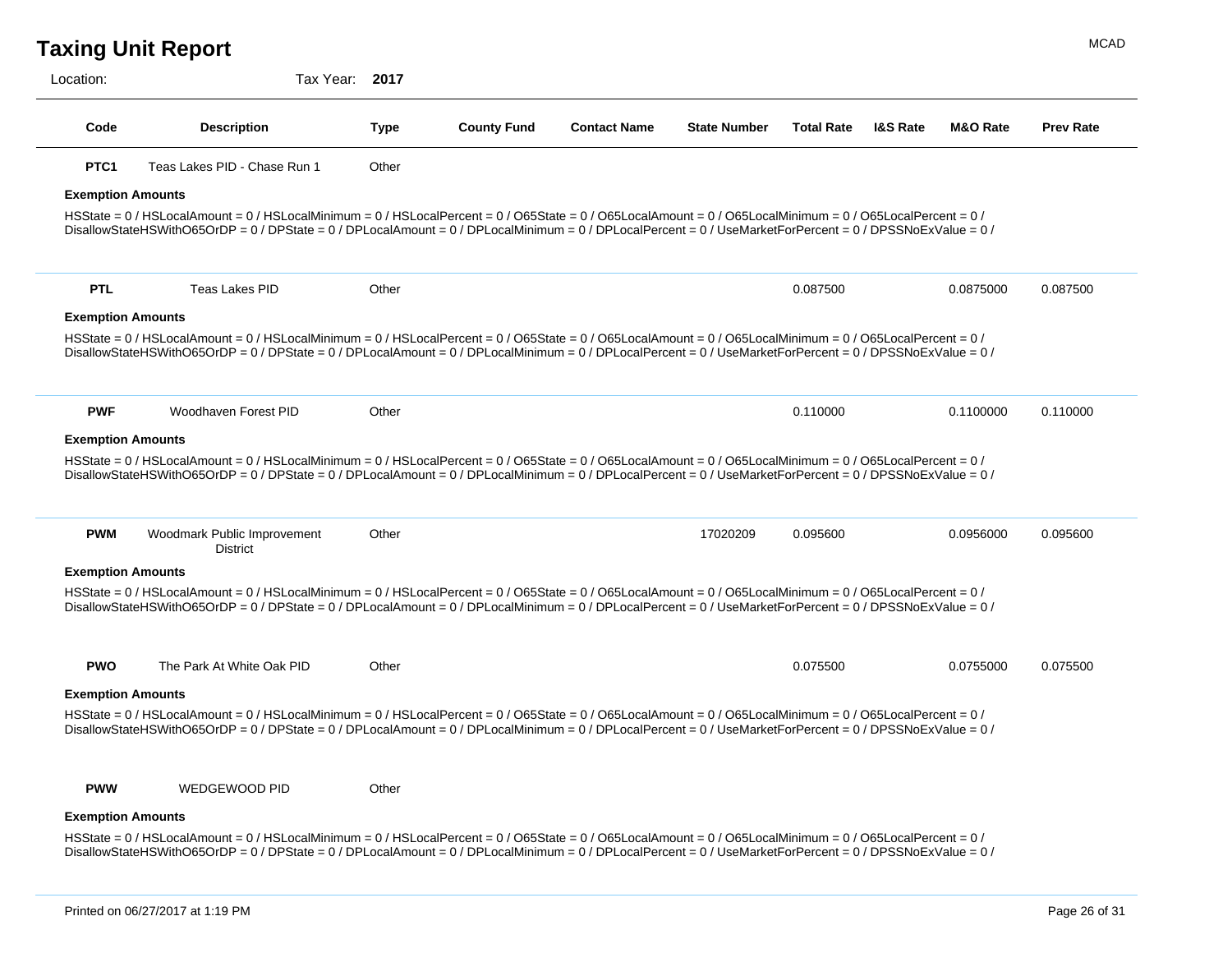| Location: | Tax |
|-----------|-----|
|           |     |

| Code                     | <b>Description</b>                                                                                                                                                                                                                                                                                                        | <b>Type</b> | <b>County Fund</b> | <b>Contact Name</b> | <b>State Number</b> | <b>Total Rate</b> | <b>I&amp;S Rate</b> | <b>M&amp;O Rate</b> | <b>Prev Rate</b> |
|--------------------------|---------------------------------------------------------------------------------------------------------------------------------------------------------------------------------------------------------------------------------------------------------------------------------------------------------------------------|-------------|--------------------|---------------------|---------------------|-------------------|---------------------|---------------------|------------------|
| <b>RCH</b>               | City of Houston Reinvestment<br>Zone 10                                                                                                                                                                                                                                                                                   | Other       |                    |                     |                     |                   |                     |                     |                  |
| <b>Exemption Amounts</b> |                                                                                                                                                                                                                                                                                                                           |             |                    |                     |                     |                   |                     |                     |                  |
|                          | HSState = 0 / HSLocalAmount = 0 / HSLocalMinimum = 0 / HSLocalPercent = 0 / O65State = 0 / O65LocalAmount = 0 / O65LocalMinimum = 0 / O65LocalPercent = 0 /<br>DisallowStateHSWithO65OrDP = 0 / DPState = 0 / DPLocalAmount = 0 / DPLocalMinimum = 0 / DPLocalPercent = 0 / UseMarketForPercent = 0 / DPSSNoExValue = 0 / |             |                    |                     |                     |                   |                     |                     |                  |
| <b>RCP</b>               | Conroe Pk Reinvsmt Zone                                                                                                                                                                                                                                                                                                   | Other       |                    |                     |                     |                   |                     |                     |                  |
| <b>Exemption Amounts</b> |                                                                                                                                                                                                                                                                                                                           |             |                    |                     |                     |                   |                     |                     |                  |
|                          | HSState = 0 / HSLocalAmount = 0 / HSLocalMinimum = 0 / HSLocalPercent = 0 / O65State = 0 / O65LocalAmount = 0 / O65LocalMinimum = 0 / O65LocalPercent = 0 /<br>DisallowStateHSWithO65OrDP = 0 / DPState = 0 / DPLocalAmount = 0 / DPLocalMinimum = 0 / DPLocalPercent = 0 / UseMarketForPercent = 0 / DPSSNoExValue = 0 / |             |                    |                     |                     |                   |                     |                     |                  |
| RD <sub>1</sub>          | Mont Co Rd Dist                                                                                                                                                                                                                                                                                                           | Road        |                    |                     | 17020110            |                   |                     |                     |                  |
| <b>Exemption Amounts</b> |                                                                                                                                                                                                                                                                                                                           |             |                    |                     |                     |                   |                     |                     |                  |
|                          | HSState = 0 / HSLocalAmount = 0 / HSLocalMinimum = 0 / HSLocalPercent = 0 / O65State = 0 / O65LocalAmount = 0 / O65LocalMinimum = 0 / O65LocalPercent = 0 /<br>DisallowStateHSWithO65OrDP = 0 / DPState = 0 / DPLocalAmount = 0 / DPLocalMinimum = 0 / DPLocalPercent = 0 / UseMarketForPercent = 0 / DPSSNoExValue = 0 / |             |                    |                     |                     |                   |                     |                     |                  |
| <b>RDT</b>               | Downtown Conroe Reinvsmt<br>Zone                                                                                                                                                                                                                                                                                          | Other       |                    |                     |                     |                   |                     |                     |                  |
| <b>Exemption Amounts</b> |                                                                                                                                                                                                                                                                                                                           |             |                    |                     |                     |                   |                     |                     |                  |
|                          | HSState = 0 / HSLocalAmount = 0 / HSLocalMinimum = 0 / HSLocalPercent = 0 / O65State = 0 / O65LocalAmount = 0 / O65LocalMinimum = 0 / O65LocalPercent = 0 /<br>DisallowStateHSWithO65OrDP = 0 / DPState = 0 / DPLocalAmount = 0 / DPLocalMinimum = 0 / DPLocalPercent = 0 / UseMarketForPercent = 0 / DPSSNoExValue = 0 / |             |                    |                     |                     |                   |                     |                     |                  |
| RU <sub>1</sub>          | Woodlands Rd Util #1                                                                                                                                                                                                                                                                                                      | Road        |                    |                     | 17020805            | 0.260000          | 0.2500000           | 0.0100000           | 0.260000         |
| <b>Exemption Amounts</b> |                                                                                                                                                                                                                                                                                                                           |             |                    |                     |                     |                   |                     |                     |                  |
|                          | HSState = 0 / HSLocalAmount = 0 / HSLocalMinimum = 0 / HSLocalPercent = 0 / O65State = 0 / O65LocalAmount = 0 / O65LocalMinimum = 0 / O65LocalPercent = 0 /<br>DisallowStateHSWithO65OrDP = 0 / DPState = 0 / DPLocalAmount = 0 / DPLocalMinimum = 0 / DPLocalPercent = 0 / UseMarketForPercent = 0 / DPSSNoExValue = 0 / |             |                    |                     |                     |                   |                     |                     |                  |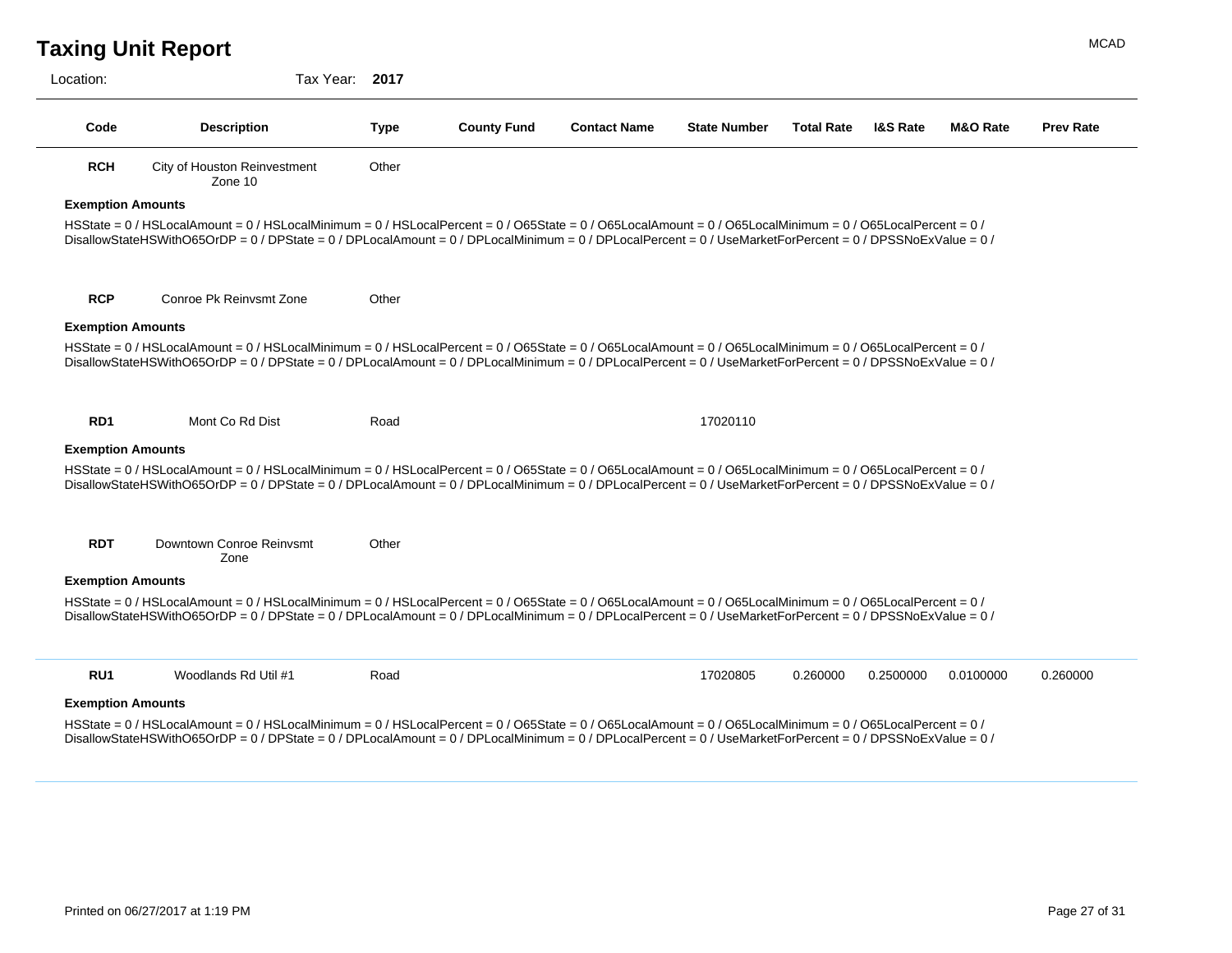Location: Tax Year: **2017**

| Lucalium.                | $\alpha$ it call $\alpha$                                                                                                                                                                                                                                                                                                 |             |                    |                     |                     |                   |                     |          |                  |
|--------------------------|---------------------------------------------------------------------------------------------------------------------------------------------------------------------------------------------------------------------------------------------------------------------------------------------------------------------------|-------------|--------------------|---------------------|---------------------|-------------------|---------------------|----------|------------------|
| Code                     | <b>Description</b>                                                                                                                                                                                                                                                                                                        | <b>Type</b> | <b>County Fund</b> | <b>Contact Name</b> | <b>State Number</b> | <b>Total Rate</b> | <b>I&amp;S Rate</b> | M&O Rate | <b>Prev Rate</b> |
| RW <sub>1</sub>          | City of Willis Reinvestment Zone<br>1                                                                                                                                                                                                                                                                                     | Other       |                    |                     |                     |                   |                     |          |                  |
| <b>Exemption Amounts</b> |                                                                                                                                                                                                                                                                                                                           |             |                    |                     |                     |                   |                     |          |                  |
|                          | HSState = 0 / HSLocalAmount = 0 / HSLocalMinimum = 0 / HSLocalPercent = 0 / O65State = 0 / O65LocalAmount = 0 / O65LocalMinimum = 0 / O65LocalPercent = 0 /<br>DisallowStateHSWithO65OrDP = 0 / DPState = 0 / DPLocalAmount = 0 / DPLocalMinimum = 0 / DPLocalPercent = 0 / UseMarketForPercent = 0 / DPSSNoExValue = 0 / |             |                    |                     |                     |                   |                     |          |                  |
| RZ <sub>1</sub>          | <b>Reinvsmt Zone 1</b>                                                                                                                                                                                                                                                                                                    | Other       |                    |                     |                     |                   |                     |          |                  |
| <b>Exemption Amounts</b> |                                                                                                                                                                                                                                                                                                                           |             |                    |                     |                     |                   |                     |          |                  |
|                          | HSState = 0 / HSLocalAmount = 0 / HSLocalMinimum = 0 / HSLocalPercent = 0 / O65State = 0 / O65LocalAmount = 0 / O65LocalMinimum = 0 / O65LocalPercent = 0 /<br>DisallowStateHSWithO65OrDP = 0 / DPState = 0 / DPLocalAmount = 0 / DPLocalMinimum = 0 / DPLocalPercent = 0 / UseMarketForPercent = 0 / DPSSNoExValue = 0 / |             |                    |                     |                     |                   |                     |          |                  |
| RZ <sub>2</sub>          | Cco Tax Increment Reinvest<br>Zone $#2$                                                                                                                                                                                                                                                                                   | Other       |                    |                     |                     |                   |                     |          |                  |
| <b>Exemption Amounts</b> |                                                                                                                                                                                                                                                                                                                           |             |                    |                     |                     |                   |                     |          |                  |
|                          | HSState = 0 / HSLocalAmount = 0 / HSLocalMinimum = 0 / HSLocalPercent = 0 / O65State = 0 / O65LocalAmount = 0 / O65LocalMinimum = 0 / O65LocalPercent = 0 /<br>DisallowStateHSWithO65OrDP = 0 / DPState = 0 / DPLocalAmount = 0 / DPLocalMinimum = 0 / DPLocalPercent = 0 / UseMarketForPercent = 0 / DPSSNoExValue = 0 / |             |                    |                     |                     |                   |                     |          |                  |
| RZ3                      | Cco Tax Increment Reinvest<br>Zone $#3$                                                                                                                                                                                                                                                                                   | Other       |                    |                     |                     |                   |                     |          |                  |
| <b>Exemption Amounts</b> |                                                                                                                                                                                                                                                                                                                           |             |                    |                     |                     |                   |                     |          |                  |
|                          | HSState = 0 / HSLocalAmount = 0 / HSLocalMinimum = 0 / HSLocalPercent = 0 / O65State = 0 / O65LocalAmount = 0 / O65LocalMinimum = 0 / O65LocalPercent = 0 /<br>DisallowStateHSWithO65OrDP = 0 / DPState = 0 / DPLocalAmount = 0 / DPLocalMinimum = 0 / DPLocalPercent = 0 / UseMarketForPercent = 0 / DPSSNoExValue = 0 / |             |                    |                     |                     |                   |                     |          |                  |
| RZ4                      | City of Oak Ridge North<br>Reinvestment Zone #1                                                                                                                                                                                                                                                                           | Other       |                    |                     |                     |                   |                     |          |                  |
|                          |                                                                                                                                                                                                                                                                                                                           |             |                    |                     |                     |                   |                     |          |                  |

#### **Exemption Amounts**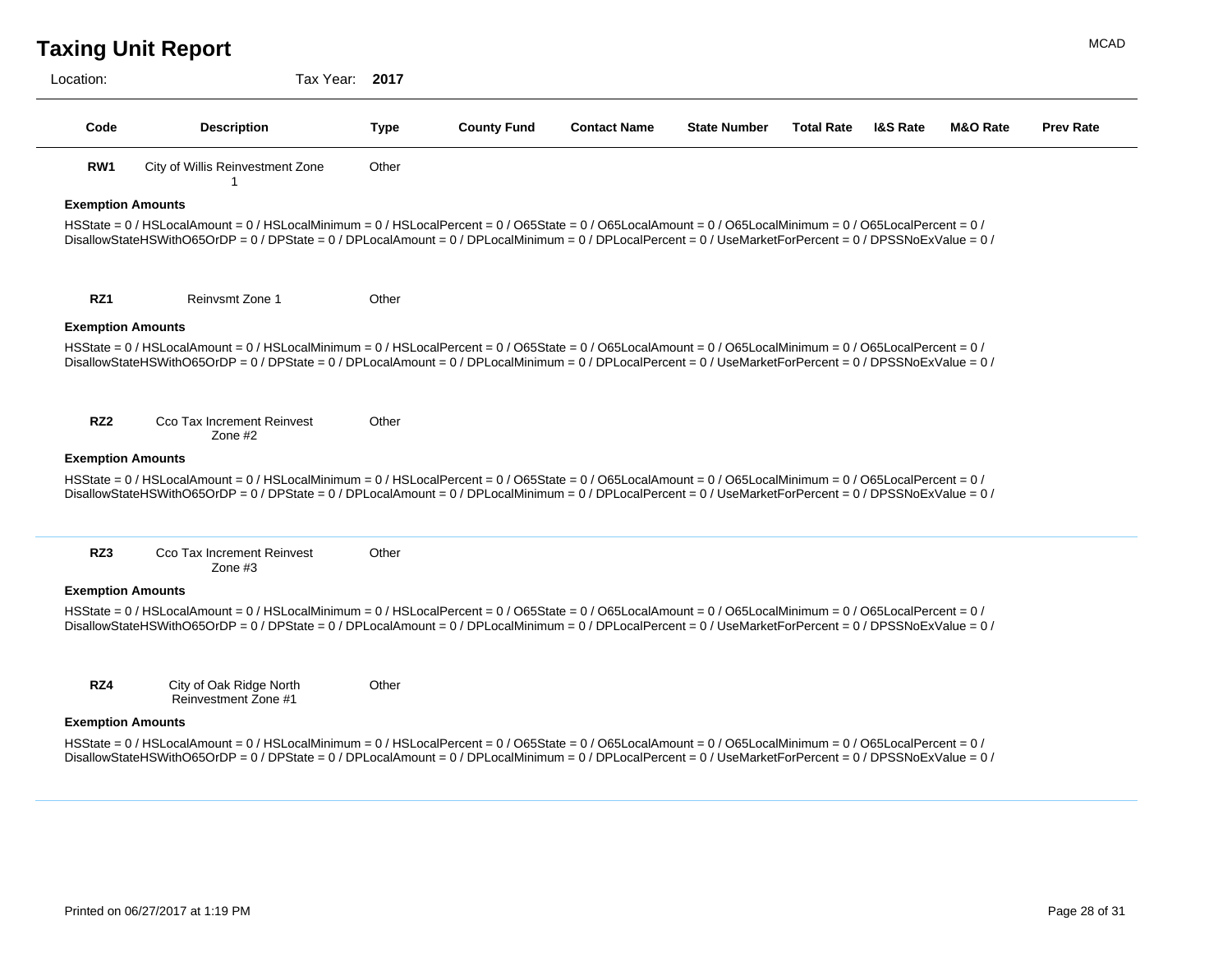Location: Tax Year: **2017**

| Code                     | <b>Description</b>                                                                                                                                                                                                                                                                                                                       | <b>Type</b> | <b>County Fund</b> | <b>Contact Name</b>                        | <b>State Number</b> | <b>Total Rate</b> | <b>I&amp;S Rate</b> | M&O Rate  | <b>Prev Rate</b> |
|--------------------------|------------------------------------------------------------------------------------------------------------------------------------------------------------------------------------------------------------------------------------------------------------------------------------------------------------------------------------------|-------------|--------------------|--------------------------------------------|---------------------|-------------------|---------------------|-----------|------------------|
| <b>SCL</b>               | Cleveland ISD                                                                                                                                                                                                                                                                                                                            | School      |                    | <b>LIBERTY COUNTY</b><br><b>TAX OFFICE</b> | 14690102            | 1.315000          | 0.2750000           | 1.0400000 | 1.315000         |
| <b>Exemption Amounts</b> |                                                                                                                                                                                                                                                                                                                                          |             |                    |                                            |                     |                   |                     |           |                  |
|                          | HSState = 25000 / HSLocalAmount = 0 / HSLocalMinimum = 0 / HSLocalPercent = 0 / O65State = 10000 / O65LocalAmount = 3000 / O65LocalMinimum = 0 / O65LocalPercent = 0 /<br>DisallowStateHSWithO65OrDP = 0 / DPState = 10000 / DPLocalAmount = 0 / DPLocalMinimum = 0 / DPLocalPercent = 0 / UseMarketForPercent = 0 / DPSSNoExValue = 0 / |             |                    |                                            |                     |                   |                     |           |                  |
|                          | 1. The CAD portion of the state taxing unit number does not match the CAD ID Code system administration setting.                                                                                                                                                                                                                         |             |                    |                                            |                     |                   |                     |           |                  |
| <b>SCO</b>               | Conroe ISD                                                                                                                                                                                                                                                                                                                               | School      |                    |                                            | 17090202            | 1.280000          | 0.2400000           | 1.0400000 | 1.280000         |
| <b>Exemption Amounts</b> |                                                                                                                                                                                                                                                                                                                                          |             |                    |                                            |                     |                   |                     |           |                  |
|                          | HSState = 25000 / HSLocalAmount = 0 / HSLocalMinimum = 0 / HSLocalPercent = 0 / O65State = 10000 / O65LocalAmount = 5000 / O65LocalMinimum = 0 / O65LocalPercent = 0 /<br>DisallowStateHSWithO65OrDP = 0 / DPState = 10000 / DPLocalAmount = 0 / DPLocalMinimum = 0 / DPLocalPercent = 0 / UseMarketForPercent = 0 / DPSSNoExValue = 0 / |             |                    |                                            |                     |                   |                     |           |                  |
|                          |                                                                                                                                                                                                                                                                                                                                          |             |                    |                                            | 10191302            | 1.520000          | 0.3500000           | 1.1700000 | 1.520000         |
| <b>SHU</b>               | Humble ISD                                                                                                                                                                                                                                                                                                                               | School      |                    |                                            |                     |                   |                     |           |                  |
|                          |                                                                                                                                                                                                                                                                                                                                          |             |                    |                                            |                     |                   |                     |           |                  |
| <b>Exemption Amounts</b> | HSState = 25000 / HSLocalAmount = 0 / HSLocalMinimum = 0 / HSLocalPercent = 0 / O65State = 10000 / O65LocalAmount = 5000 / O65LocalMinimum = 0 / O65LocalPercent = 0 /<br>DisallowStateHSWithO65OrDP = 0 / DPState = 10000 / DPLocalAmount = 0 / DPLocalMinimum = 0 / DPLocalPercent = 0 / UseMarketForPercent = 0 / DPSSNoExValue = 0 / |             |                    |                                            |                     |                   |                     |           |                  |
|                          | 1. The CAD portion of the state taxing unit number does not match the CAD ID Code system administration setting.                                                                                                                                                                                                                         |             |                    |                                            |                     |                   |                     |           |                  |
| <b>SMA</b>               | Magnolia ISD                                                                                                                                                                                                                                                                                                                             | School      |                    |                                            | 17090602            | 1.379500          | 0.3195000           | 1.0600000 |                  |
|                          |                                                                                                                                                                                                                                                                                                                                          |             |                    |                                            |                     |                   |                     |           | 1.379500         |
| <b>Exemption Amounts</b> | HSState = 25000 / HSLocalAmount = 0 / HSLocalMinimum = 0 / HSLocalPercent = 0 / O65State = 10000 / O65LocalAmount = 0 / O65LocalMinimum = 0 / O65LocalPercent = 0 /<br>DisallowStateHSWithO65OrDP = 0 / DPState = 10000 / DPLocalAmount = 0 / DPLocalMinimum = 0 / DPLocalPercent = 0 / UseMarketForPercent = 0 / DPSSNoExValue = 0 /    |             |                    |                                            |                     |                   |                     |           |                  |
| <b>SMO</b>               | Montgomery ISD                                                                                                                                                                                                                                                                                                                           | School      |                    |                                            | 17090302            | 1.370000          | 0.3300000           | 1.0400000 |                  |
| <b>Exemption Amounts</b> |                                                                                                                                                                                                                                                                                                                                          |             |                    |                                            |                     |                   |                     |           |                  |
|                          | HSState = 25000 / HSLocalAmount = 0 / HSLocalMinimum = 0 / HSLocalPercent = 0 / O65State = 10000 / O65LocalAmount = 0 / O65LocalMinimum = 0 / O65LocalPercent = 0 /<br>DisallowStateHSWithO65OrDP = 0 / DPState = 10000 / DPLocalAmount = 0 / DPLocalMinimum = 0 / DPLocalPercent = 0 / UseMarketForPercent = 0 / DPSSNoExValue = 0 /    |             |                    |                                            |                     |                   |                     |           | 1.373000         |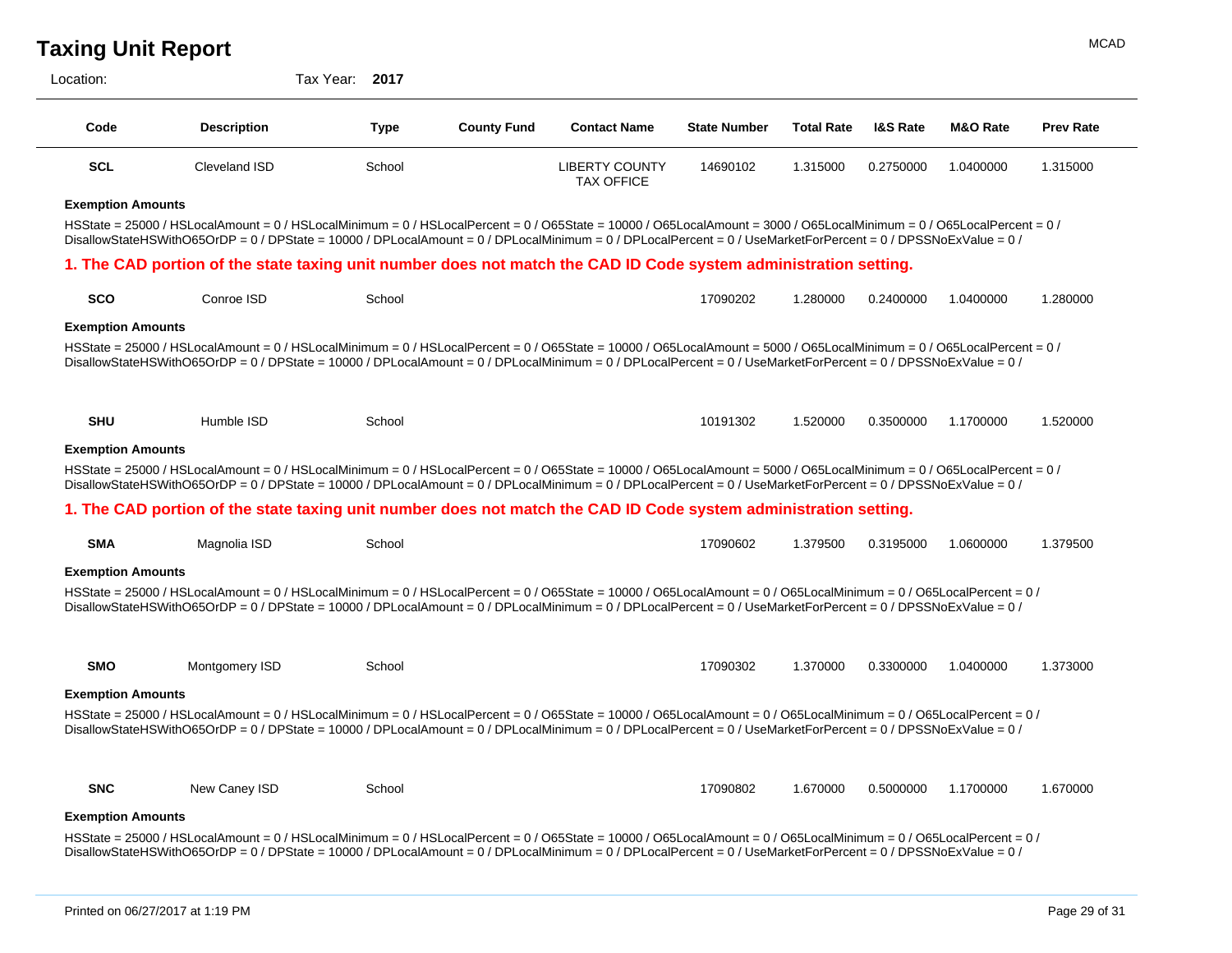| Location: | Tax Year: 2017 |  |  |
|-----------|----------------|--|--|
|-----------|----------------|--|--|

| Code                     | <b>Description</b>                                                                                                                                                                                                                                                                                                                        | <b>Type</b> | <b>County Fund</b> | <b>Contact Name</b>                     | <b>State Number</b> | <b>Total Rate</b> | <b>I&amp;S Rate</b> | <b>M&amp;O Rate</b> | <b>Prev Rate</b> |
|--------------------------|-------------------------------------------------------------------------------------------------------------------------------------------------------------------------------------------------------------------------------------------------------------------------------------------------------------------------------------------|-------------|--------------------|-----------------------------------------|---------------------|-------------------|---------------------|---------------------|------------------|
| <b>SRI</b>               | <b>Richards ISD</b>                                                                                                                                                                                                                                                                                                                       | School      |                    |                                         | 09390502            | 1.040000          | 0.0000000           | 1.0400000           | 1.040000         |
| <b>Exemption Amounts</b> |                                                                                                                                                                                                                                                                                                                                           |             |                    |                                         |                     |                   |                     |                     |                  |
|                          | HSState = 25000 / HSLocalAmount = 0 / HSLocalMinimum = 0 / HSLocalPercent = 0 / O65State = 10000 / O65LocalAmount = 0 / O65LocalMinimum = 0 / O65LocalPercent = 0 /<br>DisallowStateHSWithO65OrDP = 0 / DPState = 10000 / DPLocalAmount = 0 / DPLocalMinimum = 0 / DPLocalPercent = 0 / UseMarketForPercent = 0 / DPSSNoExValue = 0 /     |             |                    |                                         |                     |                   |                     |                     |                  |
|                          | 1. The CAD portion of the state taxing unit number does not match the CAD ID Code system administration setting.                                                                                                                                                                                                                          |             |                    |                                         |                     |                   |                     |                     |                  |
| <b>SSP</b>               | Splendora ISD                                                                                                                                                                                                                                                                                                                             | School      |                    |                                         | 17090702            | 1.600000          | 0.4300000           | 1.1700000           | 1.600000         |
| <b>Exemption Amounts</b> |                                                                                                                                                                                                                                                                                                                                           |             |                    |                                         |                     |                   |                     |                     |                  |
|                          | HSState = 25000 / HSLocalAmount = 0 / HSLocalMinimum = 0 / HSLocalPercent = 0 / O65State = 10000 / O65LocalAmount = 0 / O65LocalMinimum = 0 / O65LocalPercent = 0 /<br>DisallowStateHSWithO65OrDP = 0 / DPState = 10000 / DPLocalAmount = 0 / DPLocalMinimum = 0 / DPLocalPercent = 0 / UseMarketForPercent = 0 / DPSSNoExValue = 0 /     |             |                    |                                         |                     |                   |                     |                     |                  |
| <b>STO</b>               | <b>Tomball ISD</b>                                                                                                                                                                                                                                                                                                                        | School      |                    | <b>TOMBALL ISD TAX</b><br><b>OFFICE</b> | 10192102            | 1.340000          | 0.3000000           | 1.0400000           | 1.340000         |
| <b>Exemption Amounts</b> |                                                                                                                                                                                                                                                                                                                                           |             |                    |                                         |                     |                   |                     |                     |                  |
|                          | HSState = 25000 / HSLocalAmount = 0 / HSLocalMinimum = 0 / HSLocalPercent = 0 / O65State = 10000 / O65LocalAmount = 22000 / O65LocalMinimum = 0 / O65LocalPercent = 0 /<br>DisallowStateHSWithO65OrDP = 0 / DPState = 10000 / DPLocalAmount = 0 / DPLocalMinimum = 0 / DPLocalPercent = 0 / UseMarketForPercent = 0 / DPSSNoExValue = 0 / |             |                    |                                         |                     |                   |                     |                     |                  |
|                          | 1. The CAD portion of the state taxing unit number does not match the CAD ID Code system administration setting.                                                                                                                                                                                                                          |             |                    |                                         |                     |                   |                     |                     |                  |
| SWI                      | Willis ISD                                                                                                                                                                                                                                                                                                                                | School      |                    |                                         | 17090402            | 1.390000          | 0.3500000           | 1.0400000           | 1.390000         |
| <b>Exemption Amounts</b> |                                                                                                                                                                                                                                                                                                                                           |             |                    |                                         |                     |                   |                     |                     |                  |
|                          | HSState = 25000 / HSLocalAmount = 0 / HSLocalMinimum = 0 / HSLocalPercent = 0 / O65State = 10000 / O65LocalAmount = 0 / O65LocalMinimum = 0 / O65LocalPercent = 0 /<br>DisallowStateHSWithO65OrDP = 0 / DPState = 10000 / DPLocalAmount = 0 / DPLocalMinimum = 0 / DPLocalPercent = 0 / UseMarketForPercent = 0 / DPSSNoExValue = 0 /     |             |                    |                                         |                     |                   |                     |                     |                  |
| <b>T01</b>               | PORTER MUD - AUBURN<br><b>TRAILS DEFINED AREA #1</b>                                                                                                                                                                                                                                                                                      | Other       |                    |                                         | 17028004            | 0.715000          | 0.4610000           | 0.2540000           | 0.715000         |

#### **Exemption Amounts**